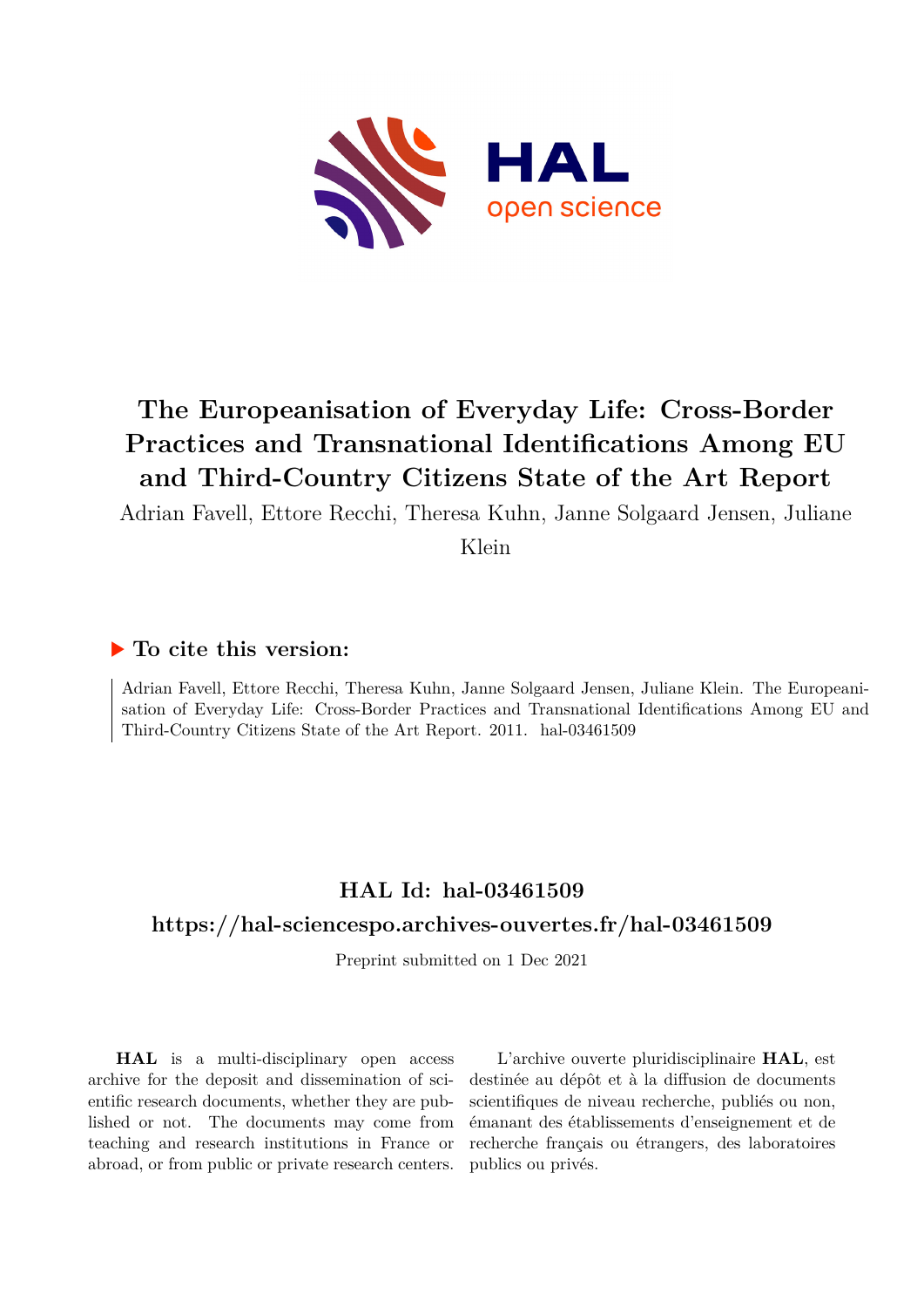

# **The Europeanisation of Everyday Life: Cross-Border Practices and Transnational Identifications Among EU and Third-Country Citizens**

State of the Art Report

**Adrian Favell, Ettore Recchi, Theresa Kuhn Janne Solgaard Jensen and Juliane Klein**

EUCROSS Working Paper # 1

**October 2011**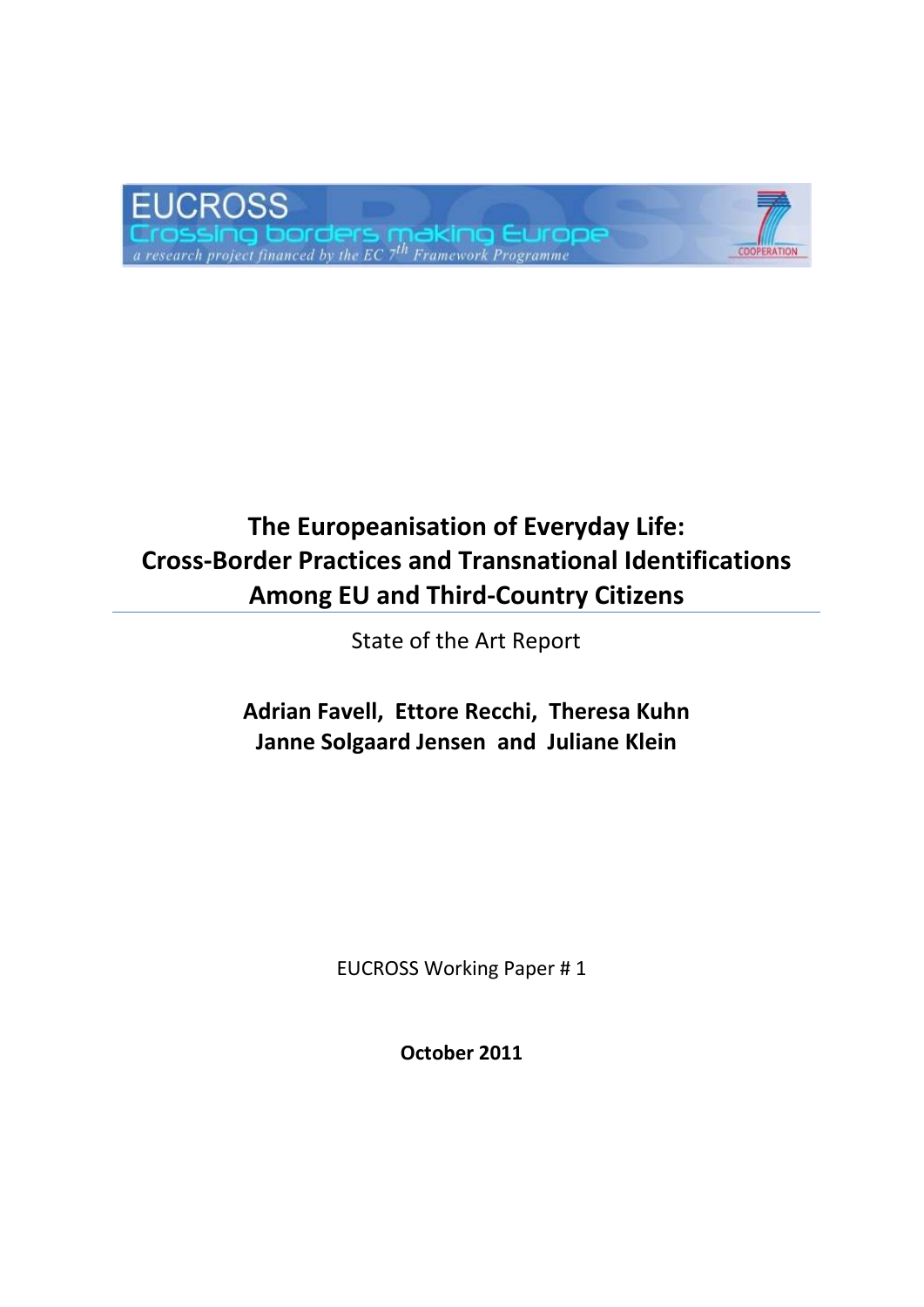This series of working papers originates from the research project *The Europeanisation of Everyday Life: Cross-Border Practices and Transnational Identities among EU and Third-Country Citizens (acronym: EUCROSS).* 

The EUCROSS research project is funded as part of the European Commission's  $7<sup>th</sup>$  Framework Programme ('Socio-economic Sciences and Humanities', activity 8.5: 'The Citizen in the European Union'; call identifier: FP7-SSH-2010-2; Funding scheme: collaborative project – small and medium-scale focused research projects; grant agreement: 266767). The project started on April 1, 2001 and is scheduled to end on March 31, 2014.

The research consortium is formed by:

- Università 'G. d'Annunzio' di Chieti-Pescara, Italy (coordinator: Ettore Recchi);
- GESIS–Leibniz Institut fűr Sozialwissenschaften, Mannheim, Germany (coordinator: Michael Braun);
- Aarhus Universitet, Denmark (coordinator: Adrian Favell);
- IBEI–Institut Barcelona d'Estudis Internacionals, Spain (coordinator: Juan Díez Medrano);
- University of York, United Kingdom (coordinator: Mike Savage);
- Universitatea din Bucuresti, Romania (coordinator: Dumitru Sandu).

The EUCROSS project and this working paper series are coordinated by Ettore Recchi at the Università 'G. d'Annunzio' di Chieti-Pescara.

For additional information: www.eucross.eu.

*This is Deliverable D2.1 of Workpackage 2 (State of the Art). Release date: October 15, 2011.*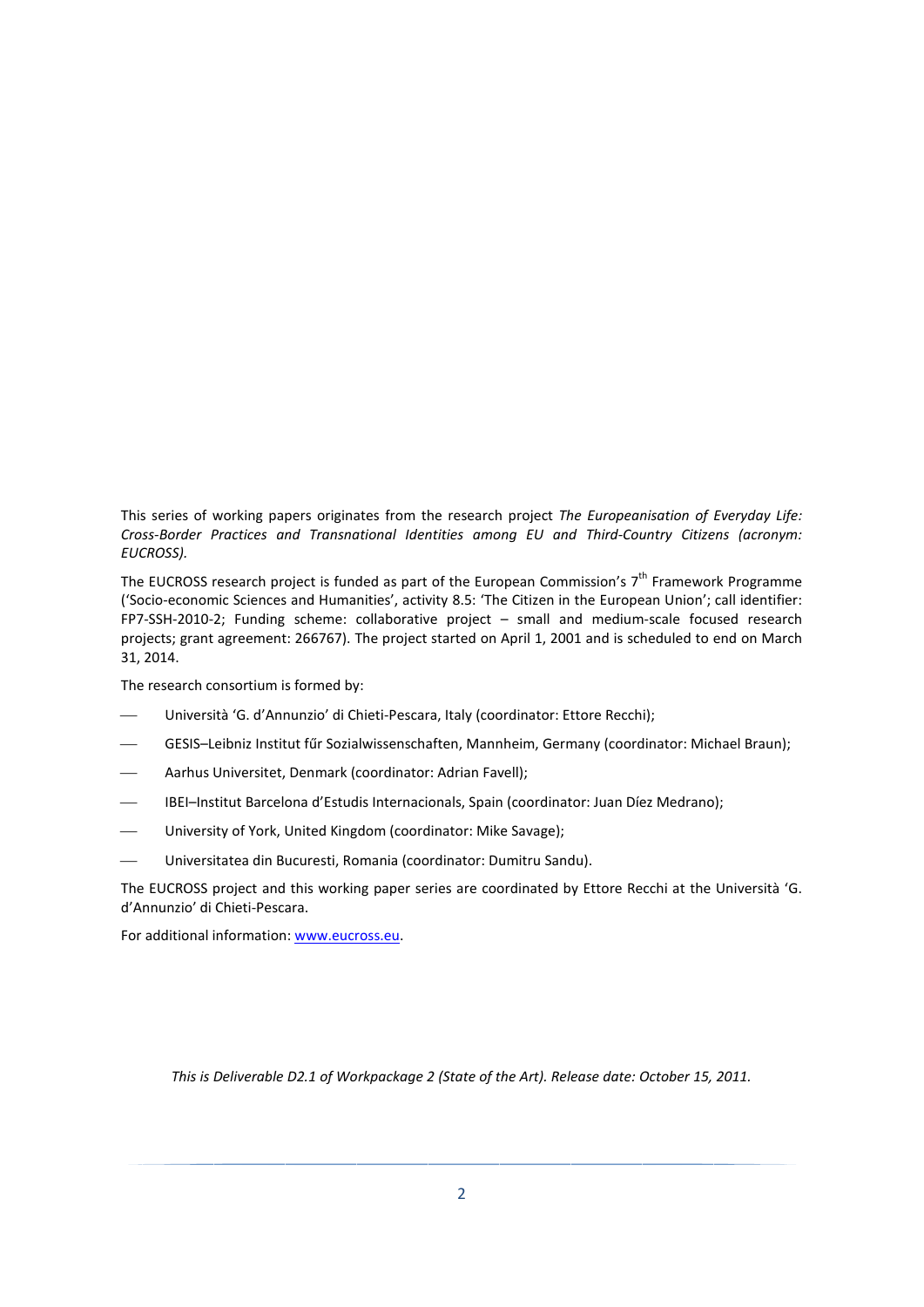## **Contents**

| The exclusionary and/or inclusionary effects of Europeanisation 34 |
|--------------------------------------------------------------------|
| The causes and conditions of a 'European cosmopolitanism' 35       |
|                                                                    |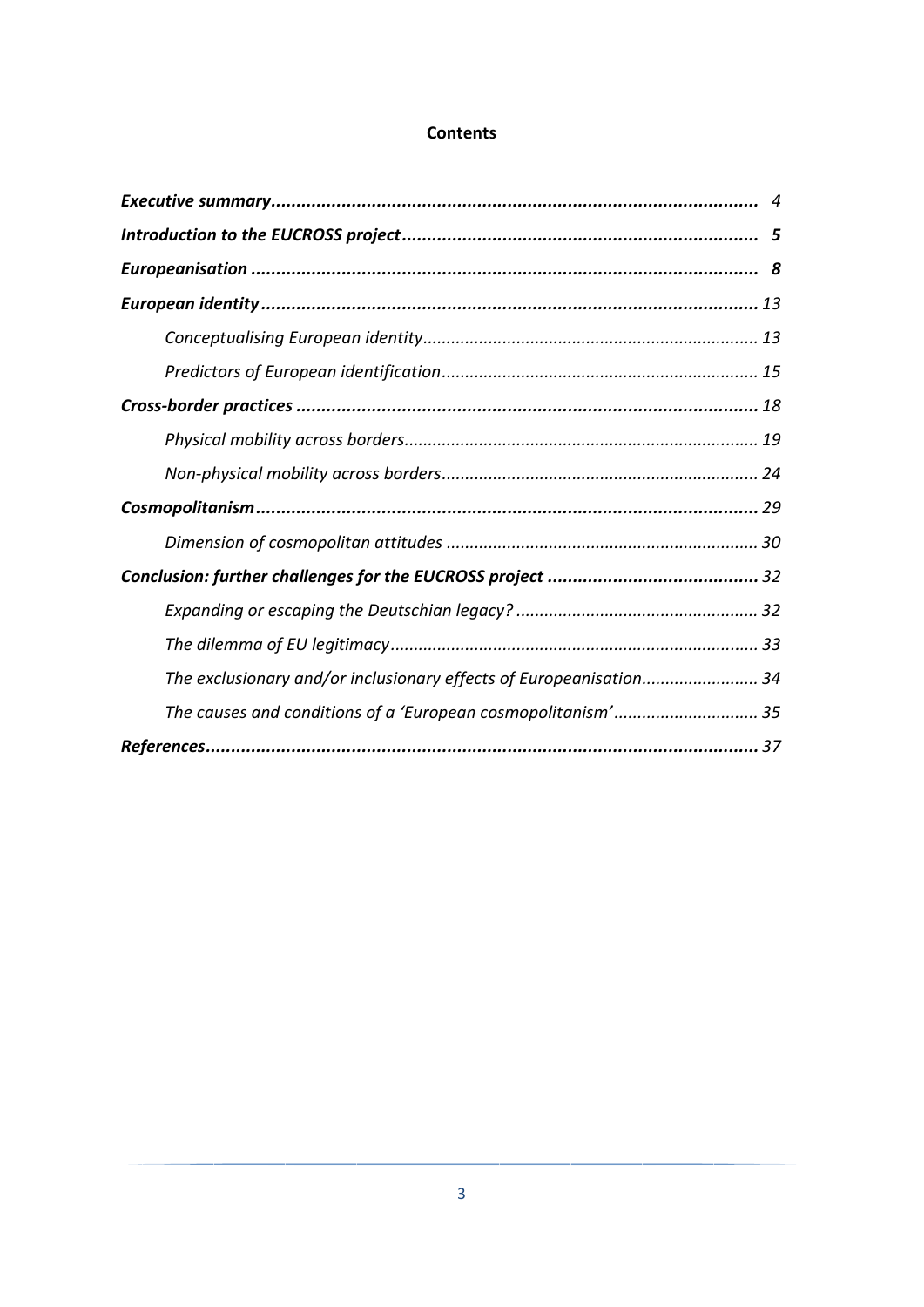#### **Executive summary**

This paper illustrates the research questions, the main underlying concepts and the relevant literature of the EUCROSS project. The project examines the relationship between the manifold activities of EU residents (nationals, mobile EU citizens, and thirdcountry nationals) across the borders of nation states and their collective identities. Specifically, the project intends to:

1) map out individuals' cross-border practices as an effect of European integration and globalisation; 2) assess the impact of these practices on collective identifications (also controlling for the inverse causal process). Which cross-border practices are more likely to foster some form of identification with the EU – e.g., contacts with foreign friends and/or unwanted foreigners, periods of labour mobility abroad, business and tourist travel, or consumer relations with international companies? Under which contextual and individual conditions do these experiences promote a higher sensitivity to 'Europe' – rather than the 'local' or the 'global' – as an identity catalyst? Which social groups are more prone to adopt a European mindset in the wake of the Europeanisation of everyday life?

In addressing these questions, we use the concepts of 'Europeanisation', 'European identity', 'cross-border practices' and 'cosmopolitanism' drawing on and elaborating from their meaning in the contemporary social science literature – and especially in sociology, anthropology, political science and social psychology. Overall, we find that seldom are these concepts treated altogether specifying the link between spatially and culturally situated behaviours on the one hand and collective identifications and value orientations on the other. Moreover, few studies examine socio-cultural Europeanisation and supernational identifications comparatively, and none includes simultaneously native and immigrant populations, who in fact may attest of different modalities in which the behaviour-identity link can take place.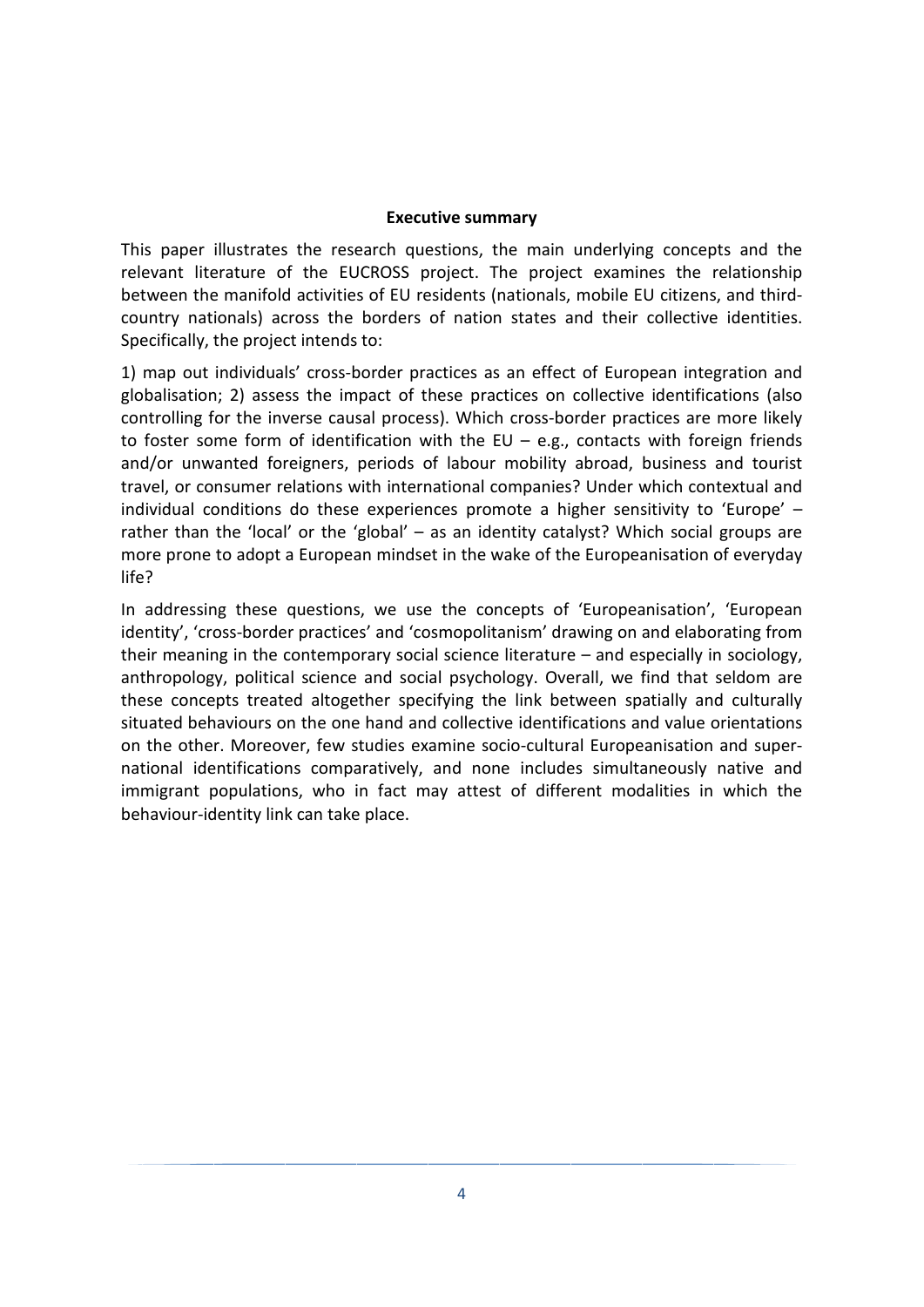# **The Europeanisation of Everyday Life: Cross-Border Practices and Transnational Identifications Among EU and Third-Country Citizens**

#### *State of the Art Report*

Adrian Favell, Ettore Recchi, Theresa Kuhn, Janne Solgaard Jensen and Juliane Klein

## *Introduction to the EUCROSS project*

The building of the European Union has taken place amidst dramatic social change brought on by transformations linked to broader currents of globalisation. European citizens often find it difficult centring themselves in this turbulent world, a fact reflected in their ambiguous feelings towards the EU. Sometimes the European Union is seen as rescuing the European nation state, providing a new layer of governance in an otherwise uncontrollable, global space and its wildly competitive international system; sometimes, it is seen as a hostile Trojan horse for globalisation, sweeping away national and local cultures, and trampling established models of economy and society. This ambiguity puts a great threat to the legitimacy of the EU. Yet despite decades of study devoted to the European Union, we in truth know very little about the ongoing *Europeanisation* of Europeans' lives, both in political-cultural (i.e., *identification and support for the EU and its values*) and social terms (i.e., *cross-border practices and experiences specific to the new European space*).

In parallel with globalisation, European Union policies have considerably widened the scope of ordinary citizens' social practices beyond the borders of nation states. Europeans today can travel, work, study and retire abroad freely (i.e., without visas and other state permits), using low cost regional airlines made possible by EU deregulation; they can vote for the European Parliament and local governments in any member state, regardless of their nationality; they can collect pensions as foreign residents at a local post office; they can buy property securely within a mutually recognised legal system; they can shop online in another EU member state without having to pass through custom offices. All this opens possibilities of interaction with other Europeans, even while sometimes staying in one's own country. Many of these aspects of their everyday life might simply be put down to internationalisation or globalisation. But these new relationships and experiences now often have a distinct regional – i.e., European – scale and intensity.

Rights facilitating these practices, we know, are amongst the most important fruits of European integration. When EU citizens are asked 'what does the EU mean to you' by Eurobarometer, the majority of respondents state that it is 'the freedom to travel, study and work anywhere in the EU' (European Commission 2009, 85). Other policies (defence of democracy, promotion of human and minority rights), in fact, are much less recognised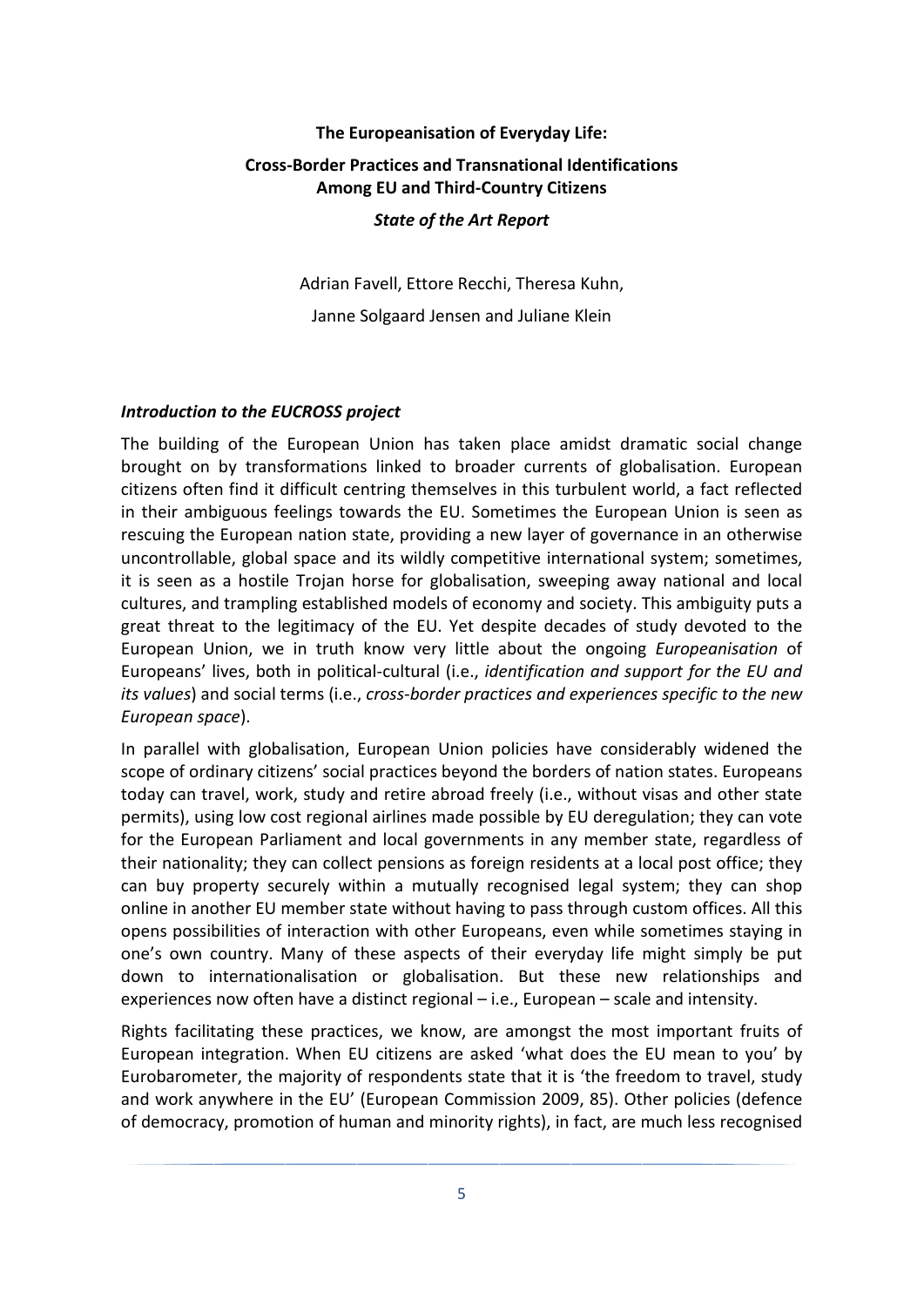and appreciated. The EU often imputes this lack of recognition to a question of better information and democratic transparency. Moreover, European institutions have long been engaged in an uphill battle to promote the everyday benefits of EU membership through branding campaigns and funding for cultural events and cross-national associations offering symbols for identification with the EU project. Europe in these terms is meant to embody the highest values and aspirations of a global, enlightened cosmopolitanism (Beck and Grande 2004).

Such issues are generally debated by scholars dealing with the slippery concept of 'European identity'. Officially, the European Union fosters an identity that is mostly conceived in terms of universal democratic ideals and values. These are thought to sit well with a more global 'cosmopolitanism', but are equally claimed to be incarnated in the European construction. Above all, these values  $-$  reasons to identify with the EU  $-$  are not meant to clash with national and local identifications, but complement them, in the same way that European citizenship is meant to complement national citizenship. To this end, the EU has been producing a vast array of discourses, information services, and cultural events designed to underline the 'best of Europe' (i.e., the highest European values) to often sceptical national populations. Via laws and directives, the EU also facilitates the whole new battery of 'mundane' Europeanised practices – including personal freedom of movement, consumer and property rights, associational and business opportunities, cross-border openings – that may or may not be acknowledged by their recipients as the direct effects of EU membership and European citizenship.

Assessing the association and reciprocal influences of these *values* and *practices* promoted by the EU is the central goal of the EUCROSS project. Using quantitative and qualitative tools, we aim at mapping simultaneously the forms and degree of collective political identifications and the forms and degrees of internationalisation of everyday life among European citizens and residents. Via our network of six national partners (Italy, Germany, Denmark, Spain, Britain and Romania), we shall measure the variations of EU identifications and Europeanised practices across the continent, from South to North, and from highly to less highly globalised national contexts. We will consider the interaction of changing national identities with international influences, and explore how and why some people are more likely to identify with the EU rather than with local or global entities. We will control for the impact of age, gender, and social class differences on internationalisation and Europeanisation. And we will investigate how Europe looks to residents sometimes seen as outsiders: European citizens from a new member state (Romania) and residents from a candidate member state and the EU's largest source of immigration (Turkey).

The EUCROSS project will first and foremost furnish a large-scale, unique and independent quantitative survey, fleshed out by qualitative follow-up interviews that will be publicly available for secondary analysis to all scholars in the field. It will seek to advance existing studies on sociological Europeanisation by going beyond conventional data, such as the surveys provided by Eurobarometer, and by taking its findings deep into a detailed breakdown of the changing everyday life and social practices of Europeans. Moreover, it will extend a realm of research on the internationalisation of European societies that has mostly been limited to social theoretical debate rather than empirically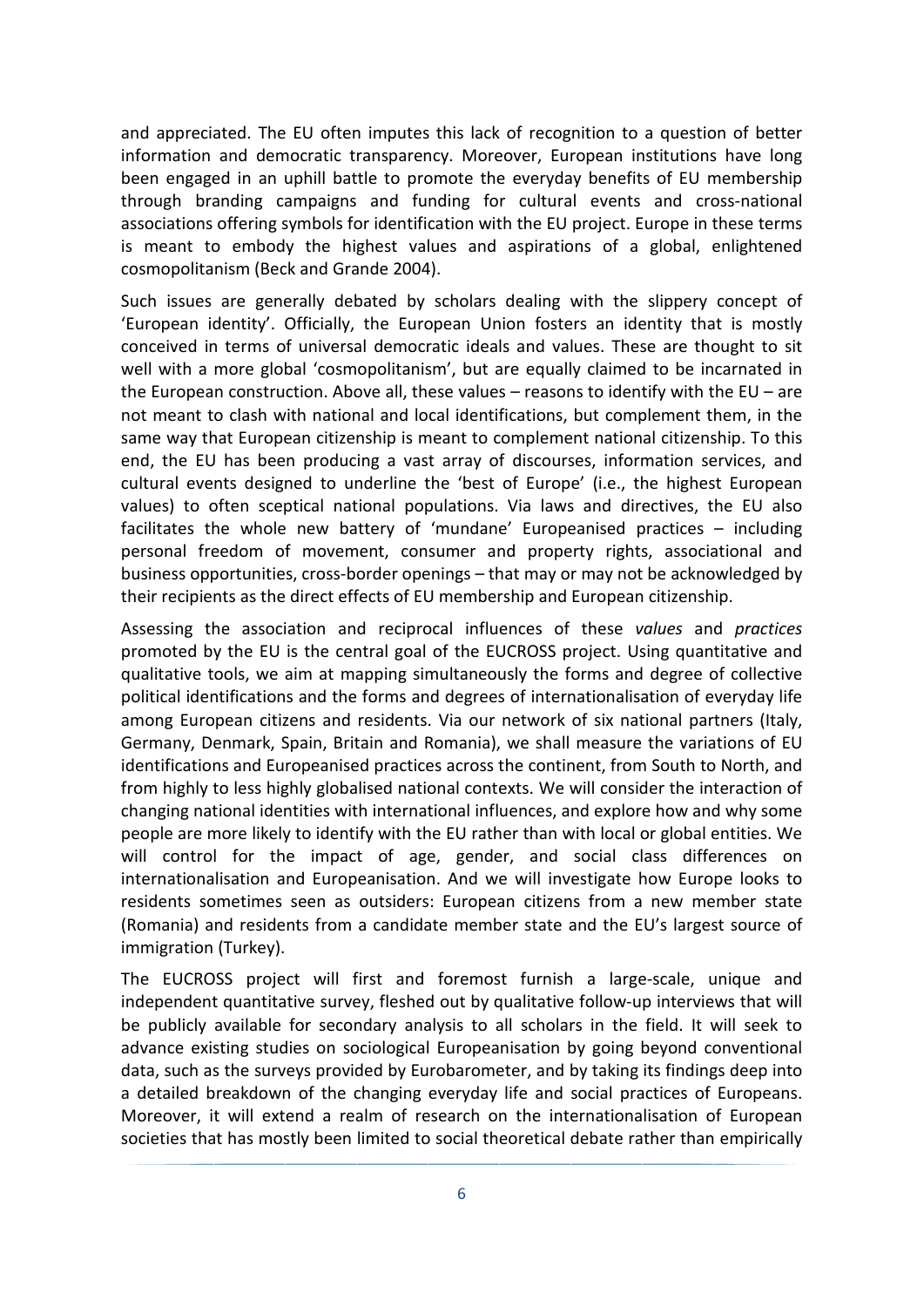established findings. This study will also plug directly into current efforts in European social survey work and represent an exemplary piece of carefully designed, comparative, mixed-methods in sociology.

As a first step towards these goals, this state of the art report offers an interdisciplinary synthesis of relevant literature to the project paying particular care to four central concepts: *Europeanisation, European identity, cross-border practices* and *cosmopolitanism*.

The first section on *Europeanisation* covers predominantly the political science literature on Europeanisation and European integration, as well as literature on globalisation in relation to Europe. This section will also draw on basic literature on the development of the nation state, European governance and the most recent sociological and anthropological work on the European Union and Europe. Literature on transnationalism – another key concept – spans between this section and the section on cross-border practices. Here, the theoretical discussion focuses on the link between Europeanisation and transnational practices. In general, we seek to pull away from the political science approach to Europeanisation and move toward a sociological alternative that looks at the idea of Europeanisation 'from below'. Dealing with Europeanisation in a sociological way leads naturally to issues such as identity formation and cross-border practices in a European/EU context, as well as questions of how citizens of the EU are perceiving the politically promoted values and the EU's influence on spatial mobility.

The section on *European identity* covers the most important and relevant works on the prospects of such an identity. Literature in this section ranges from theoretical and conceptual approaches to identity, to studies looking at public opinion based on Eurobarometer surveys. As one of the purposes of the EUCROSS project is to fine-tune research on 'European identification' empirically, we focus particularly on case studies building on innovative methods beyond standard data sources such as Eurobarometer. As we point out, the concept of European identity is highly contested – both in its theoretical foundation and in its methodological operationalisation – and some of the literature here represents highly critical views on the general quest to grasp with a European identity.

Literature on *cross-border practices* has mainly been selected with a focus on behaviour/practices in the European field/space. This includes physical and virtual mobility within Europe. Importantly, the literature does not only represent spatial mobility but the entire range of phenomena extending beyond borders such as international friendships, family network, intermarriage, tourist experiences, international media and cultural consumption. Some of the literature also deals with mobility/migration in relation to demographic backgrounds, culture and social class differences in order to later discuss and analyse the impact of these variables on Europeanisation.

The literature on *cosmopolitanism* has been selected with a focus on values. The notion of cosmopolitanism is primarily important as a conceptual tool to discuss European values in relation to more global values and whether, as is sometimes argued, the basic principles on which the EU is founded embody a preliminary form of cosmopolitanism. The existing literature is therefore largely philosophical, but emerging empirical studies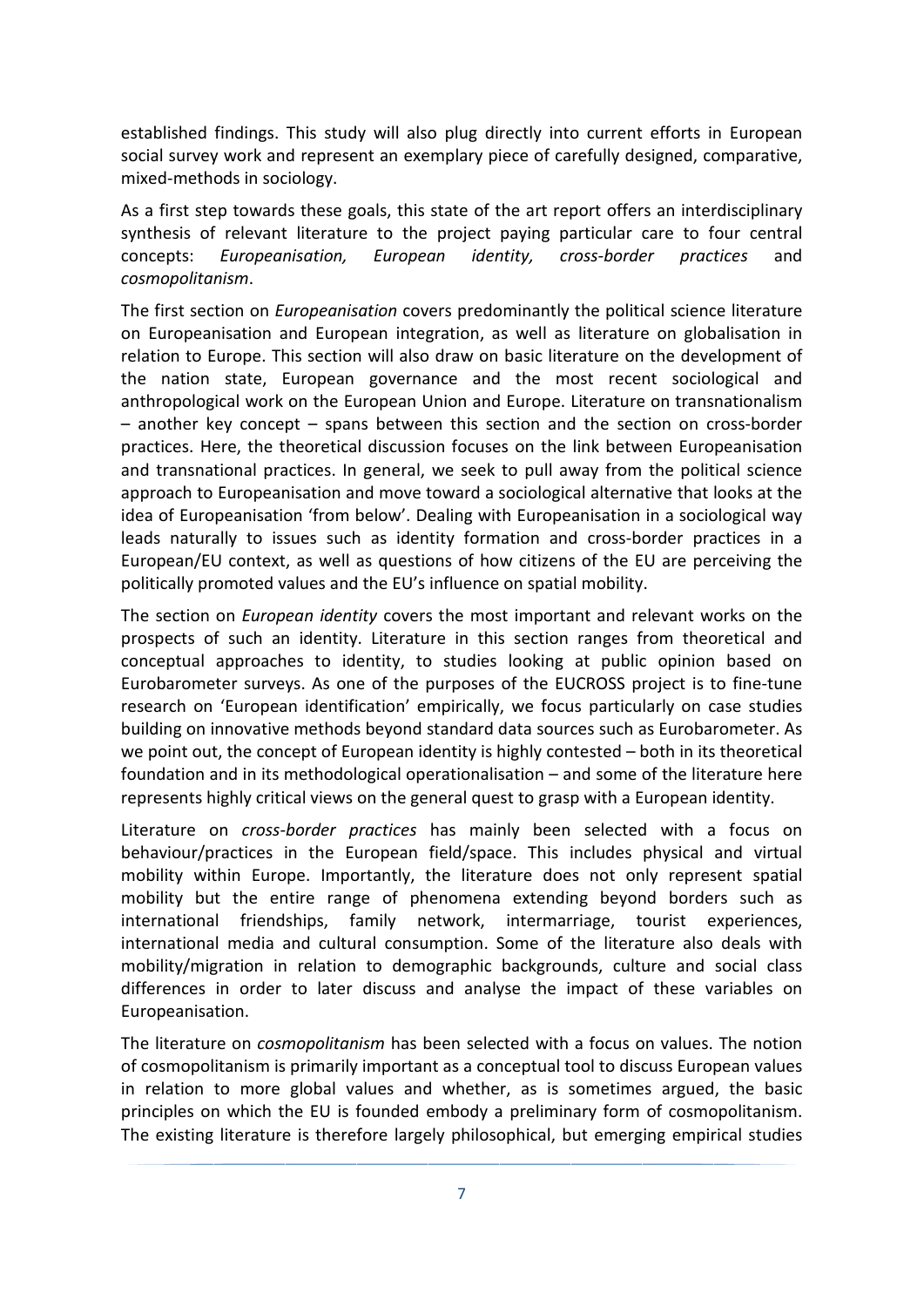seek to test whether cosmopolitan attitudes can be linked to EU citizens' freedom, crossborder practices and related transnational experiences.

In a closing section, we look at the 'cutting edge' in current research in this field, in terms of four questions: the legacy of 'Deutschian' approaches; the dilemma of EU legitimacy; the inclusionary and/or exclusionary effects of Europeanisation; and the conditions and causes of a 'European' cosmopolitanism.

## *Europeanisation*

The term 'Europeanisation' has first been coined and later monopolised by political scientists and legal analysts interested in how national legislation is influenced by and adapts to the EU legal and political system (Green Cowles et al. 2001; Börzel and Risse 2003; Falkner 2003; Featherstone and Radaelli 2003; Martinsen 2005; Graziano and Vink 2008). While some scholars have protested this narrow policy-centred view within EU studies (Radaelli 2000; Olsen 2002), such an approach has tended to sideline a very significant effort by anthropologists, sociologists and other social scientists to offer an alternative, and more encompassing definition of Europeanisation: that is, one that might consider the full range of cultural, social, economic and political effects of the European Union building process on the everyday lives of European citizens (Díez Medrano 2008; Favell and Guiraudon 2009).

The political science literature – with the exception of a few works that take seriously the question of the building of the European Union as a spatially grounded regional integration process (Mattli 1999; Rodriguez-Pose 2002; Bartolini 2005; Katzenstein 2005) – argues that although Europeanisation cannot be treated as a simple synonym for European integration, this term must be understood and discussed against the many internal processes that the EU has brought with it. Hence, in order for the concept to have meaning, it is important to be able to specify Europeanisation as the direct or indirect effects of European Union (i.e., 'EU-isation') (Flockhart 2010), and not conflate it, as is sometimes the case, with studies looking at the making of 'Europe' historically or culturally in a wider sense.

Without doubt, the mainstream efforts of the political science literature on Europeanisation have opened doors and built links to how sociologists, or others interested in the 'bottom-up' dynamics of European integration, might look at the subject. The social-constructivist approach to European integration emphasised the constitutive effect of Europeanising norms, values and identities on European political actors (Christiansen, Jørgensen and Wiener 2001), also through elite socialisation (Checkel 2007; Hooghe 2005). Following this, there has been a conscious attempt to introduce a more sociological mode of thinking into traditional policy and governance questions (Delanty and Rumford 2005; Jenson and Mérand 2010). We might also point to the mobilisation literature on Europeanisation, that has looked at how European political opportunity structures have impacted European political action (Koopmans and Statham 1999; Imig and Tarrow 2001; Guiraudon 2011).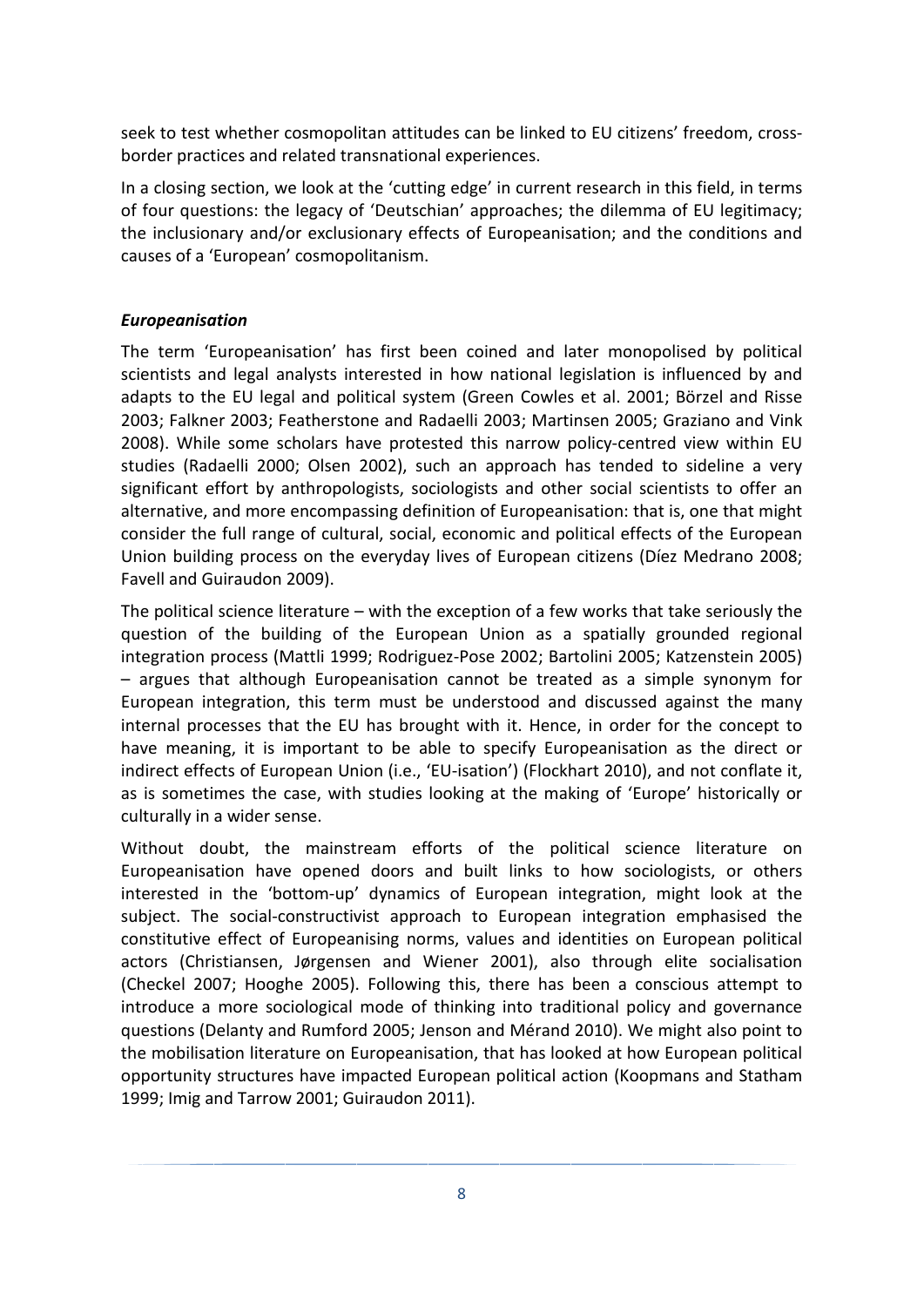Shifting to a more political economy based macro-perspective, Europeanisation is often discussed in terms of internationalisation and globalisation, considering to what extent they are interrelated dynamics (Mann 1998; Nederveen 1999; Rosamond 1999; Meyer 2001; Katzenstein 2005; Beckfield 2006; Kriesi 2008). According to Katzenstein (2005, 13), internationalisation is 'a process that refers to territorially based exchanges across borders. It refers to basic continuities in the evolution of the international state system; and globalisation [is] a process that transcends space and compresses time. It has novel transformative effects on world politics'. Overall, globalisation and internationalisation are not the intentional outcomes of political actions. In contrast, Europeanisation is understood as the target of much of the EU's policy-making, as long as EU politics has purposes. Whether these purposes are successfully accomplished is actually what is at stake.

From a global point of view, the expansion of international flows through new networks of information and communication technologies in Europe has contributed significantly to the global economy (Castells 2008, 81; see also Raab 2008). Castells (2008) describes how the structures of global networks affect everyone and anything because all core cultural and communicative activities are globalised. Similar to Wallace's (2000) argument that the EU is 'a regional variant of globalization', he further states that European integration can be considered as both a reaction to the global process and also the most advanced expression of it (Castells 2000, 348). In a different style, but with a similar message, Fligstein and Mérand provocatively argue that 'much of what people call 'globalisation' in Europe is in fact Europeanisation*'* (Fligstein and Mérand 2002, 8). Trade and investments are not happening independent of the nation state and part of what we mean by globalisation needs therefore to be recast. According to Fligstein and Mérand's argument, globalisation is not a force beyond the control of governments; rather, global and regional markets have been purposively created by facilitating rules, competition policies and – in the case of the  $EU - a$  single currency.

Mainstream European studies literatures have tended to treat globalisation as external to the process of integration and Europeanisation of governance function. According to Rosamond (1999), globalisation is still a contested phenomenon within the EU, but could actually help legitimate the EU's intervention in some policy areas. Following this line of thought, Nederveen (1999) states that the relationship between Europeanisation and globalisation is crucial to answer where Europe is heading, especially in relation to the EU's cultural complexity. If the EU also wants to be the travelling light for matters of culture and a common identity, then this means an 'open Europe' and a less exclusive Union, in the sense of a redefinition of citizenship and immigration laws (ibid., 15; Ugur 1995).

The EU may lead to new forms of inequality and exclusion, however. Some literature certainly, following Bauman (2000a), insists upon the stratifying effects of mobility, free movement and cross-national integration at the macro-regional level (Weiß 2005; Kofman 2005; Delhey and Kohler 2006; Berger and Weiß 2008). Rumford (2001; 2002; 2003) questions to what extent the EU controls and shapes all the processes taking place within its sphere of influence. He points out that a plurality of European public and social spaces exists, but often beyond the control or unrelated to the EU and its member states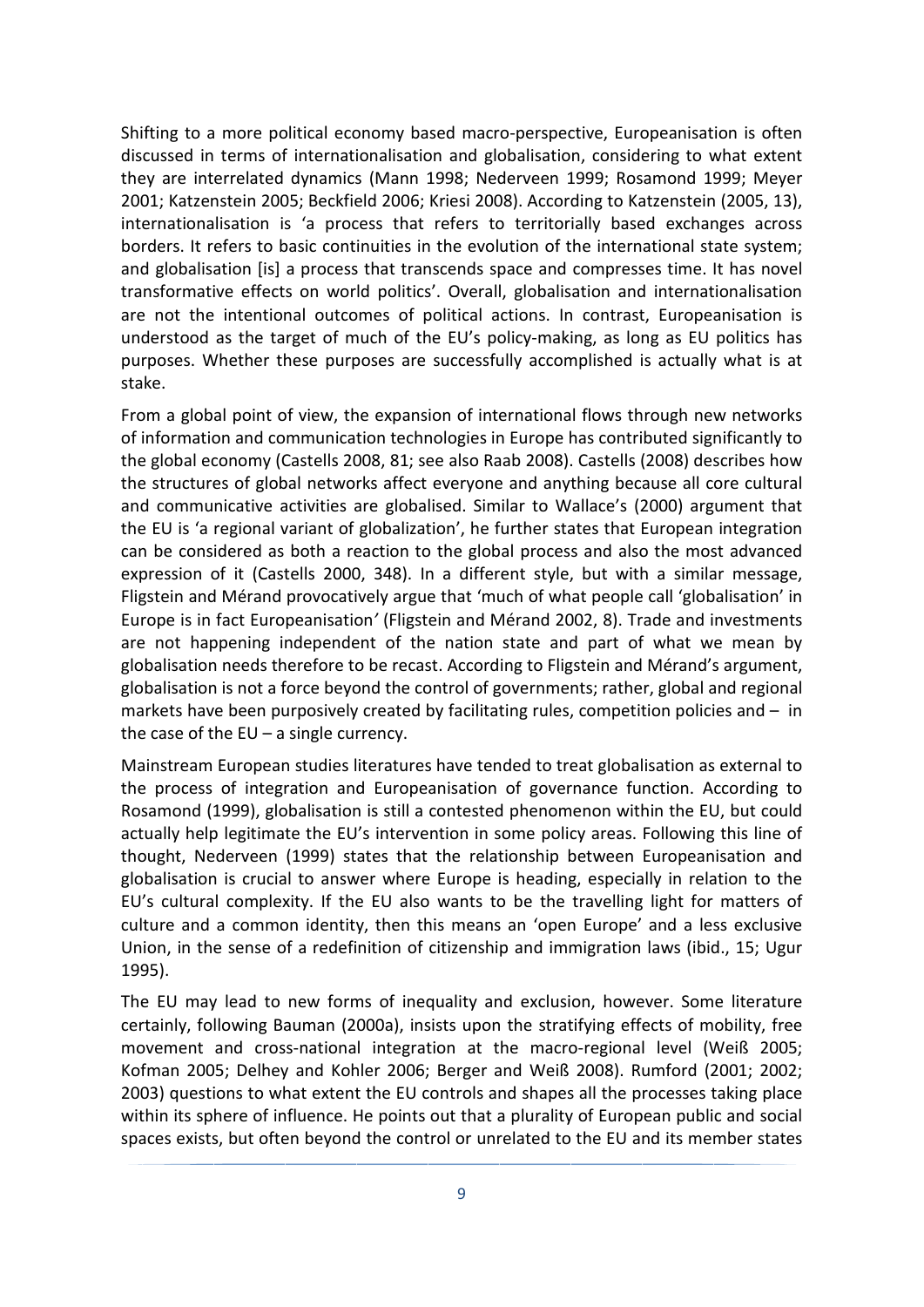– European social spaces are not necessarily constituted by European integration. Rumford further criticises the abuse of the notion of civil society as the dominant way of understanding the relationship between European integration and European society under the conditions of globalisation (see also Hansen 2002). In a similarly critical study of how the EU is drawn into a wider discussion of politics among the general public, White (2010a and 2010b) concludes from his conversations with taxi-drivers that though the EU and national institutions are equally mentioned as having difficulties in addressing substantive concerns of its citizens, this is particularly problematic for the EU. Unlike the EU, a traditional polity can draw on additional sources like ties generated by common culture and history (White 2010a, 1036). This will be a vital point in understanding and defining Europeanisation from below. As the EU still suffers from problems of legitimacy and a democratic deficit, it is important to distinguish between the intention and the outcome of Europeanisation. In the everyday lives of European citizens, the outcome of EU policies of free movement could as well be interpreted as a mere internationalisation of individual possibilities. The success of top-down Europeanisation is a core concern in the EU studies literature, not least to understand the relationship between citizens and the political authority given by the EU (Bellamy 2006). Kohler-Koch (2003) calls EU governance a multifaceted interconnectedness of EU and national governance, embracing a 'communicative universe' and a European public space. However, the distinction between EU governance and European governance deserves closer scrutiny. According to Walter (2005), the EU is not Europe per se, but only the most recent political unit to speak in behalf of Europe. Walter, however, specifies that we need to call attention to the plurality of Europes, pointing not to an Europeanisation of governance, but to a governmentalisation of Europe.

As the discussion above suggests, the question of Europeanisation quickly leads, via the issue of how to characterise the politics and governance of the EU, to bigger questions about how traditional conceptions of state, nation and community must be recast. Though Howe (1995) wrote in the early years of the new Union that cultural homogeneity is not a preliminary requisite for a political community but could be created despite the rich mosaic of languages, customs and traditions, there is today a more or less common resolution that we need new understandings of society, membership and belonging in order to comprehend the effects of European integration (Kostalopoulou 1997).

EU citizenship has been a core subject for grasping the changing interrelation between individuals, the nation state and European integration since the Maastricht Treaty (Habermas 1992; Eder 2001; Faist 2001; Bellamy 2004; Maas 2007). Union citizenship challenges the predominant notion that national citizenship is imperative to membership in a polity – it is anchored in a deterritorialised notion of persons' rights regardless of their historical or cultural ties to that community (Soysal 1994). To understand citizenship in the EU context, old concepts of belonging and membership must be re-worked (Wiener 1998). According to Delanty (2000) the discourse on citizenship has been fragmented into separated discourses of rights, participation, responsibility and identity. Guild (1999) points to the fact that constructing an identity on the basis of European citizenship is problematic since the distinction between full members and non-members in practice is far from clear.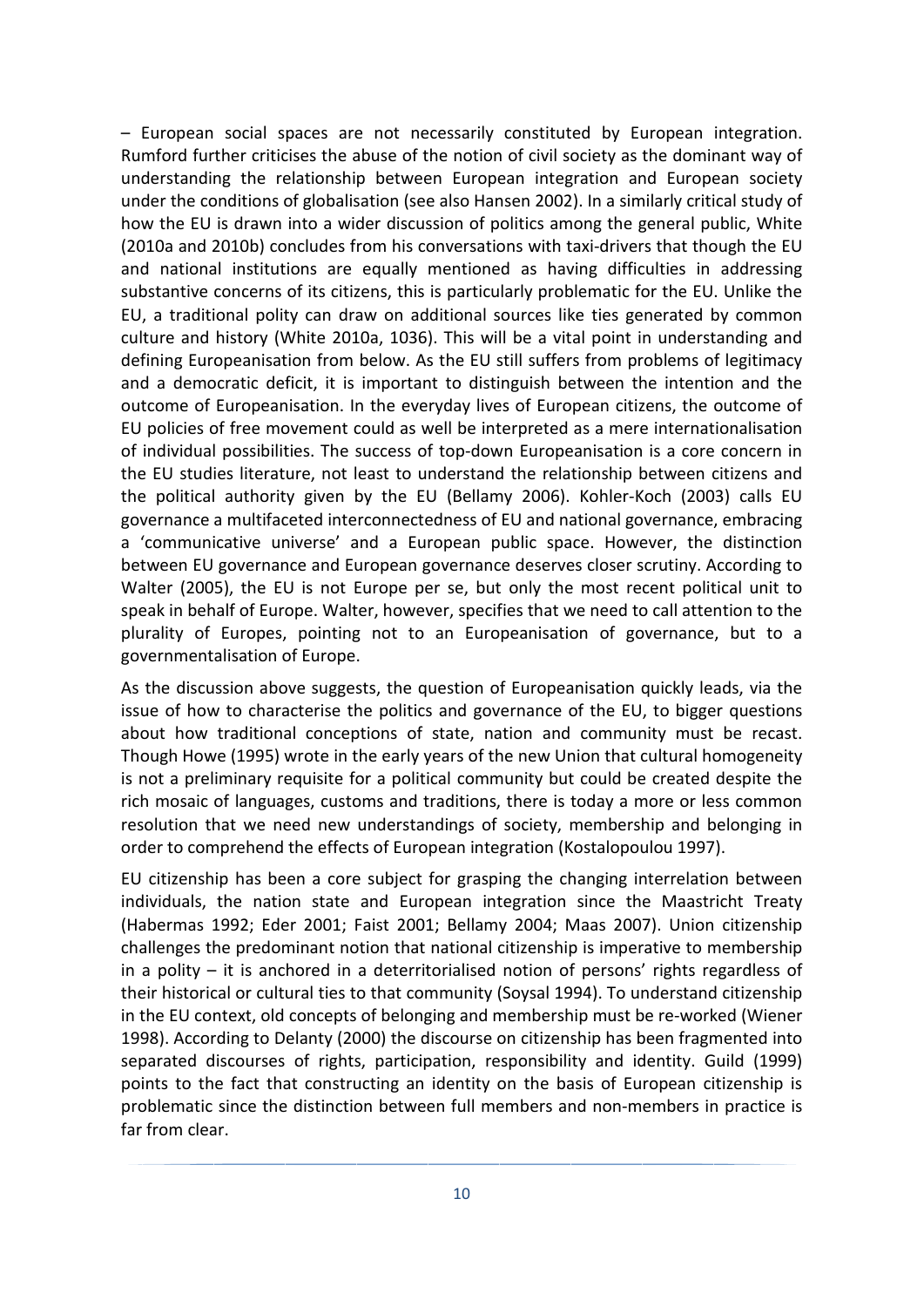The need for a theoretical and methodological shift is brought to the table not only by the European integration and Europeanisation literature, but also by globalisation theories (Bauman 2000a and 2000b; Cohen and Kennedy 2000). Globalisation has a transformative impact and is affecting everyday lives and traditional ways of living. It alters nation states and their modes of relating to each other. 'It is the way we now live', Giddens notes (2002, 19). However, though globalisation is best understood as 'denationalisation' (Zürn 2000), states still retain and activate the capabilities which enable the global system to function (Sassen 2006).

Nation states remain the key units of analysis in much of the empirical comparativehistorical sociology of Europe (for example, the welfare state literature, which barely even notices the EU: Esping-Anderson 1999). An exception is Kaelble's (1987; 1990; 2004; 2007) research on the long-term differences and commonalities of European societies. Kaelble's account looks at Europeanisation via the convergence of spheres of social and public life, such as education, the welfare state, gender and class. As with all major comparative works, the EU stays in the background, although it may be a consequence of some of these dynamics. What created this historically unique unification of European states is part of a process that Crouch (1999) calls the 'mid-century social compromise' where industrialism, capitalism, liberalism and citizenship achieved a distinctive balance in Western European politics. However, Crouch's work is rooted in the comparative welfare state literature and does not tackle the question of the EU's transformative effects in this context (see also Therborn 1995; Mendras 1997).

A new generation of empirical sociology has more recently focused on understanding how the EU and European integration impact on daily life (for a review, see Favell and Guiraudon 2011). It investigates the degree of Europeanisation on an everyday level and the forms by which the EU has projected its power on society. For instance, Díez Medrano (2010a) points to how 'nationals' have become 'Europeans' at the level of consumer lifestyle. In both French and German, the term 'Europeanisation' is more routinely applied in the broader, sociological, and EU-specific sense we endorse, such as in Bach (2000), which addresses the issue of the Europeanisation of domestic societies, or Mau and Verwiebe, who refer to 'horizontal Europeanisation', which they describe as 'contacts, interactions and social relations across different European countries as well as forms of pan-European mobility' (2009, 270, original text in German). Another indicator of Europeanisation is the proliferation of transnational networks of claims-making on an EU-wide scale (Imig and Tarrow 2001), or the willingness of EU citizens to see certain policies dealt with at the EU level. A useful, comprehensive framing of the issues is also made by Díez Medrano (2008), who assesses the ways in which Europeanisation might be said to be leading to a fully-fledged European society, parallel to the ways that historical nation-building led to national societies. His assessment is largely negative. Bach (2006) observes that society – meant as an overlap of the nation state – vanishes as a unit of reference for social integration, and that sociology must bring new concepts to cope with it in an age of supra-national integration and governance. Schissler and Soysal (2005) take another perspective and examine the role of changing school curricula in the global era. Since a great part of nation-state building historically has been based on schooling, they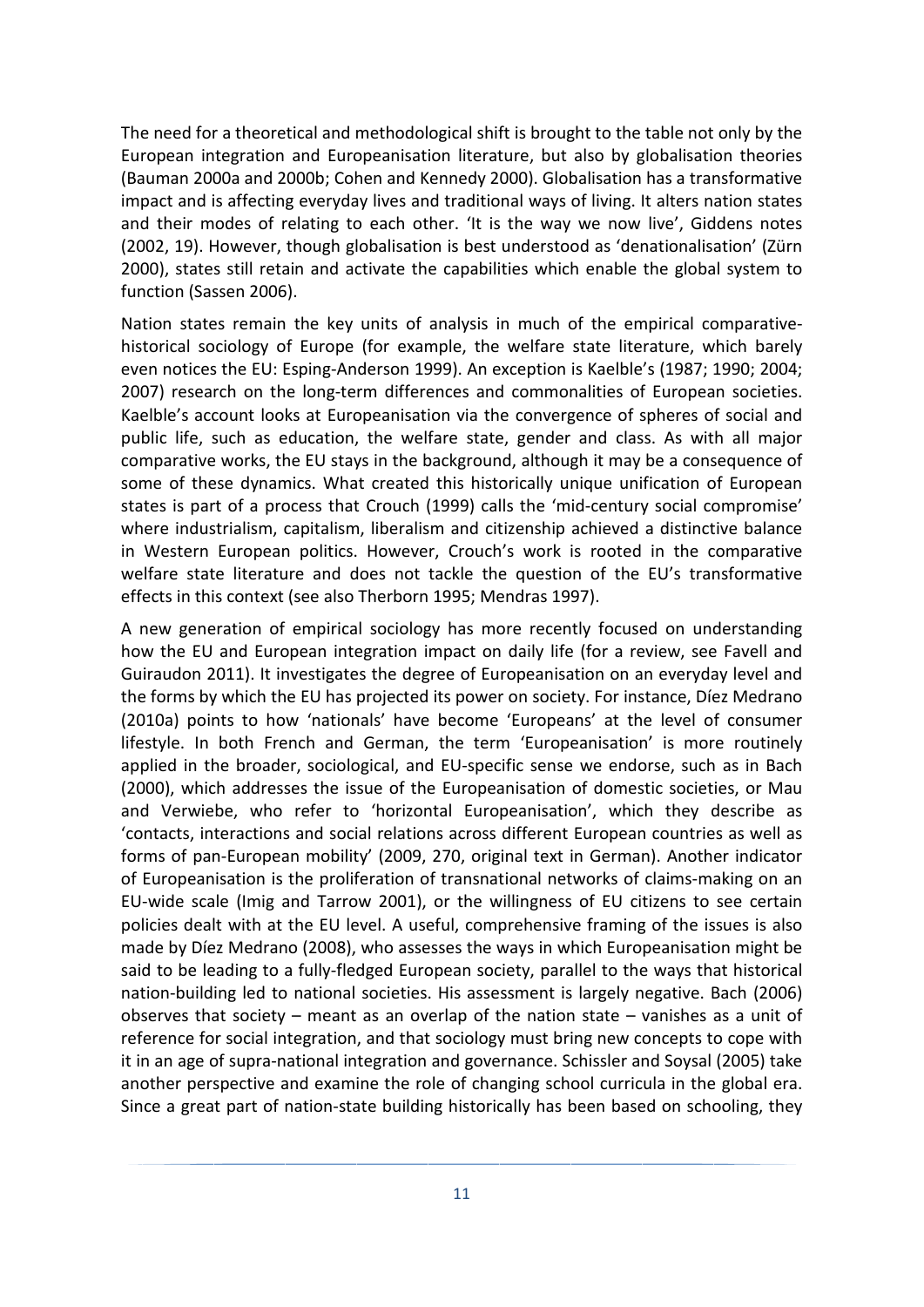expect a new framing of education as the nation today is being 'reborn' in a European context.

As both sociologists and anthropologists emphasise, there has thus been a need to advance research on European integration beyond political science literature and perhaps to reshape the notion of 'Europeanisation' for their own purposes. Anthropologists were first in this respect, coming from a discipline that has some core traditions valuable for the study of Europeanisation from below (MacDonald 1993; see also Abélès 1996; Borneman and Fowler 1997), though Shore in the beginning of the 1990s called for anthropology to acknowledge the activities of the EC 'above' (Shore and Black 1992). Shore found that in the shift towards a new global paradigm at the level of theory, anthropology remained regrettably wedded to the local-level experience not taking the EC into account. Later Shore (1993; 1997; 2000) has produced valuable pieces on European cultural policies. Similarly, work on different aspects of the EU transnationalism has brought important contributions for our research. Instead of analysing the EU as a political system, Delhey (2004) views it as a social space of non-state actors of different nationality. Focusing on transnational social integration, he calls for an analytical shift from convergence to interrelations among member countries. Delanty (1998) suggests focusing on 'transformation', which evokes less 'the end of the social' and more the emerging 'network society' based on knowledge. On the basis of Favell's (2003 and 2008a) research on mobile Europeans, Favell and Guiraudon (2009 and 2011) remark that any data-driven empirical project should extend the concept of Europeanisation parallel to the notion of globalisation, thus framing it as a macro-regional scale process revolving around a political project, the European Union.

Recently, a number of sociological works have advanced the agenda of the Europeanisation vs. internationalisation of social practices and identifications, as well as the variation that might be found according to national, cultural, age, gender, social class or migrant-origin backgrounds. Much of this work takes off from the original transactionalist approach of Deutsch and colleagues (1957), who held that the best indicator of regional integration was the volume and intensity of cross-border connections – of both elites and ordinary citizens. Perhaps the broadest of these updates of Deutsch has been Fligstein's *Euroclash* (2008). Fligstein pulls together all the available secondary sources for the study of Europeanised practices, values and identifications, concluding that the Europe-in-the-making is polarised between a small, elite minority who has substantially Europeanised its networks, self-understandings, and political goals, and a large minority who feels shut out from these benefits. Half-way between these two poles stands the largest group of middle-class, highly nationalised Europeans, who sometimes see benefits in the European project and sometimes not. Fligstein usefully breaks with the mechanistic Deutschian view about transactionalism, by stressing via Bourdieu-inspired logic how elite, highly Europeanised networks are in effect creating a non-spatial 'social field' that is characterised by new forms of cultural capital and social identities specific to the European space.

The work of Díez Medrano (2008) similarly concludes that a more embracing European society is a distant prospect. However, on the different measures of Europeanisation that he constructs, it can be seen that Europeanising practices are taking hold in the mundane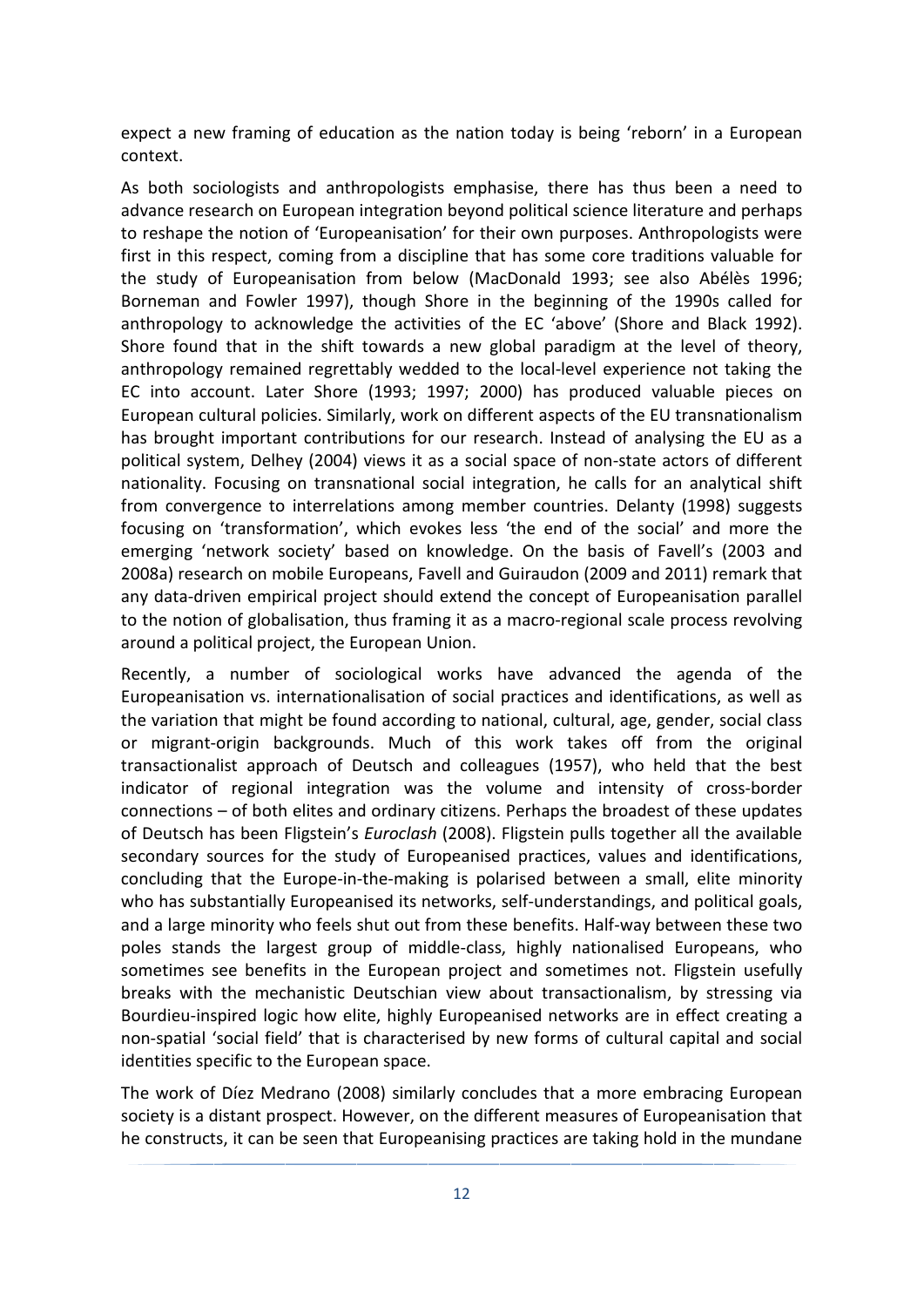everyday lives of Europeans – in terms of intermarriage, business networks, consumer practices, and so on. Moreover, even as this relatively benefits the upper classes of Europe, the groups for whom the impact of such Europeanisation has brought the biggest change have been less educated populations, who now travel or holiday in Europe to a much larger degree than they used to. Understandings and identifications of Europe, however, remain determined largely by national-level 'framings' of European integration (Díez Medrano 2003), that differ widely across the continent and are not appreciably changed either by EU information campaigns and symbols, or by the degree of international experience of these citizens.

#### *European identity*

Research on European identity has been a 'growth industry' in EU studies for well over a decade (for a recent review, see Kaina and Karolewski 2009). This has been visible in the publication of numerous edited volumes on the topic, including both conceptual (e.g. Wintle 1996; Checkel and Katzenstein 2009) as well as case study approaches (e.g. Robyn 2005; Sjursen 2006). Survey based analysis of the subject from within EU studies was first pioneered by Gabel (1998). A further key empirical contribution, based on quantitative and qualitative studies, was edited by Herrmann and colleagues (2004). A complete review and analysis of concepts of and data on European identity and a European public sphere has been recently provided by Risse (2010), discussing both aspects in the light of European politics.

Moreover, European identity is the subject of many comprehensive articles discussing the necessity (Kaina 2006), possible conceptualisations and operationalisations (Delanty 2002; Sinnott 2005), as well as the empirical existence of a European identity (Duchesne and Frognier 1995; Kohli 2000; Citrin and Sides 2004; Nissen 2006; Roose 2007). Not only have political scientists and sociologists occupied themselves with the topic, but scholars from various disciplines, such as geographers (e.g. Keith and Pile 1993), anthropologists (e.g. McDonald 1993) and historians (e.g. Mikkely 1998; Loth 2002; Koops 2002).

## *Conceptualising European identity*

Identity is a notoriously unsatisfactory concept in the social sciences (Abdelal et al. 2009; Brubaker and Cooper 2000). The very notion of European identity has therefore attracted a lot of scepticism (Favell 2005). Criticism targets both the conceptual (i.e. Strath 2002) and methodological aspects of identity. It therefore needs careful unpacking and operationalisation in any new research to be of value.

There is agreement in the literature that collective identity entails an individualistic and a collectivistic part (Kohli 2000; Smith 1992; Kantner 2006). We align ourselves with literature that adopts a bottom-up approach to collective identification, and prefer to speak of active individual identification rather than group identity attribution. Along with Tajfel (1974 and 1981), we distinguish among three dimensions of collective identity: cognitive, evaluative and affective orientations (see also Citrin et al. 2001). On a *cognitive*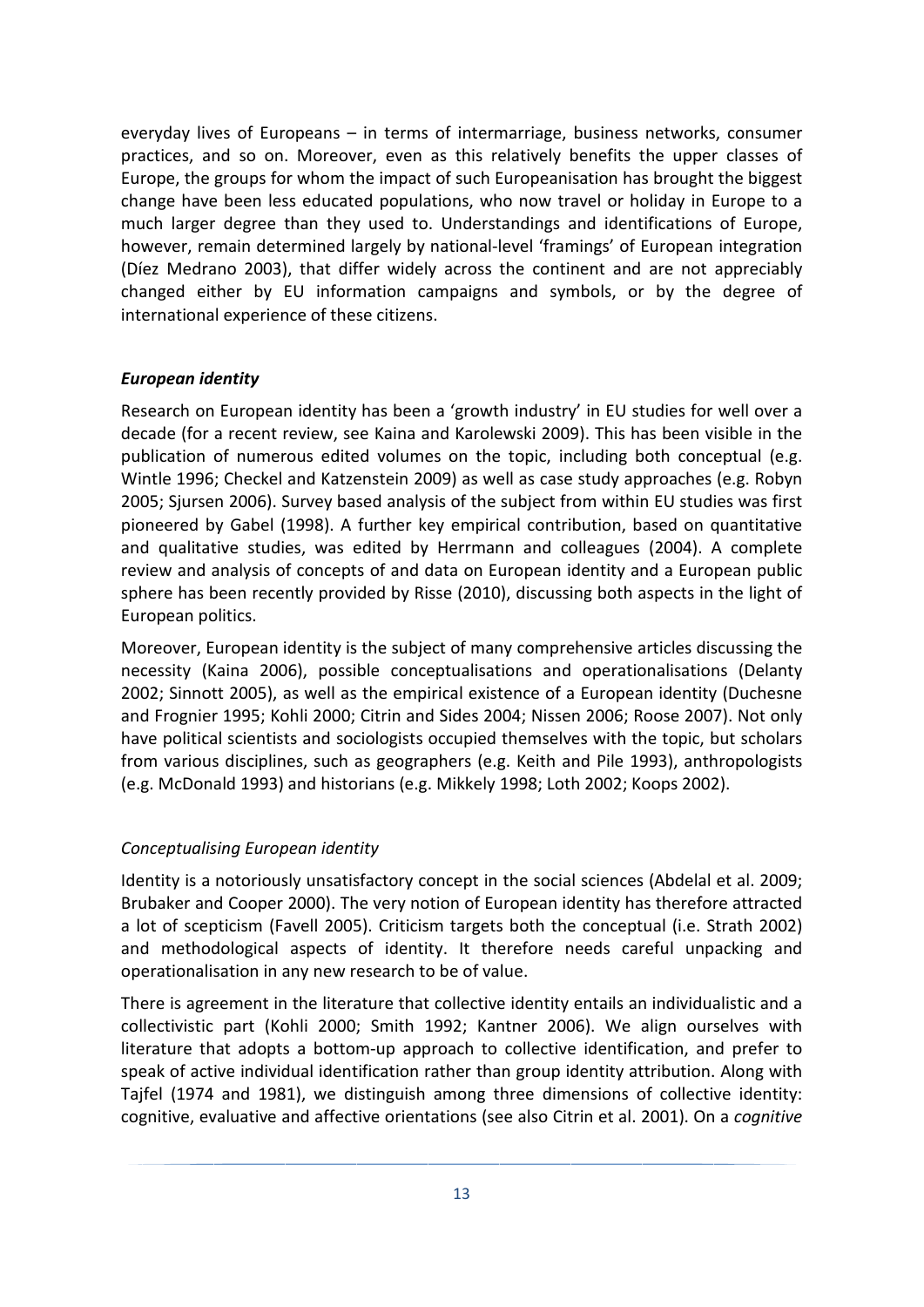level, individuals need to perceive themselves as members of a certain group. In the European context, people need to categorise themselves as European. On an *evaluative* level, collective identities rest upon a set of beliefs with respect to the criteria of inclusion or exclusion to a group. These two dimensions form a necessary condition for the development of a third dimension of identity: an *affective* relationship to the collective in the form of a certain feeling of attachment or belonging.

We contend that each of these dimensions ought to be analysed when studying European identity. Mainly due to data restrictions, many quantitative survey analyses of European identity rely on the affective dimension only. While the related item in Eurobarometer ('please tell me how attached you feel – very attached, fairly attached, not very attached, not at all attached') has been shown to be the most reliable operationalisation of European identity (Sinnott 2005), it only captures one of three dimensions of collective identity. Moreover, the emphasis on the affective dimension might ignore more sober, implicit instances of European identity (Cram 2012). In contrast, focusing on the cognitive dimension only (in the form of self-categorisation) bears the risk of capturing 'role playing' rather than identity proper (Risse 2010, 35). In other words, to identify with a collectivity means not only to categorise oneself as member of a group but to internalise the norms and rules of that group, and to ascribe an affective relationship to it. Finally, ignoring the cognitive dimension bears the risk of grasping something else than identification. For example, a third-country immigrant might well have lived long enough in Europe to feel attached to it and to have internalised its norms and values, but might still not consider herself as European. Thus, our aim will be to unpack the abstract concept of identification into different cognitive, evaluative and affective dimensions.

Additionally, collective identity has different components, referring to different aspects of the community. Bruter (2004a and 2004b) has distinguished a civic and a cultural component of European identity. The civic component highlights citizenship, democracy and rule of law. People holding a civic European identity identify with the European Union as a political entity. The cultural component of European identity, on the other hand, refers to a (perceived) cultural closeness to other Europeans and rests upon a common history and cultural heritage. People with a cultural European identity view Europe as a cultural community (Bruter 2004a, 196). In addition, Schlenker (2011) identifies ethnic elements of European identity, relating to issues such as European common ancestry. In a similar vein, Risse (2010) argues that two different narratives of European identity exist, a 'modern' one stressing enlightenment, human rights and democracy, and a 'nationalist' one emphasising 'Fortress Europe' and evoking ethnic features. In fact, identity constructions are known to have effects of closure and exclusion on 'others' against whom a positive self-identity is being imagined (Mouffe 2000; Mummendey and Waldzus 2004). Thus, the building of a European identity, however benevolently termed, can easily degrade into the exclusion of visibly distinct populations, who are deemed to not fit the idealised European mould or who are not yet part of the 'club', tacitly continuing to see Europe as a West European project (Holmes 2000; Case 2008). We will thus develop and test a multidimensional operationalisation of identifications that distinguishes their nature (cognitive, evaluative or affective) and focus (cultural or political).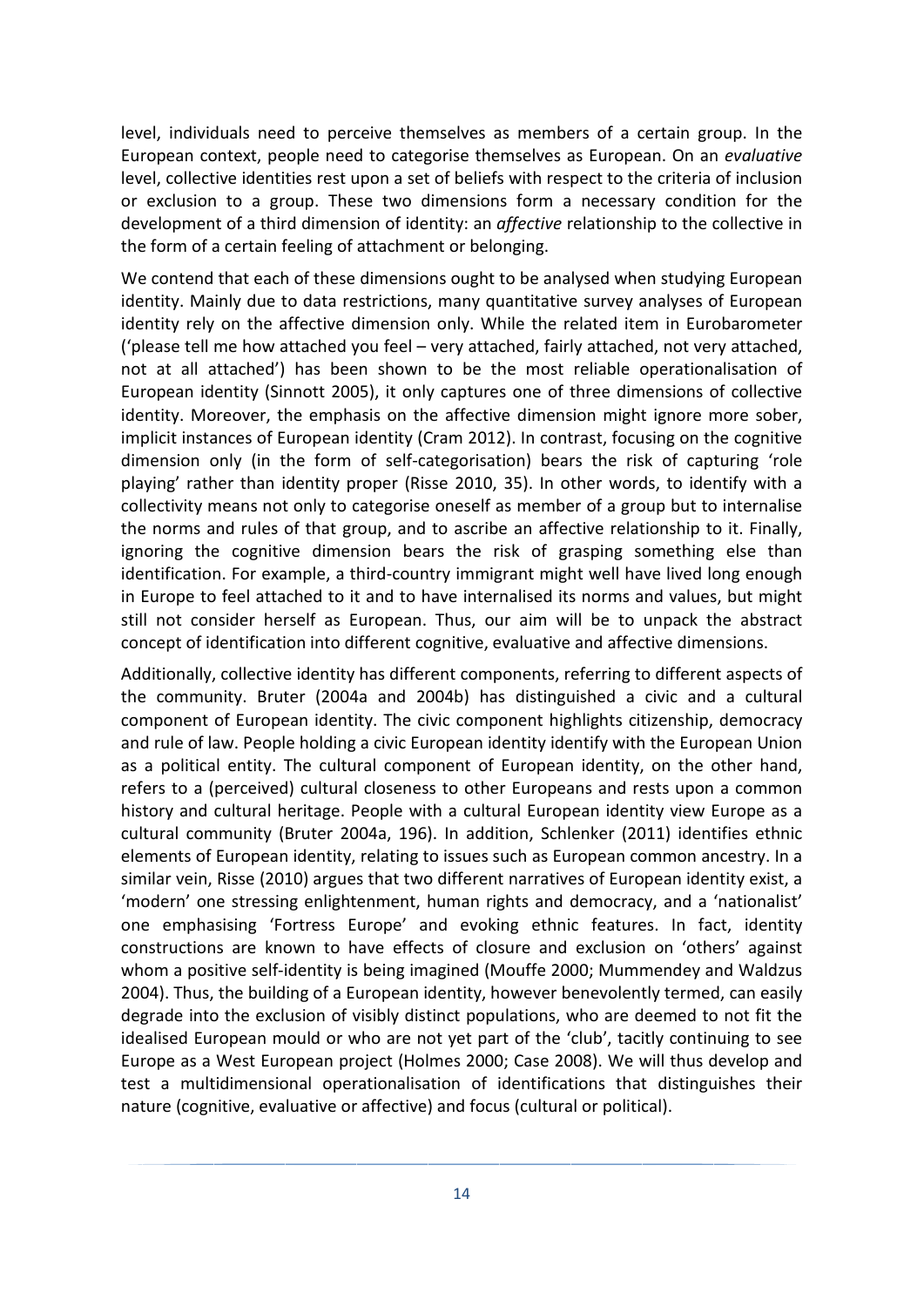It is also important to note that although European identification and support to European integration are often related in the minds of ordinary citizens (and in practice difficult to disentangle at the measurement level), they are conceptually different (Duchesne and Frognier 2002; Bruter 2005; Grundy and Jamieson 2007; Antonsich 2008; Díez Medrano 2010b).

Scholars in social psychology contend that people can hold multiple collective identities (Erikson 1956; Lawler 1992). Strong national or local identifications are thus not necessarily an obstacle to European identity (Díez Medrano and Gutiérrez 2001; Westle 2003; Citrin and Sides 2004; Bruter 2005). As long as different group memberships are culturally and institutionally constructed as nested rather than as mutually exclusive, Europeans are generally able to add a European dimension to their conception of who they are, in comfortable coexistence with their national and local identifications. In fact, in some studies, strong national identities have been found to have a positive effect on European identity (Díez Medrano and Gutiérrez 2001; Fuchs et al. 2009). This seems to support Risse's (2004) argument that, at least in some countries, European identity is framed as the extension of national identity. When attribution of legitimate political responsibility for government action, or perception of winners and losers of European integration is put to the test, however, identifications quickly become conflictual. Consequently, exclusive national identities and perceived threat by immigration have been routinely found to be a source of eurosceptic attitudes (Carey 2002; Hooghe and Marks 2004; Luedtke 2005; McLaren 2006).

European identity has been studied from various methodological angles – each of which has its strong and weak points. Quantitative survey analysis highlights identity patterns. Yet, it bears the risk that 'one forces opinions to be expressed on highly abstract matters which respondents have rarely engaged with, and infers attitudes and beliefs which have barely formed' (White 2009, 699). Moreover, quantitative surveys do not allow accounting for the contextuality of collective identities. This task is better achieved using focus groups (Bruter 2004b; Duchesne 2010) and qualitative interviews (White 2009; Díez Medrano 2010b) which are useful to study 'identity in use' and to shed light on how people interpret European identity. Research relying on laboratory experiments (Bruter 2003; Cram et al. 2011) is very useful to isolate causal relations. However, both qualitative research and experiments provide findings of limited generalisability (Castano 2004). Thus, in our research project we will employ methodological pluralism rather than relying on one research method.

#### *Predictors of European identification*

When assessing the effects leading to European identifications among ordinary citizens, it makes sense to differentiate between factors at the individual and at the macro level. We will first discuss individual-level predictors and then turn to the macro level.

European identifications are particularly expected to be found among intra-European migrants (Favell 2008a; Recchi and Favell 2009; Roeder 2011) and people frequently engaged in cross-border mobility and contacts (Fligstein 2008; Gustafson 2009; Kuhn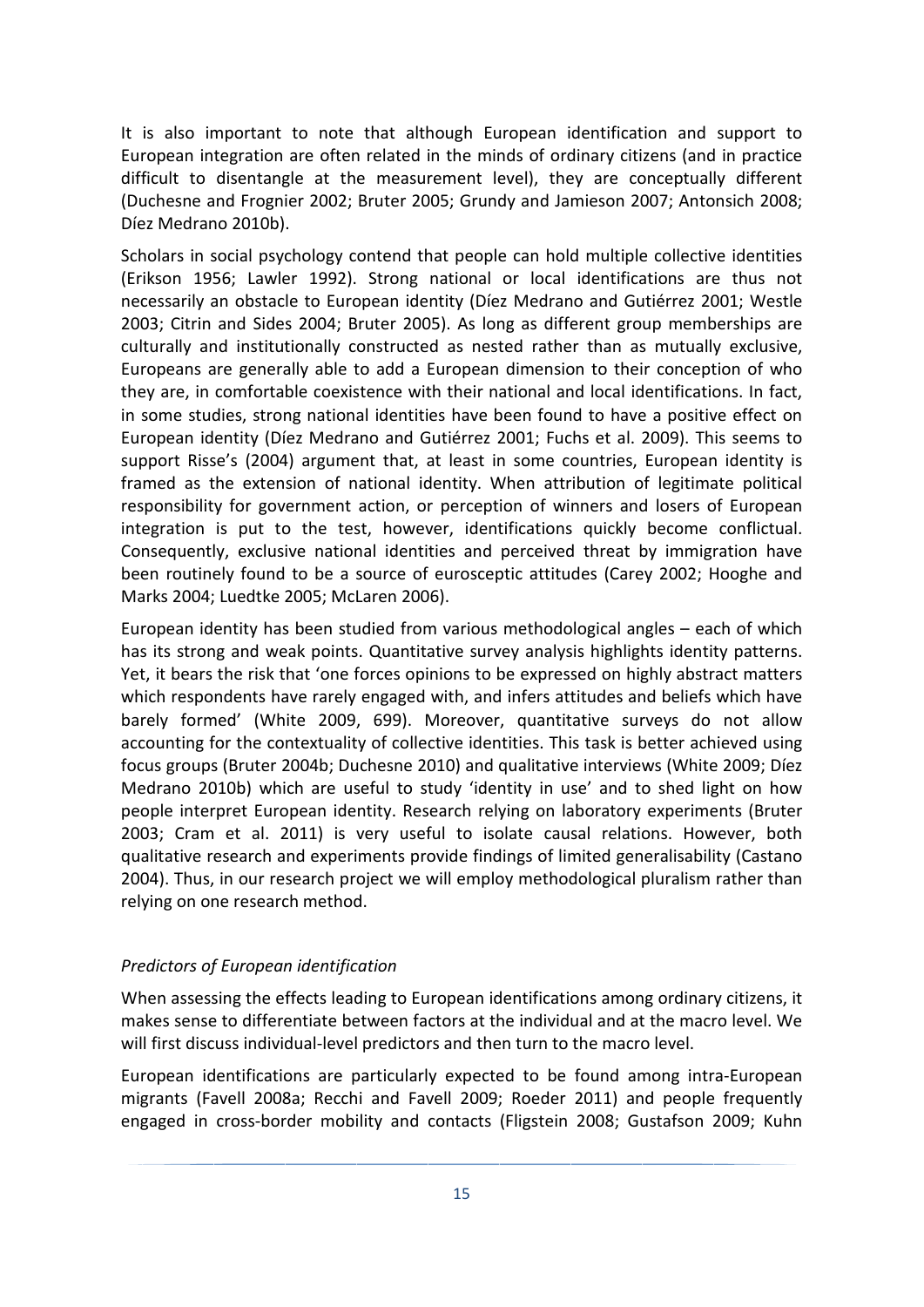2011). They experience everyday life in another EU country and thus are able to refer to three different dimensions of identification such as their home society, their host society and Europe (Recchi and Nebe 2003).

Permanent as well as temporary intra-EU movers have been the focus of research on European identifications. Among them are specific groups such as retirement migrants (O'Reilly 2007) or students (King and Ruiz-Gelices 2003; Sigalas 2010; Wilson 2011), whose opportunities to go abroad have increased during the European integration process. Although Mau and Büttner (2010) find that an increasing 'horizontal' Europeanisation enabled by a 'vertical' Europeanisation has a positive effect on citizens' European identification, Díez Medrano (2008) also makes clear that the growth of opportunities for cross-border mobility and communication is a necessary but not sufficient condition for the rise in the numbers of self-identified Europeans. After all, only a minority of Europeans engages in stable cross-border interactions (Fligstein 2008). Moreover, even those Europeans that regularly interact cross-nationally do not necessarily come to identify as European and with the European Union. A number of processes may contribute to this. First, as suggested by conflict theory (Blumer 1958; Blalock 1967), the confrontation with the foreign 'other' might reinforce national identities, especially if this foreign 'other' is also European. Such encounters with fellow Europeans, as opposed to encounters with non-Europeans outside of Europe's geographical space, may activate people's need for differentiation (Brewer and Yuki 2007). Second, highly transnational individuals might perceive their cross-border practices as primarily bi-national and they might thus develop a bi-national or regional rather than European identification (Rother and Nebe 2009). This could especially be the case for interactions between two countries that encourage cross-border exchanges with an eye to strengthening 'regional' integration (e.g., Denmark and Sweden). Third, utilitarian considerations may enter the process, thus cancelling out and distorting the impact of cross-border interactions. 'Winners' and 'losers' of Europeanisation may frame crossborder interaction differently, the former as cultural enrichment and the latter as incursions in enemy territory. Fourth, transnational contacts may foster a sense of cosmopolitanism more than or instead of European identification (Pichler 2008).

What is evident from all available sources, education is a strong predictor of European identification. There are several potential reasons why more highly educated people are more prone to feel European. First, in line with Inglehart's (1970) concept of cognitive mobilisation, a higher level of education increases one's ability to grasp abstract and complex issues and to gain 'the skills necessary to cope with an extensive political community' (ibid., 47). Second, people might 'learn' to identify with Europe by being exposed to pro-European and cosmopolitan ideals, especially so in higher education (Hainmueller and Hiscox 2006). Finally, a high level of education provides better life chances and increases the likelihood to belong to the 'winners' of European integration (Kriesi et al. 2008). Given that identity and interests are strongly intertwined (Brubaker and Cooper 2000; Kohli 2000), highly educated people might endorse a European identity due to utilitarian benefits. This last perspective is supported by the fact that also socioeconomic privilege (i.e., occupational status and income) is highly correlated with European identity (Citrin and Sides 2004).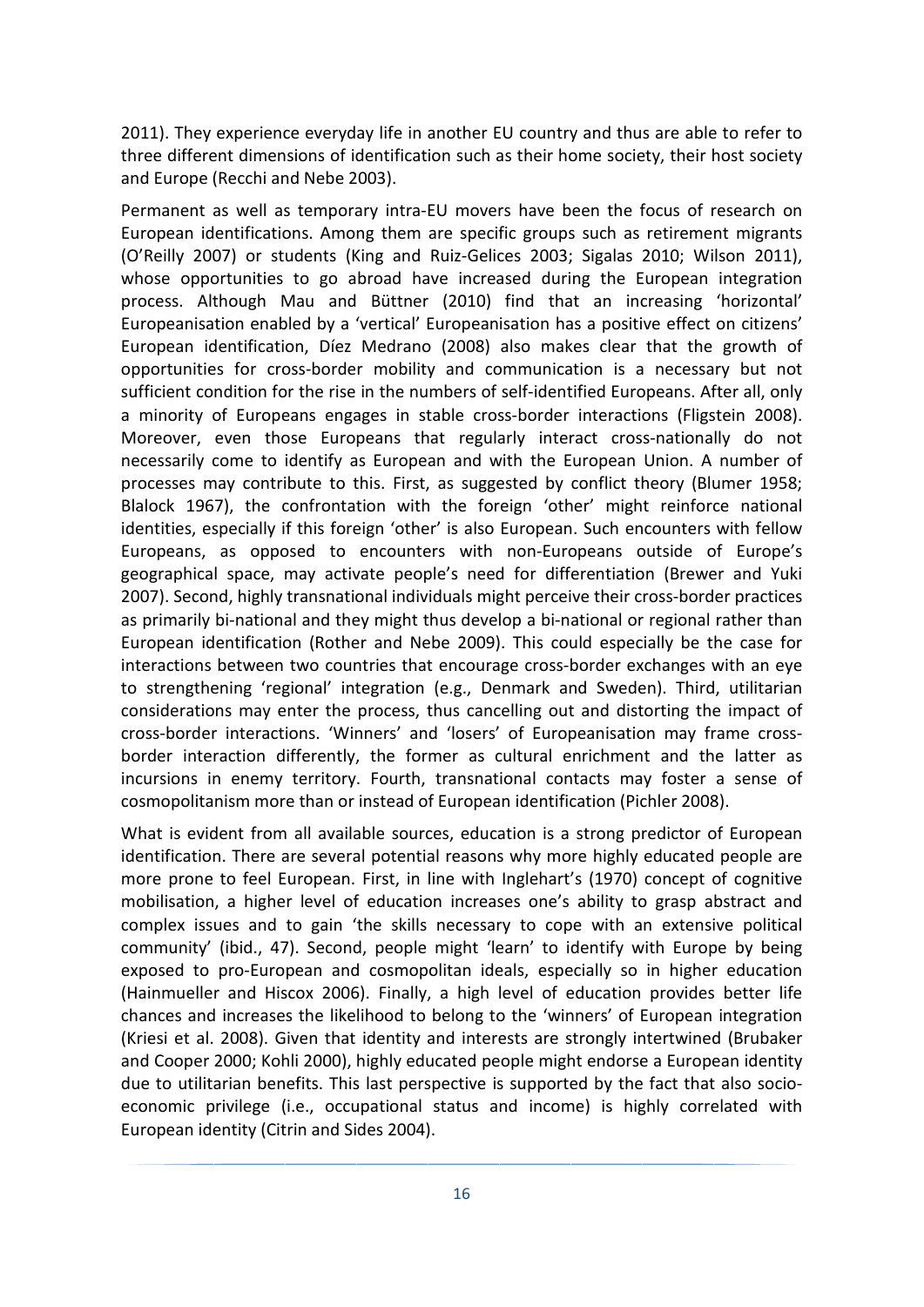Younger people have consistently been found to be more inclined to identify with Europe (Duchesne and Frognier 1995; Citrin and Sides 2004; Fligstein 2008). Similar patterns of more widespread supranational identifications among younger people were also found in other regions of the world (Norris 2000; Roose 2010). While it might be tempting to expect European identity to become more mainstream with each new cohort, Jung's (2008) research shows that the higher propensity of supranational identities among the young is likely to be a life course rather than a cohort effect.

Finally, certain aspects of people's belief systems have been shown to correlate with European identity. In general, people further to the left on the political spectrum are more likely to hold a European identity (Citrin and Sides 2004; Green 2007; Risse 2010), but there are some exceptions to this pattern (Duchesne and Frognier 1995). Moreover, people subscribing to cosmopolitan ideals tend to identify with Europe as well (Pichler 2009b). However, Schlenker (2011) argues that it matters what kind of European identity people have: while she found a positive correlation between cosmopolitanism and civic European identity, cosmopolitanism correlates negatively with ethnic elements of European identity.

Most authors agree that collective identities are socially constructed rather than previously given (Kohli 2000; Risse 2010). They can evolve in consequence to structural changes. There are several ways in which institutions are deemed to influence collective identity formation. First, institutions socialise the people subjected to them and can ultimately influence their collective identities (Checkel 2007). According to this argument, the longer a country is already in the EU – and the longer its citizens have been exposed to European institutions, their values and norms – the more widespread is European identity expected to be. Risse (2010, 91) does indeed find empirical support for this claim. However, Roose (2010) compares the pattern and extent of European identity to supranational identities in other (less integrated) regions of the world and finds that the gradual shift towards supranational identifications in Europe is no exception. He thus concludes that European identity cannot be explained by European institution building alone. Equally, in a panel study among officials of the European Commission, Hooghe (2005) finds little support for the hypothesis that socialisation in the Commission over time increases support for the norms of this institutions.

Institutions can shape identities even more actively through 'persuasion' (Risse 2010) by employing narratives and symbols which strengthen the psychological existence of the EU (Castano 2004) and promote group identity. In this respect, national educational systems play a key role. For instance, the French educational system has been shown to be a strong driver of French nation building in the  $19<sup>th</sup>$  century (Weber 1976). European member states vary considerably in the extent to which they put European Union on their educational agenda (Haus 2009). To varying degrees, member states have adjusted history textbooks (Schissler and Soysal 2005), national narratives and civic education (Hinderliter Ortloff 2005) to European integration and globalisation. These national differences are likely to influence the degree to which citizens adopt a European identity.

Equally, the exposure to European symbols, such as the flag of the European Union, Euro coins or the European anthem, is expected to promote European identification among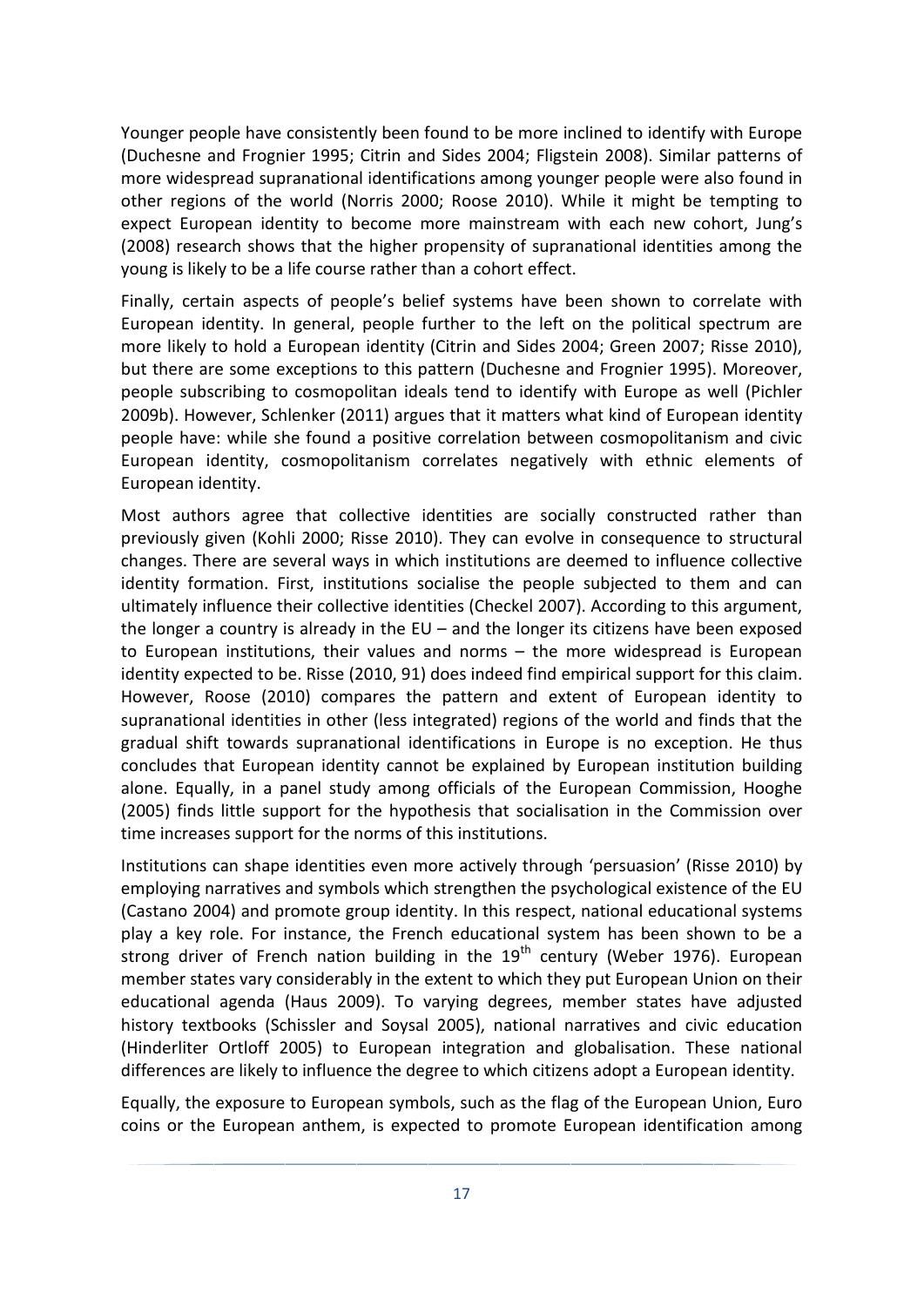the public by increasing the visibility of the 'imagined community' of the EU (Bruter 2003). Using experiments, Bruter finds that the recurrent exposure to symbols of European integration reinforces citizens' cultural identification with Europe. While relating to EU support rather than identity proper, Cram et al.'s (2011) online experiments among English, Irish and Scottish citizens provide mixed evidence: the exposure to the European flag has no impact on EU attitudes, while the exposure to functional triggers such as the European passport polarises existing opinion.

Moreover, public discourse plays a crucial role in creating a common European identity (Risse 2010). Put differently, the generally low levels of European identification among the mass public have often been imputed to the weak development of a European public sphere (for an opposing view, see Koopmans et al. 2010). After all, collective identities being processual, they need to be constructed and negotiated (Kaelble 2009, 207). Indeed, in countries with a higher visibility of European topics in mass media, people tend to identify more with Europe (Stoeckel 2008). Not only the quantity but also the content of media coverage is crucial. Bruter (2003) finds that persistent good news strengthens European identity, while continuous bad reporting on Europe weakens it. Moreover, elites play a direct role in European identity formation. A Spanish inquiry on the diffusion of attitudes – somehow reminiscent of a classic study (Katz and Lazarsfeld 1955) – shows that pro-European individuals, being on average more educated, are more likely than the rest of the population to spread their views through social networks (Garcia Faroldi 2008). Political leaders' influence has also been tested. Both positive party positions on European integration and a greater salience of European topics in party agendas imbue a stronger sense of European identity among the public. Referring to EU support rather than EU identity, the literature on cue-taking testifies of a strong link between party positions and public opinion (Hooghe 2007; De Vries and Edwards 2009; Hobolt 2009).

#### *Cross-border practices*

In the wake of the emerging globalisation of the economy and increasing population and communication flows, anthropologists introduced the concept of 'transnationalism' to give a new twist to migration research in the early 1990s. In their own words, the concept was meant to denote 'the processes by which immigrants build social fields that link together their country of origin and their country of settlement' (Glick Schiller, Basch and Blanc-Szanton 1992, 1), those 'multiple ties and interactions linking people or institutions across the borders of nation states' (Vertovec 1999, 447), or 'activities that require regular and sustained social contacts over time across national borders for their implementation' (Portes, Guarnizo and Landolt 1999, 210). Very rapidly, many social scientists elaborated on the concept, claiming that it could equally cope with individual and collective units of analysis, with economic, cultural and political actions, as well with factual and attitudinal contents (i.e., behaviours and orientations). However, no clear-cut (albeit conventional) cutting points for the duration, intensity and scope of cross-border behaviours and/or orientations to qualify them as 'transnational' have ever been firmly established. This is perhaps one of the reasons why, at the end of the day, the theoretical debate on transnationalism has grown much larger than the empirical literature on it  $-$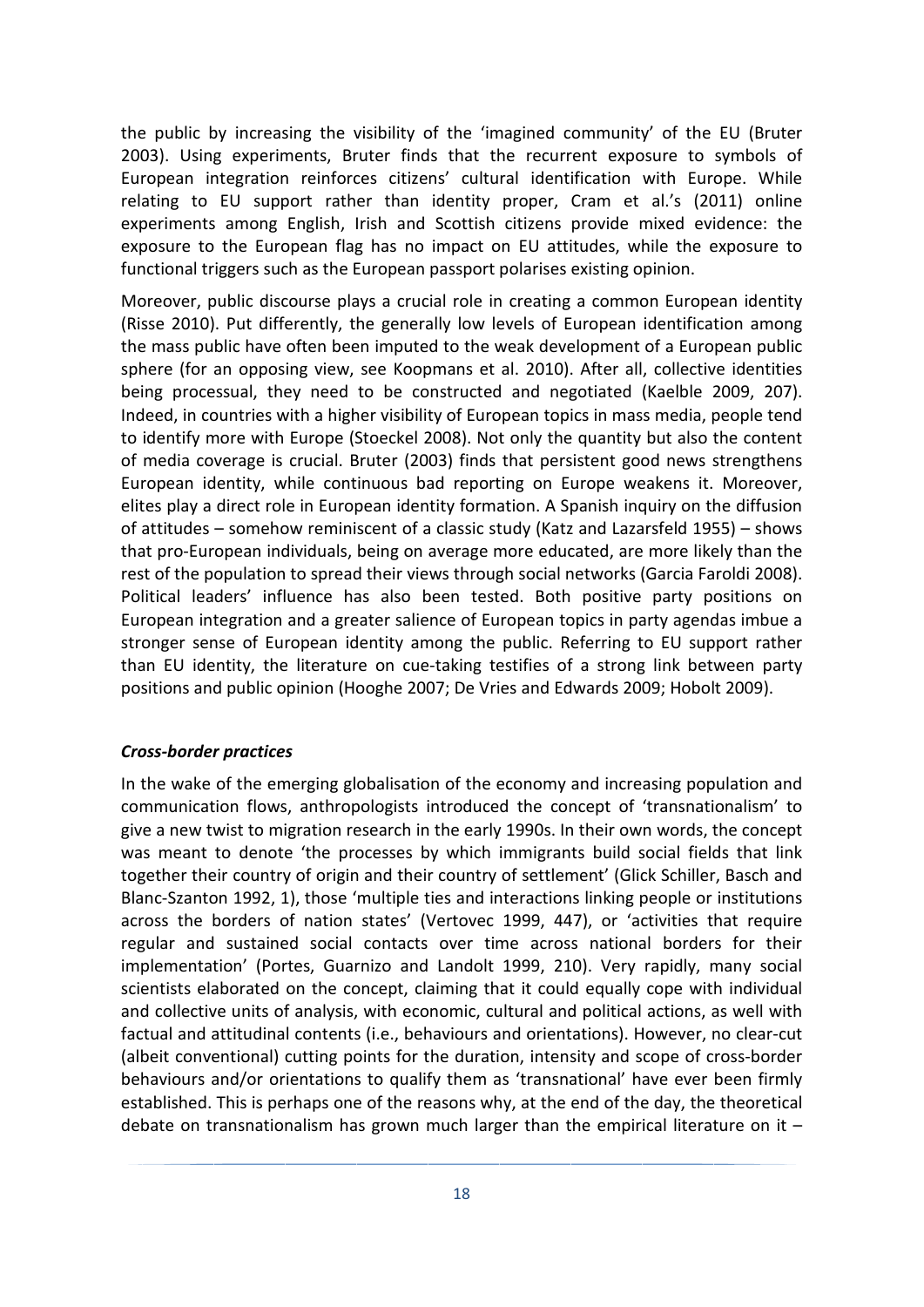especially in Europe (Fibbi and D'Amato 2008, 7). But even when field research adopts this framework, there is a tendency to blur 'acting' and 'feeling' transnational. As is often the case, the success of the term has turned it into an umbrella for differing phenomena. In the best of cases, 'transnationalism' is endangered of conceptual over-stretching; in the worst, of becoming a journalistic catch-all cliché of the contemporary migrant experience.

To avoid potential confusions, in our project we prefer to use the concept of 'crossborder practices' as a more concrete label for individual activities spanning over different national contexts. This terminological option has another advantage. In contemporary social science, 'transnationalism' is predominantly associated to migrants – or, more precisely, to a sub-set of them sometime called 'transmigrants' (Glick Schiller, Basch and Blanc-Szanton 1995). In fact, in an age of globalisation, the opportunities of contact with individual and corporate actors established abroad have grown exponentially *for everybody*. Thus, when speaking of 'cross-border practices', we intend to focus on behaviours that are performed by any possible individual agent in any aspect of everyday life. Moreover, we are interested in studying such practices 'from below' focusing on the internationalisation of mundane social activities.

Much before transnationalism had become *en vogue*, the idea that cross-border practices were key drivers of social change was enshrined in Karl Deutsch's transactionalist theory (Deutsch et al. 1957). The theory itself was crafted to account for processes of international integration, having in mind the then embryonic European construction as a 'security community'. In Deutsch's view, the institutionalisation of such a 'community' depends on the scope and strength of a wide palette of cross-border exchanges – such as international trade, labour and capital mobility, scientific cooperation, cultural activities, the use of non-national media and intermarriages (cf. in particular Deutsch 1954, 145; Deutsch 1969, 102). Quite imaginatively, Deutsch (1954) mentioned the ratio between domestic and international mail as a possible indicator of cross-border interactions. This operational hint is even more suggestive in a time of generalised use of electronic mail. Broadly speaking, any transaction across borders would foster a learning process supporting trust in the emerging supra-national polity and a virtuous circle of additional support for further integration (Adler and Barnett 1998).

#### *Physical mobility across borders*

Of all possible cross-border experiences, few are likely to be more absorbing and emotionally charged than resettling abroad. Hence, international migration among EU member states has been the form of cross-border practice that has so far attracted the largest scholarly interest. Recent trends in intra-EU mobility, of course, build on a long history of such movements in the modern period (Bade 2000; Moch 2003). But the establishment of a globally unique free movement regime – meant to make the crossing of national borders as easy as possible under the aegis of a common citizenship (Maas 2007; Koikkalainen 2011) – has made this practice even more topical in the EU context.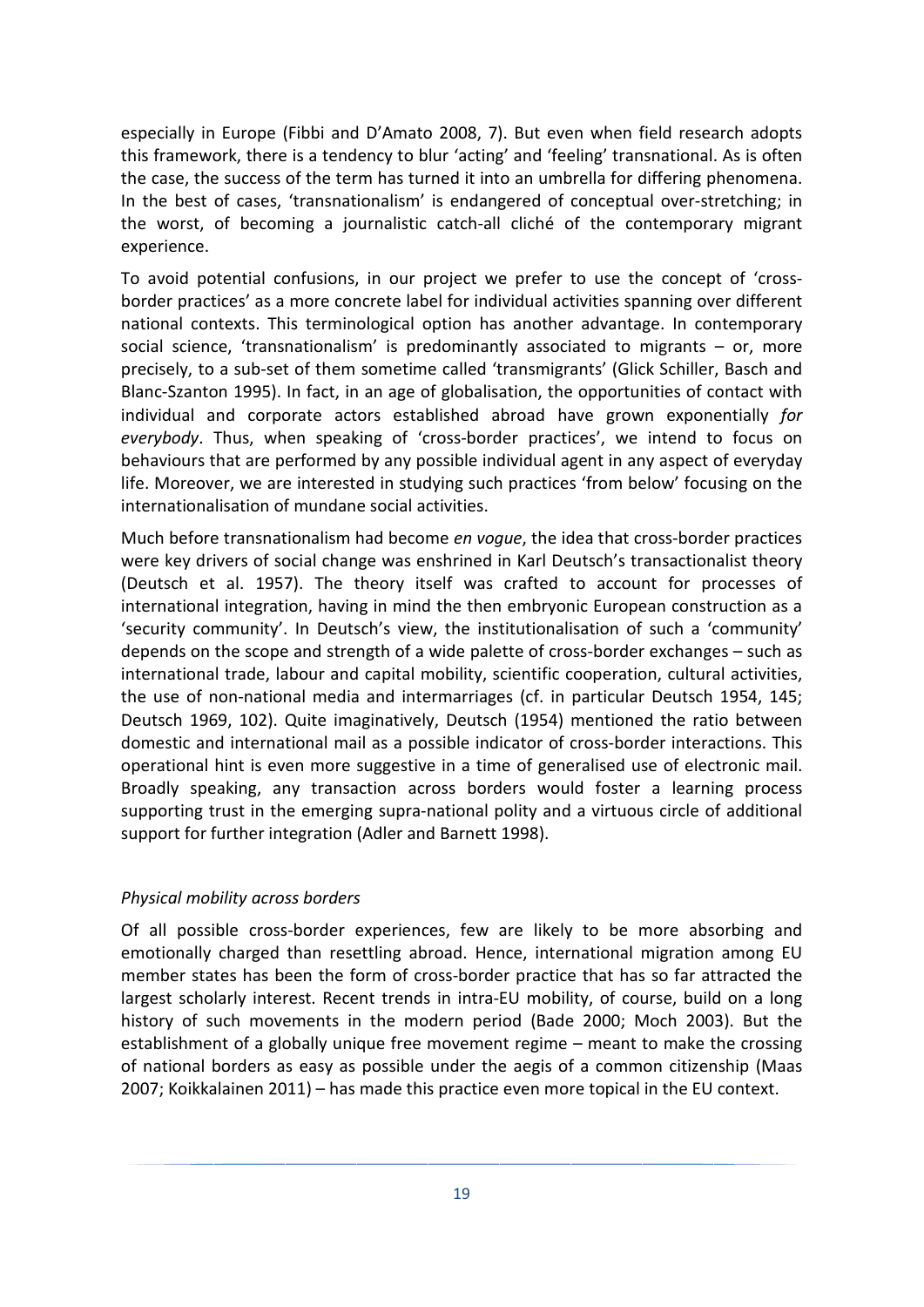Following on the abundant legal literature on the free movement regime (for overviews, Magnette 1999, Baldoni 2003; Koslowski 2004; Guild 2009, 132 ff.), as well as earlier descriptive studies of intra-EU migrations (Salt and Schmidt 2001), the most encompassing sociological study of the population of EU mobile citizens remains the PIONEUR project (funded under the EC  $5<sup>th</sup>$  framework program), which is based on a comparative survey of 5000 such citizens within Western Europe (Recchi and Favell 2009). This study highlights the selectivity of intra-EU movers from the former EU-15 in terms of socioeconomic status and the relative marginality of labour migrants among them – with the exception of the older cohorts of guest-workers in Germany (Braun and Recchi 2009). As other research confirms (e.g., Verwiebe 2011 on Europeans in Berlin), purely economic motives are not the paramount spurs of intra-EU migration. Moreover, PIONEUR data reveal the inclination of intra-EU movers to sew international friendship networks and embark onto further geographical mobility over their lifecourse (Alaminos and Santacreu 2009). Another relevant finding is that while individual-level differences are considerable in many regards (e.g., motives of mobility, education and class background, age at migration), movers' strategies of integration in host societies are to a large extent independent from country-level variations – that is, they are de-nationalised, being focused on neither the country of origin nor the country of residence of the movers (Braun and Glöckner-Rist 2011). Particularly when it comes to language proficiency – which is often pointed at as the major hurdle to mobility in Europe  $-$  'Europeans are Europeans, rather than Germans, Italians, etc., in the way they adapt to other national contexts in Europe' (Braun 2010, 615). Finally, the subjective correlates of cross-border movements are clear: EU movers have an acute sense of being European, as they identify more strongly with 'Europe' and have by far a more positive image and better knowledge of the European Union than the rest of the population (Rother and Nebe 2009; for a local study with similar outcomes, see Block 2004). The latter finding has been corroborated by additional analyses of the European Social Survey, showing that immigrants from new member states and third-country citizens are also more positively oriented to European integration (Roeder 2011).

Complementing its political stake on citizenship and free movement, the EU itself has directly conducted research on cross-border mobility, mainly via the *European Foundation for the Improvement of Working and Living Conditions*. The Dublin-based institution has promoted an *ad hoc* Eurobarometer survey tapping intentions to move to other member states and accession countries in 2002 and replicated it, with extraquestions on mobility experiences, in 2005. Predictions of East-West migration after enlargements based on the 2002 survey proved to be extremely conservative in terms of volume (no more than 1.3 million persons in five years) and inaccurate in terms of destinations of potential migrants (two thirds of the sample said they aimed for Germany and less than 5% mentioned the UK and Italy) (Krieger 2004). In 2005, expectations of mobility had grown: 5.4% of the working-age EU citizens interviewed by Eurobarometer said they thought of moving to another EU member state in the following five years (Fouarge and Ester 2007). In retrospect, however, the whole exercise of assessing 'migration projects' seems rather disconnected from 'migration facts'. Intentions to move turn out to be poor estimations of actual movements. More reliable are perhaps data,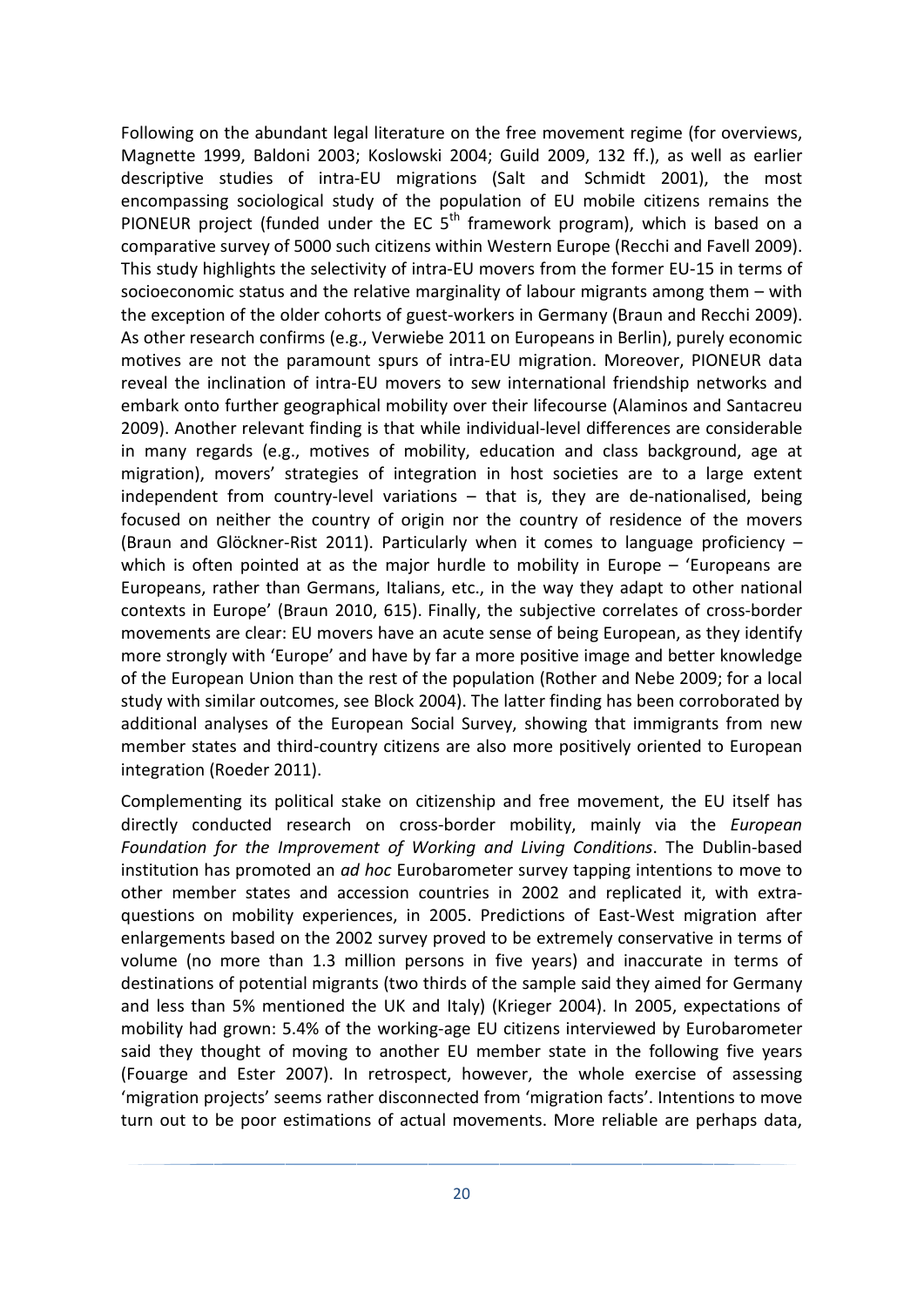taken from the same 2005 Eurobarometer, tracking past episodes of geographical mobility in the EU-25. These data indicate that EU citizens who had ever lived in another EU member state amounted to 4% of the population. At the time, Eastern Europeans were far less likely than their Western neighbours to have had such an experience. Consistently with the findings from PIONEUR, the probabilities of cross-border residence diminished among less educated respondents (Vandenbrande et al. 2006). Finally, the European Foundation carried out an econometric analysis of the same Eurobarometer wave seeking to assess the economic and psychological outcomes of cross-country relocations (Birindelli and Rustichelli 2007). This study charted a complex scenario, in which macro- and micro-level findings tell different stories (see also Hadler 2006 with similar results). At the macro-level, higher proportions of movers from other EU countries were found in areas with better labour market performances. At the micro-level, however, 'movers within the EU [were], on average, characterised by poor labour market indicators' (Birindelli and Rustichelli 2007, 30). The benefits of cross-border mobility were hardly discernible in purely economic terms. These concerns have also been at the heart of the EU's Sapir report which looked at mobility and flexibility on the European market as a key dimension of European economic growth (Aghion et al. 1994).

Another large-scale data-set on mobile European workers was collected by a multidisciplinary research project on 'Job Mobilities and Family Lives in Europe. Modern Mobile Living and its Relation to Quality of Life', which in 2007 conducted a survey in Belgium, France, Germany, Poland, Spain and Switzerland (Schneider and Meil 2008). In all these countries, workers with some experience of such mobility – with differing forms and intensity – are found to amount to about half of the samples of people aged 25 to 54. Again, country-level differences are much lower than individual-level ones – in particular gender and age (young men are over-represented among movers). Moreover, consistently with what emerged from PIONEUR (Recchi 2009), job-related spatial mobility is hardly a factor of social upward mobility but rather a strategy to buffer potential downward shifts in class positions (Meil 2008, 313). Another key finding of this study is that mobility can be unpacked into many different variants in terms of residential choices, distance, duration and regularity. As ideal-types, mobile individuals are distinguished into the 'residentially relocated' and the 'recurrently mobile'; the latter group further subdivides into 'shuttlers', 'long-distance commuters', 'overnighters', 'job nomads' and the 'vari-mobiles' (Limmer and Schneider 2008).

Around these huge survey-based studies revolves a galaxy of more focused, mostly qualitative, inquiries exploring either specific locations or subsets of movers. One such work is Favell's (2008a) *Eurostars and Eurocities*, whose ethnographic materials illustrate the variety and subtleties of mobility choices of the post-Maastricht generation of young and well-educated EU citizens who settled in major cities – such as London, Amsterdam and Brussels. While being clearly exceptional, even within the whole population of movers (cf. Favell and Recchi 2011), the 'Eurostars' stand out as prototypes of a European-style creative class embodying the human type that better suits the kind of economic and cultural opportunities carved out by European integration. Similar work was also done on movers settled in Berlin by Verwiebe (2004; see also the pioneering work by Tarrius 1992 and 2000).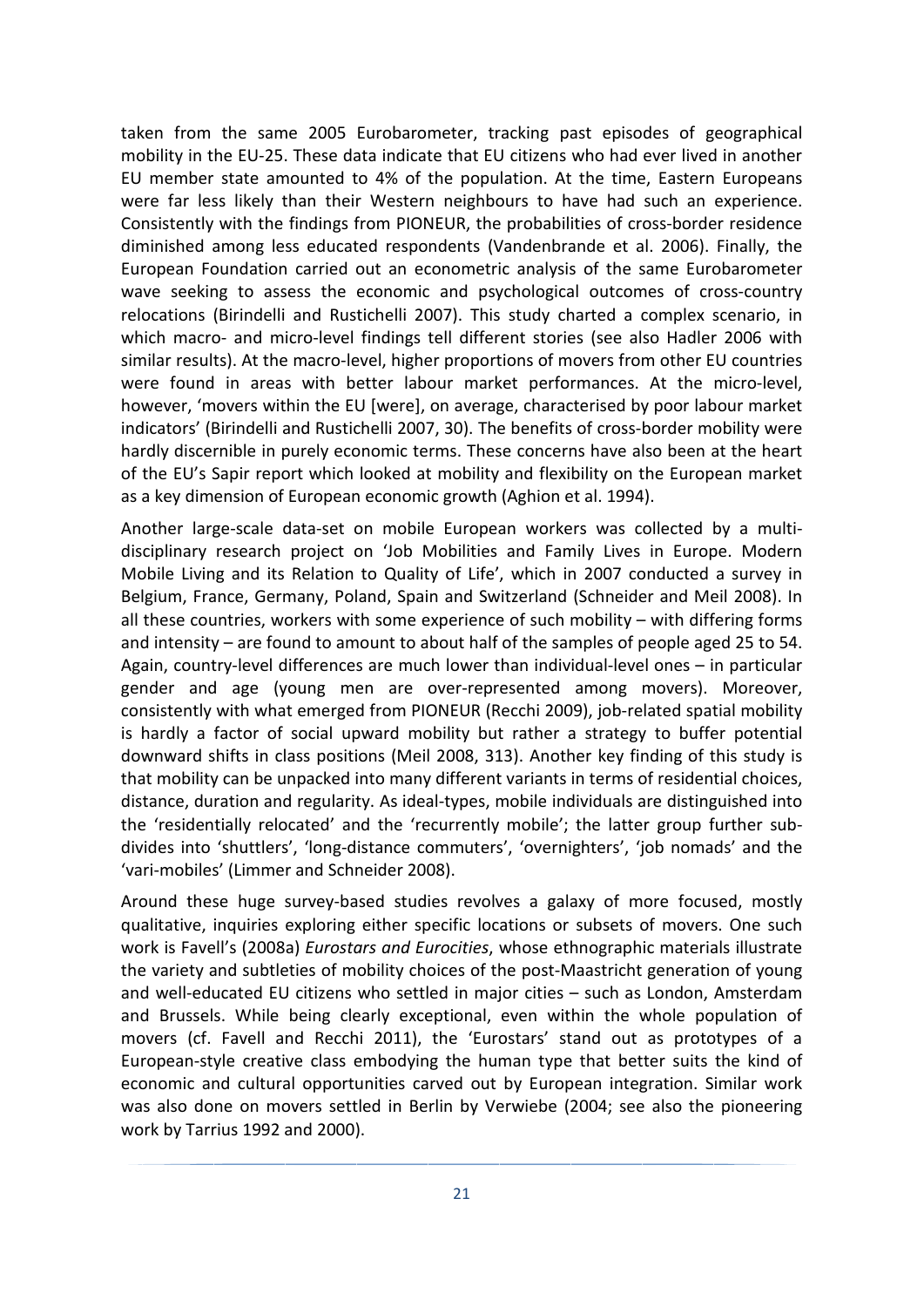Focusing on the new waves of intra-EU migration spurred by the enlargements of the Union in 2004 and 2007, Favell (2008b) argues that survey-based research must be complemented by a focus on the 'human face' of this migration through ethnographic level investigations of experiences, networks and practices. Such a methodological option helps go beyond outdated views of migration. As also King (2002) points out, European migrants are not only poor manual workers bound to a *Gastarbeiter* destiny. Even when originating from non-(yet) EU countries, many of them belong to an 'emergent migrant middle class', as Verwiebe (2008 and 2011) calls it in his study of Western and Eastern (pre-enlargement) Europeans working in Berlin. New forms of migration derive from a large canvas of macro- and micro-level conditions (Koser and Lutz 1998; Favell 2009). Furthermore the binary opposition of 'home' and 'host' countries need be overcome, as migration today is part of a much more extensive system of mobilities. A good example of this novel migration thinking is Burrell's (2006) inquiry of Polish, Italian and Greek-Cypriot immigrants in Leicester. Her work is structured around narratives of migration, national identities, transnational networks and community life. Emphasis is placed on migrants as active agents in the migration process. With this approach we move away from the dominant focus on immigrants defined against a host country in ethnicised forms as collective units, showing a range of motivations and strategies that do not fit into standard labelling. Among the many local studies of the new migration facilitated by the EU enlargements of the 2000s (cf. Recchi and Triandafyllidou 2010), Metykove (2010) explores the implications of media practices for identity, belonging and political participation, highlighting migrants' sophisticated skills in combining traditional and digital media. Sandu (2005) takes another look at East-West population movements and poses the question of whether Eastern Europeans are developing a type of 'regional transnationalism'. He identifies a new migration structure in terms of communities and regions, outlining the role that Romanian villages play in conditioning the flows of transnational circular migration (see also Morawska 2002). Moreover, Sandu (2010a and 2010b) shows the clustering of cross-border practices formed by sending remittances home, communicating regularly with people in the home country and planning travels and resettlements. All these behaviours are combined to measure a composite 'index of home orientation', that – applied to a large sample of migrants in Spain – proves to be efficient in categorising the population at stake in terms of differing forms of transnationalism.

Another strand of research spearheaded by geographers deals with retirement and lifestyle migration – one of the most underestimated cross-border practices within Europe (for an overview, Benson and O'Reilly 2009). O'Reilly (2000) offers an ethnographic investigation of the way of life of the British on the Costa del Sol, looking at how national stereotypes work in this context. She concludes by stating that this is a 'British' movement in its own terms, in which Europe and even the host country are of marginal subjective importance among movers, who have brought traditional Britain to Spain and 'gone home'. Further, O'Reilly (2007) calls this a 'mobility-enclosure dialectic'. British lifestyle movers are victims of a whole range of contradictions: they move in sync with globalisation, they stay aloof from local societies and yet are frustrated of not being more integrated – at the end of the day, being unable to escape their Britishness. King, Warnes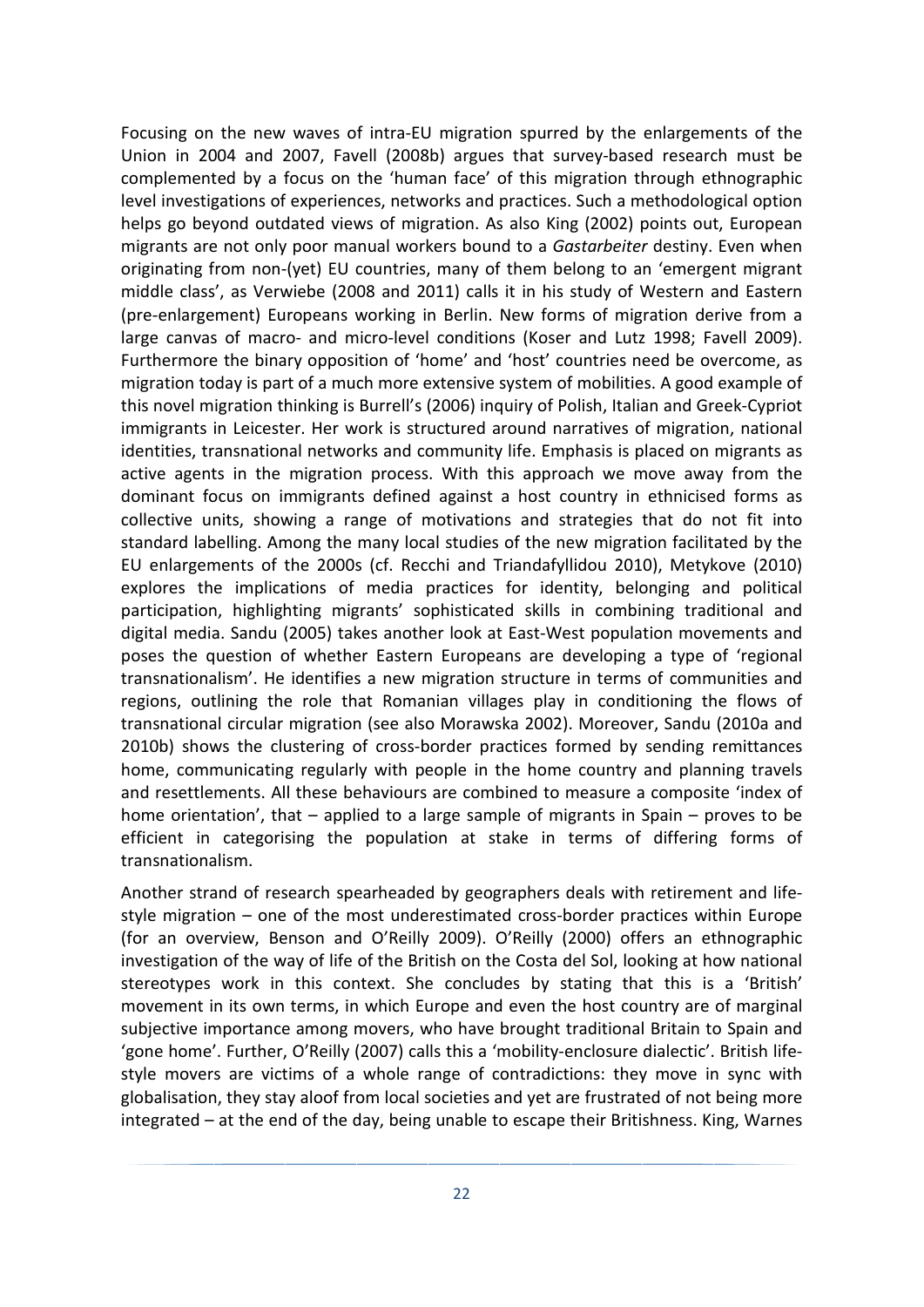and Williams (2000) similarly pioneered migration research on retirees in the South of Europe, mixing survey and qualitative work. Rodríguez et al. (1998) took a more mechanical approach to retirees in the Costa del Sol by researching the reasons, the stability of these reasons over time and the retiree population's influence on the local economy and society. Gustafson (2001) carried out an interview-based study with Swedish retirees who spend summers in Sweden and winters in Spain, describing their experiences of mobility, their dual place attachment and the patchwork strategies for managing cultural diversities.

An analogous form of new migration particularly pertinent to the EU space is student migration (King and Ruiz-Gelices 2003). Again, research on this topic challenges typical paradigm assumptions in the classical migration literature. Some research looks at the 'Erasmus generation', investigating to what extent EU-funded exchange programs reinforce or cause young students to become more pro-European (Blume 1998; Bettin Lattes and Bontempi 2008; Sigalas 2010; Wilson 2011). Evidence is mixed. Open-ended interviews and biographies emphasise the enduring transnational social capital and awareness of former Erasmus students, but more structured survey data falsify the hypothesis that the Erasmus experience by itself enhances support for European integration: Though there are significant differences between Erasmus and non-Erasmus students, the pro-Europeanness of Erasmus students has not changed after participating in the program (Wilson 2011).

Education is usually the empirical yardstick to define 'high-skilled migration' – a separate sub-field of international migration research which lends itself to a rather clichéd opposition of 'elite' and 'ethnic´ migration (Favell 2003). Smith and Favell's collection (2008) broadens the theoretical and methodological understanding of high-skilled migration, overcoming the false dichotomy between the educated corporate elites on the one hand and the desperate and poor labour migrant on the other. Similar insights can be gained by anthropological studies of expatriates in particular settings, such as Scott's (2004) fieldwork on the British in Paris (see also Wagner 1998), that fine-tunes complex identity negotiations, or Zulauf's (2001) research on migrant women professionals (i.e., nurses and bank employees) in Britain, Germany and Spain in the 1990s, that outlines the overlap of gender and nationality-based forms of discrimination even for skilled workers in a potentially migration-friendly legal environment. Ackers' qualitative and policyrelated studies have also focused on the problematic mobility of women, as well as on welfare rights for retirement migrants and the impact of the free movement regime on children (Ackers 1998; Ackers and Dwyer 2002; Ackers and Stalford 2004). A key message of her analysis is that this regime is porous and not uniformously applied – for instance, when it comes to educational systems and the recognition of qualifications. Paradoxically, it 'serves to aggravate as much as facilitate family life', especially when relationships break down and 'the enforcement of divorce and parental responsibilities across member states become increasingly apparent' (Ackers and Stalford 2004, 199). Relying on openended interviews to Polish and Bulgarian scientists in the UK and Germany, Ackers and Gill (2008) have also pioneered work on the causes and consequences of scientific mobility. Their study provides evidence of a high level of shuttle mobility, and therefore brain circulation seems to prevail over brain drain and brain gain. While some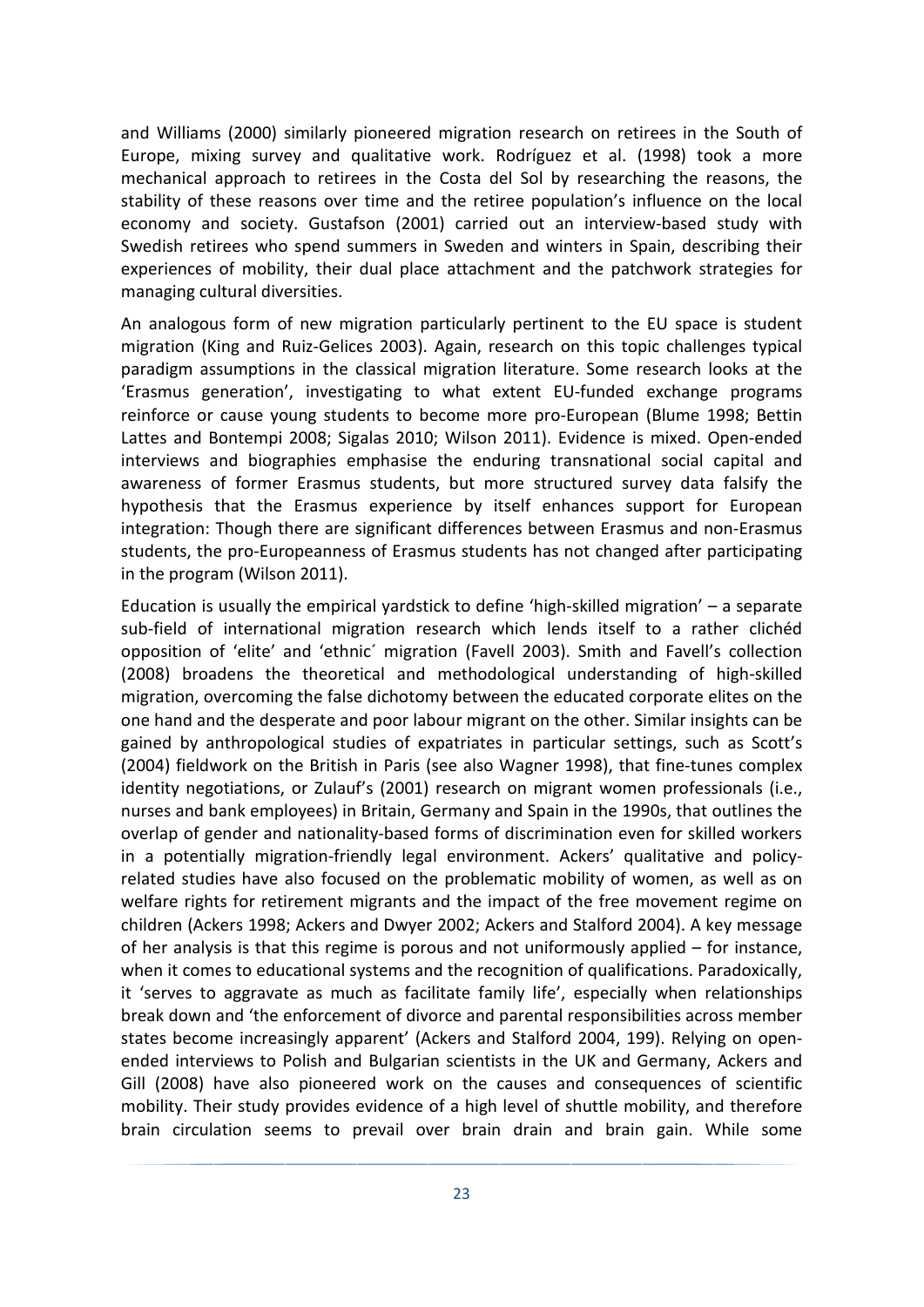respondents highlight the uneven marketability of academic credentials across borders, improvements in virtual communication for joint research and the networking and funding opportunities promoted by EU institutions in the R&D realm tend to make scientific mobility individually and collectively rewarding in the enlarged Europe.

Finally, some authors have taken a more critical stance on free movement, outlining its political significance with a stress either on its structure-based origin or its agencycentred nature. When the stress is on 'structure', cross-border mobility is framed as part of the 'making [of] the European space' as a homogenous and capital-friendly environment (Jensen and Richardson 2007, 141-142). These authors adopt a Foucaultian reading of free movement in which mobile people are passively shaped by EU governmentality. European policies fostering citizenship mobility are held to be part of a one-dimensional discourse of territory where the super-national political order and the remaking of everyday lived spaces intertwine, all the better to fuel a neo-liberal conception of the market dominant among policy-makers (Jensen and Richardson 2004). Such an approach, however, plays down entirely the strong agency involved in mobility choices. As mentioned above, in fact, several pieces of empirical research reveal that romance, adventure and quality of life motivate intra-EU migration even more than economic betterment. Due to convergence among member states, on purely economic grounds migration within Western Europe should have declined substantially in the last decades – but it did not (Recchi 2005 and 2008). Thus, taking to the extremes the agency component of free movement, Aradau et al. (2010) come to argue that European citizenship has created a tension between nationality and territoriality, and that it would be more fruitful to account for mobility across EU member state borders as a (possibly unconscious) political act of denationalised sociality.

#### *Non-physical mobility across borders*

What is clear from different sources is that the established distinction between movers and stayers is a rough approximation to the current reality of cross-border movements. Less permanent and more hybrid forms of border-crossing have been on the rise in the last decades: *physical* mobility such as transnational commuting, cross-border business and shopping, or split location lifestyles, and *non-physical* mobility such as the movement of money and savings, the consumption of international media, participation in virtual communities formed by people of different nationalities. Such an insight is also in tune with the social theoretical and human geography inspired literature on 'mobilities' that sees such networks, flows or discursive/media scapes as much as part of a mobile world as human bodies moving in time and space (Urry 2000 and 2007). Literature following this lead has in general accomplished to go beyond the narrow idea of free movement as a form of migration across borders, questioning the standard binary opposition of migration/mobility/movers to the local/locality/stayers (Büscher, Urry and Witchger 2010). 'Mobilities' refer to 'not just movement but to this broader project of establishing a 'movement-driven' social science in which movement, potential movement and blocked movement, as well as voluntary/temporary immobilities, practices of dwelling and 'nomadic' place-making are all viewed as constitutive of economic, social and political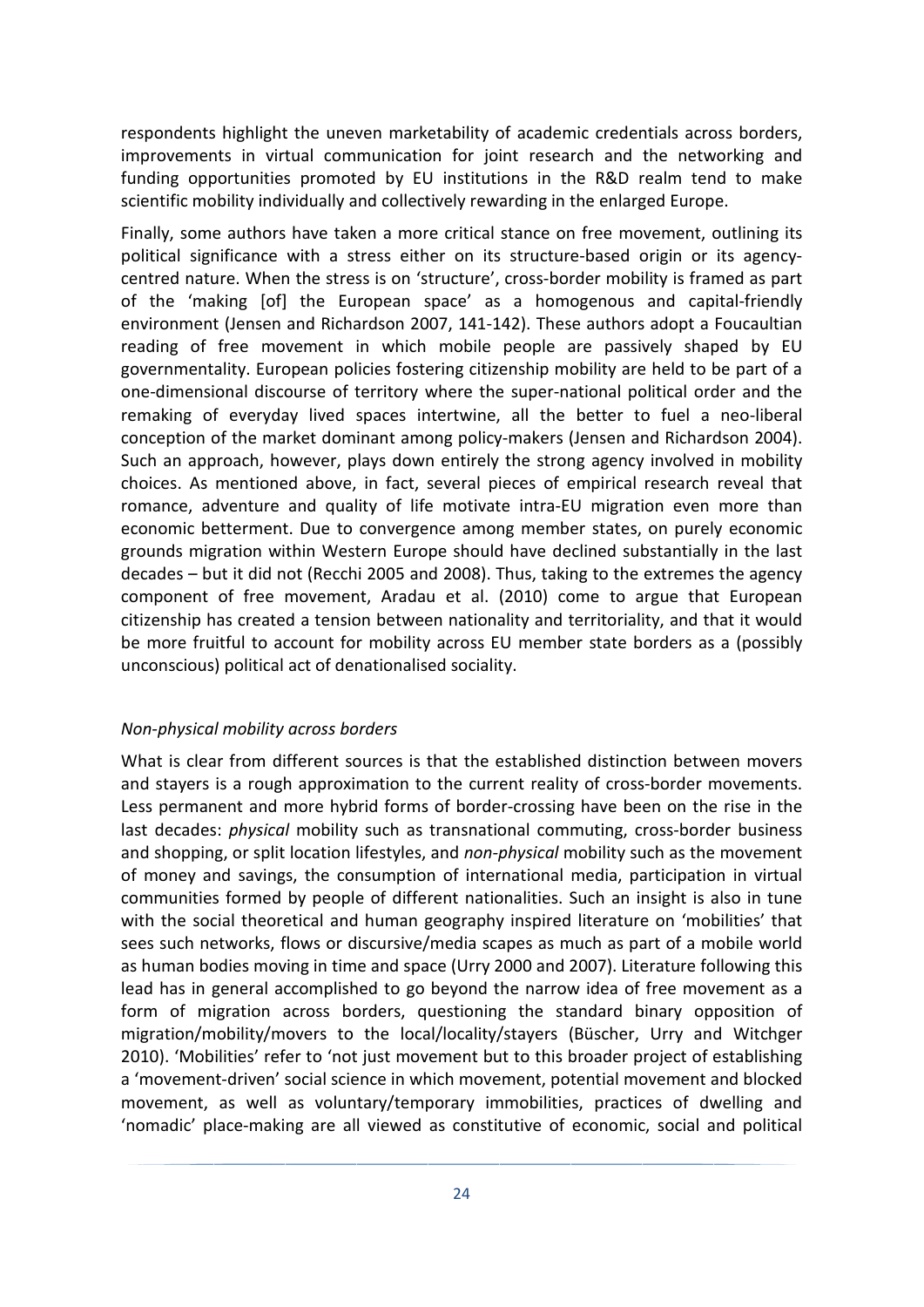relations' (ibid., 4). Urry identifies five forms of mobilities: corporeal travel of people; physical movement of objects to producers, consumers and retailers; the imaginative travel effected through talk, images and other visual media; virtual travel in real time that enables presence and action at a distance; communicative travel through person-person contact via embodied conduct, messages, texts, postcards, letters, telephones (Urry 2007, 47 ff.). Following a similar line, Elliott and Urry (2010) explore complex mobility systems and their transforming effect on everyday lives, on the basis of a few in-depth narratives that are, however, methodologically controversial as long as they are framed in a fictionlike format. Equally, Canzler, Kaufmann and Kesselring (2008) bring attention to the new concept of 'motility', which refers to the capacity of an actor to move socially and spatially and is therefore reinforced by networks. Kaufman (2008) also proposes to factor in 'motility' as a source of social change dependent on the speed potentials generated by technological transportation systems.

The empirical object from which Urry was inspired originally in his 'mobility turn' is tourism. In tune with Urry, Kaplan (2002) frames 'travel' as a polysemic act that can hardly be confined to tourism research. Even though tourism statistics force travels into motivational categories (e.g. Axhausen 2008), leisure and business are not always disconnected purposes of cross-border short-term movements. Moreover, while it is widely acknowledged that the expansion of travel experiences abroad is a paramount outcome of social change in the second half of the  $20<sup>th</sup>$  century in industrial and postindustrial countries (Kaelble 2004; Axhausen 2005), even recent research on young people testifies that the aspiration and achievement of foreign holidays mirror social and cultural inequalities (Frändberg 2009). Overall, social science research on the amount, scope and subjective implications of travels within Europe is so far modest and unsystematic – if not for already quoted inquiries (Schneider and Meil 2008; Gustafson 2009) or for interpretations of travel statistics as indicators of Europeanisation (Fligstein 2008, 147 ff.; Mau 2010, 78 ff.).

Using a different conceptual language, Conradson and Latham (2005) discuss similar issues in terms of 'transnational urbanism' (Smith 2001) in an investigation attentive to the continuing significance of place and location. They focus on everyday practices inherent to transnational mobility in contrast to the naive tendency of both the mobilities literature and the famous social theory of Castells (2000) and Bauman (2000a and 2000b) that exaggerates the world as a borderless 'space of flows'. These global visions glorify change, but not the everyday texture and the many things we take for granted in a mobile life. To extend the scope of transnational research, these authors shed light on what they call 'middling' forms of movements, referring to the implication of the middle class – and not only of elites and migrants from less developed countries – in transnational mobilities (ibid., 229; see also Smith 2005; Stüver 2005; Ehrkamp 2005; Rogers 2005; Yeoh 2005). More grounded research on transnationalism and mobilities is now emerging. For instance, Green (2002) explores how time and space are reconstructed through the use of mobile communication. Moving beyond the theoretical level and building on an ethnographic fieldwork, her research shows how mobile communication technologies mediate time in relation to mobile spaces. Grounded research also addresses the significance of different mobile practices. Amit-Talai (1997)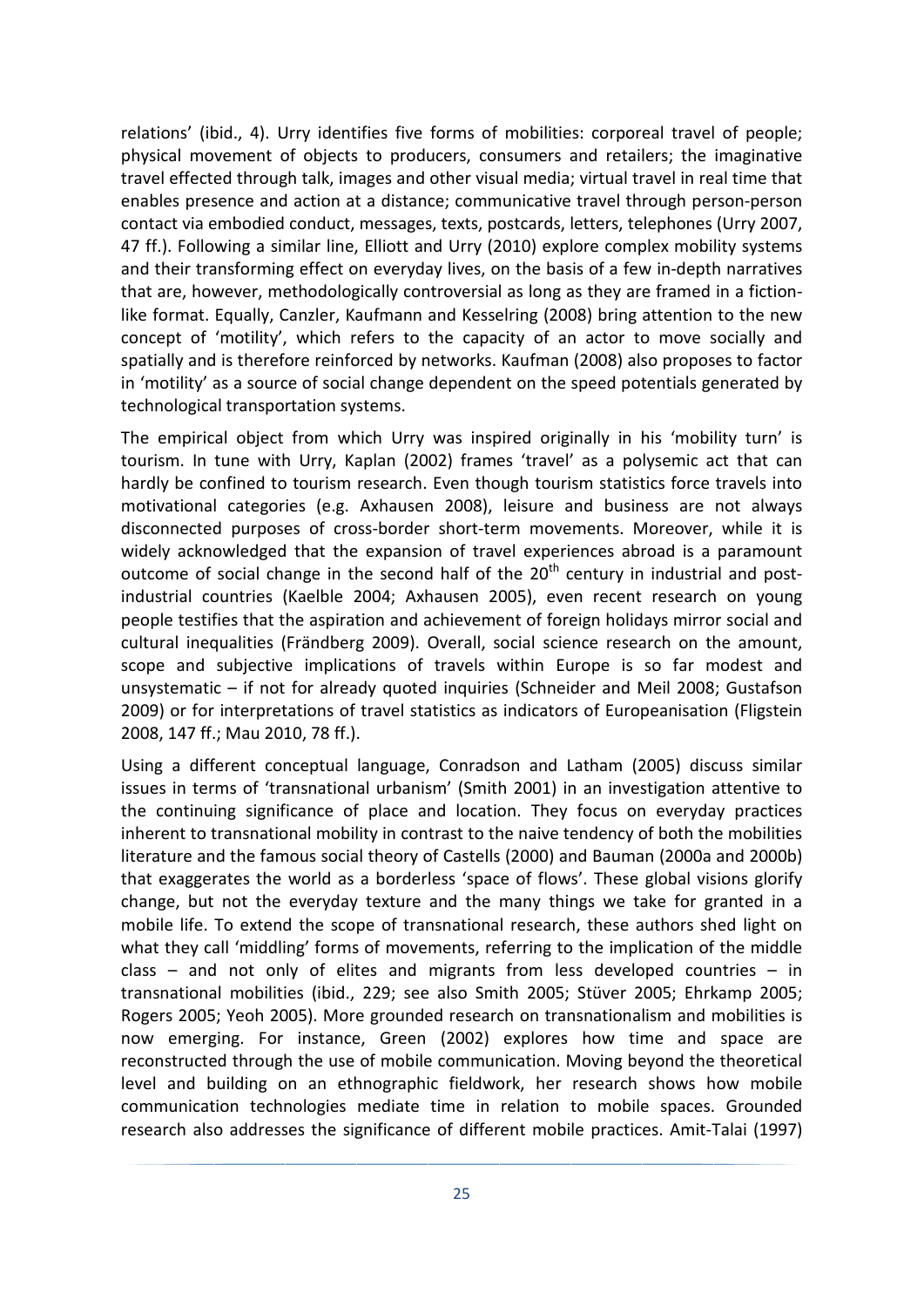calls for anthropology to accept the loss of collectivity, though the question is posed whether anthropologists can deal with the effects of globalisation without taking away the intimacy and depth of its characteristically place-based work. Essentially he asks whether it is culture or social relations that are becoming more transnational (ibid., 321). Guarnizo and Smith (1998) conclude that transnationalism does not create a 'third space', being highly contextual; locality is therefore just as significant as the cross-border practice itself. Exactly against this change of boundaries is where anthropology should find its new backdrop (Stacul, Moutsou and Kopina 2007), expanding its scale to embrace Europe, not from the top-down perspective proposed by Shore (1997 and 2000), but rather from the bottom-up texture of actors composing identities with cosmopolitan, national, regional and local 'bricks'. In an empirically grounded contribution on the cultural implications of mobility, Gustafson (2009) dismantles the uni-dimensionality of the well-established local-cosmopolitan dichotomy. His sample of Swedish frequent travellers turns out to endorse *both* cosmopolitanism and localism, suggesting to understand these concepts as distinct items rather than two poles of the same scale. Along similar lines, Nowicka's (2005) study of international professionals shows that mobile people make their own spatial universe through daily practices and routines; hence *place* still matters though with different signatures than among the less mobile population.

As already discussed, physical mobility across state boundaries is possibly the most important but not the only cross-border practice that deserves closer scrutiny. In the internet age, social relations can be maintained across borders via multiple means of communication. International friendship networks and romance relationships are certainly part of the whole set of cross-border practices. Moreover, objects and events move through national boundaries, encapsulating thereafter consumers in cross-border practices. Thus, we complete this section by reviewing existing research on international friendship, long-distance relationships (and eventually their outcome, bi-national marriages) and international consumption patterns. We will then conclude with a final reflection on the special case of border regions.

The sociological study of friendship has greatly benefitted from the development of social network research. Inspired by a local study on past Erasmus students' networks, De Federico de la Rúa (2002) hypothesises that international friends represent the microstructural basis of supra-national identifications. Studying a small sample of architects working for multinational building companies, Kennedy (2004) reaches the same conclusion: under certain experiential conditions, viable friendship networks with people from different countries persist over time and into global life. These networks are also deemed to foster a post-national outlook. Similar issues arise when it comes to assess the effects of cross-border affective ties spanning over EU member states, although this research topic must not be confused with the more encompassing and more widely investigated area of interethnic partnerships. The only existing survey-based analyses of bi-national couples among EU movers indicate that the bulk of them decide to settle in one of the partner's home country – 'Eurostars' being rather the exception to this rule (Braun and Recchi 2008; Gaspar 2011). On this definitely under-studied topic, which knows many possible variants (depending on residential choices, nationality combinations, legal status of the couple, family arrangements) an ambitious comparative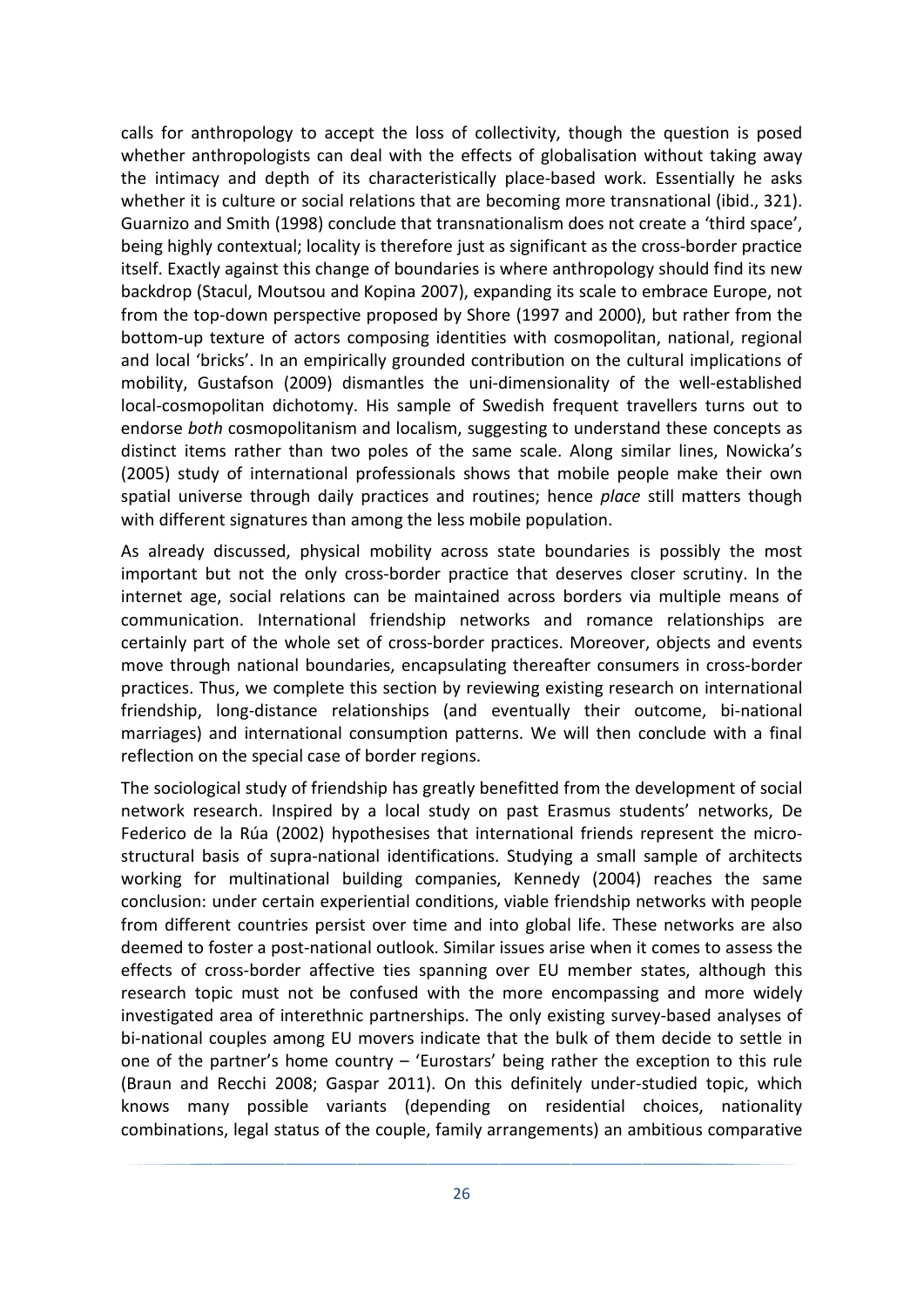project, EUMARR, funded by the European Science Foundation and coordinated by Díez Medrano has been recently launched. This project is expected to deliver an accurate map of multinational families in Europe, as potential strong vectors of Europeanisation from below. Preliminary results of this project show that the single market and the Schengen space have had a negligible impact on bi-national marriages between Europeans in the countries under study (Belgium, the Netherlands, Switzerland, and Spain). However, when many migrate in a rather stable way to another European country (e.g., Romanians to Spain), this is reflected in rapid increases in the number of bi-national couples. Díez Medrano's project is currently exploring the individual variables that impact on a person's choice to marry another European, with a focus on transnational cosmopolitan background, and the contrasts in lifestyles and identifications between members of binational couples and members of mono-national ones.

Lastly, borders are crossed virtually when social actors interact with objects that are imbued with foreign cultures – be it listening to music in another language, buying exotic food, or watching foreign media. A special concern with the modalities by which globalisation enters everyday lives through consumption patterns is the hallmark of the innovative empirical research completed by Savage et al. (2005). Their work is one of the few to put empirical flesh on the oft claimed idea that globalisation has dramatically transformed routine behaviours and attitudes. Their research explores how global changes are articulated locally in cultural practices, lifestyle and identities of the middle class. The local, however, is not an instance of the global and we should not be prompt to the dichotomising idea of local distinctiveness and global generalisation – what is important is the particularity of place. The idea of belonging, in response to both globalisation and the European integration process, has a profound role in the debates on time and space compression, citizenship and cultural distinctiveness. Burawoy's *Global Ethnography: Forces, Connections and Imaginations in a Postmodern World* (2000) is a paradigmatic example of 'grounded globalisation' research. The goal is to grasp with matters such as the disappearance of the traditional workplace, the dispersion of enclaved communities and the fluidification of identity – all as part of how globalisation is experienced through everyday life.

This brings us to the seminal attempts by Mau (2010) to provide survey data for a multidimensional take on individual cross-border practices. Relying on an *ad hoc* survey of the German population, he draws a 'cartography of transnational social relations', which shows that almost half his respondents maintain social relations with at least a friend or a relative who lives abroad and that 60% of their holidays are spent in a different country. The critical question has to do with the effects of this transnationalisation of the life-worlds: Is there a connection between one's integration in cross-border activities and the extent to which political and social orientations are detached from national identity? Do such activities truly create cosmopolitan citizens? Mau, Mewes and Zimmerman (2008) find that cross-country social experiences are not necessarily alienating people from their home locality, but rather work as a form of 'horizontal Europeanisation' that make them more aware of the role of international interconnectedness in everyday lives. Physical migration has been particular important for theories of transnationalism, but the citizens of economically advanced societies are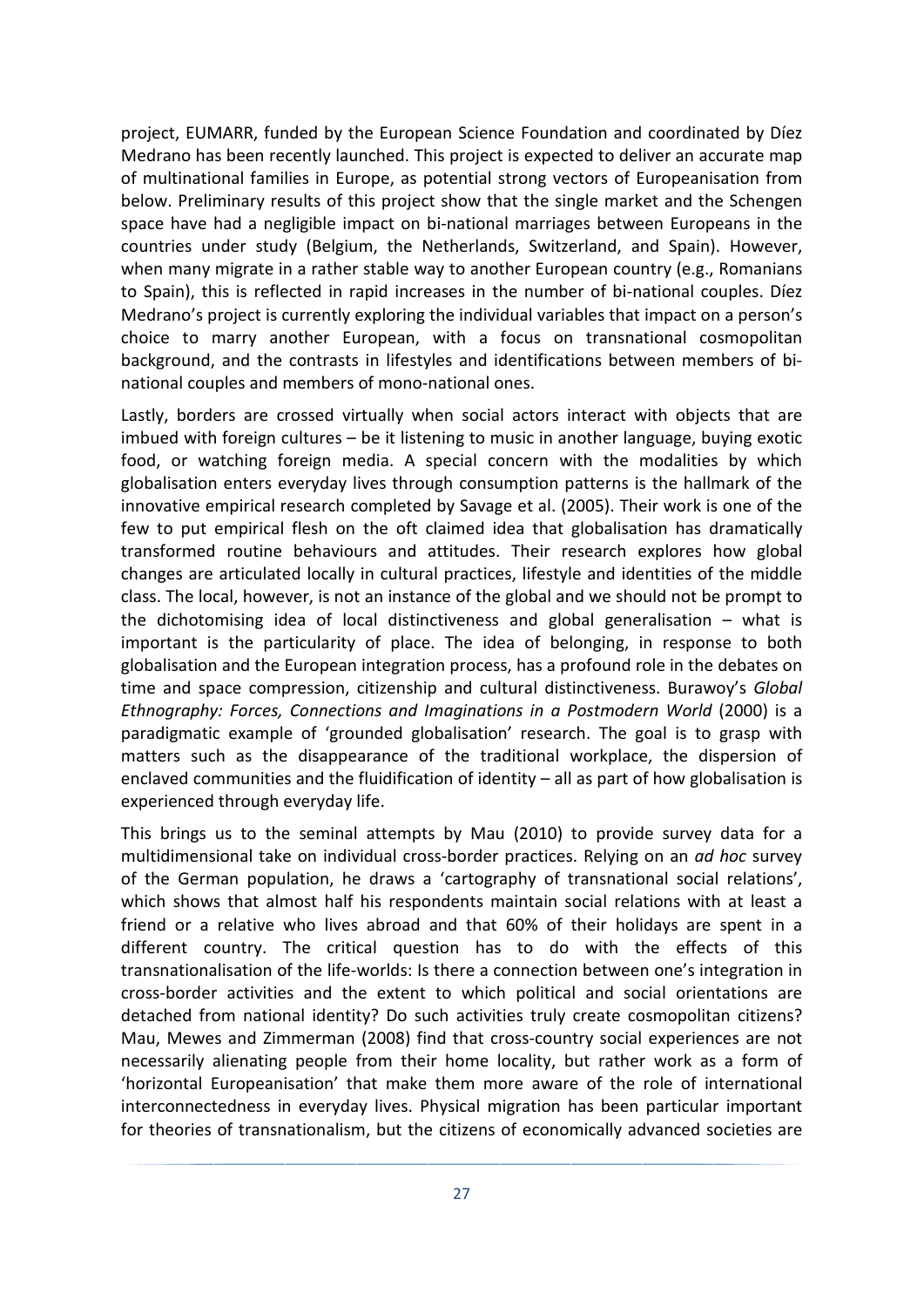all potentially mobile and largely enmeshed in transnational social fields. These findings are partly corroborated by a study promoted by the European Commission (2011) on the emerging group of 'New Europeans' who have European-wide connections. More than half of all surveyed respondents still fit the pattern of 'old Europeans', i.e. their interactions and identifications remain at a national level. The 'new Europeans' in contrast, are engaged in cross-border interactions, due to either their migration background or links that they established throughout their lives. Personal ties to people from another European country were found to be the most prominent form of crossborder connectedness. 'New Europeans' are more likely to feel attached to a country other than their own than old Europeans, and they are more willing to move abroad. In contrast, their identification with Europe turns out to be only marginally stronger than among the group of 'old Europeans'.

Cross-border relations are also fostered and sustained by civil society and public organisations. On the one hand, there is now a vast literature on transnational protest movements (Della Porta et al. 2006; Della Porta 2009), as well as environmental, human rights and interest-based NGOs (like *Greenpeace*, the *European Network against Racism* and the *European Trade Union Confederation*: Ruzza 2004; Della Sala and Ruzza 2007). Individual participation in these transnational ventures, though, seems still limited and intermittent (Tarrow 2005). On the other hand, Krotz (2007) identifies what he calls 'parapublic underpinnings of international relations' – that is, state-financed youth exchanges, municipal partnerships, and a host of institutes and associations promoting cross-border interactions. Even if originating from state initiatives and not addressing EU integration, these interactions are part of a different kind of Europeanisation that goes beyond the narrow EU-centric idea of intra-European practices. Transnationality in Europe does not mean just 'EU-isation'. In the Franco-German case he studied, Krotz holds that these initiatives 'make Europeans more European, but not less national' (ibid., 389): a plausible outcome in line with other research using in-depth interviews (Duchesne and Frognier 2002 and 2008).

Another dimension of governance and everyday life that the literature is especially interested in researching deals with the political and social borders created by the EU's remaking of spatial and territorial understandings (Anderson and O'Dowd 1999; O'Dowd 2001; Meinhof 2002, 2003, 2004; Berezin 2003; Berezin and Schain 2003; Berezin and Díez Medrano 2007; Bigo and Guild 2005; Eigmüller and Vobruba 2006; Paasi and Prokkola 2008; Roose 2010; Rippl et al. 2010). Border regions are viewed as laboratories of European integration and 'transnational social capital'. However, even where individuals cross frontiers regularly and build their own personal realm independent of national boundaries, the emergence of a Europeanised self-image is not always straightforward, with other intervening conditions entering into play. In a seminal study, Roose (2010) investigates individual and contextual conditions of transnational societal integration in intra-European border regions. Kuhn (2012) also examines border regions but with a focus on the relationship between transnationalism and Euroscepticism, finding that the impact of cross-border practices on attitudes towards the EU is less relevant in these areas than elsewhere. At a time when EU's outer limits have been changed continuously with enlargements and intra-EU boundaries have lost their political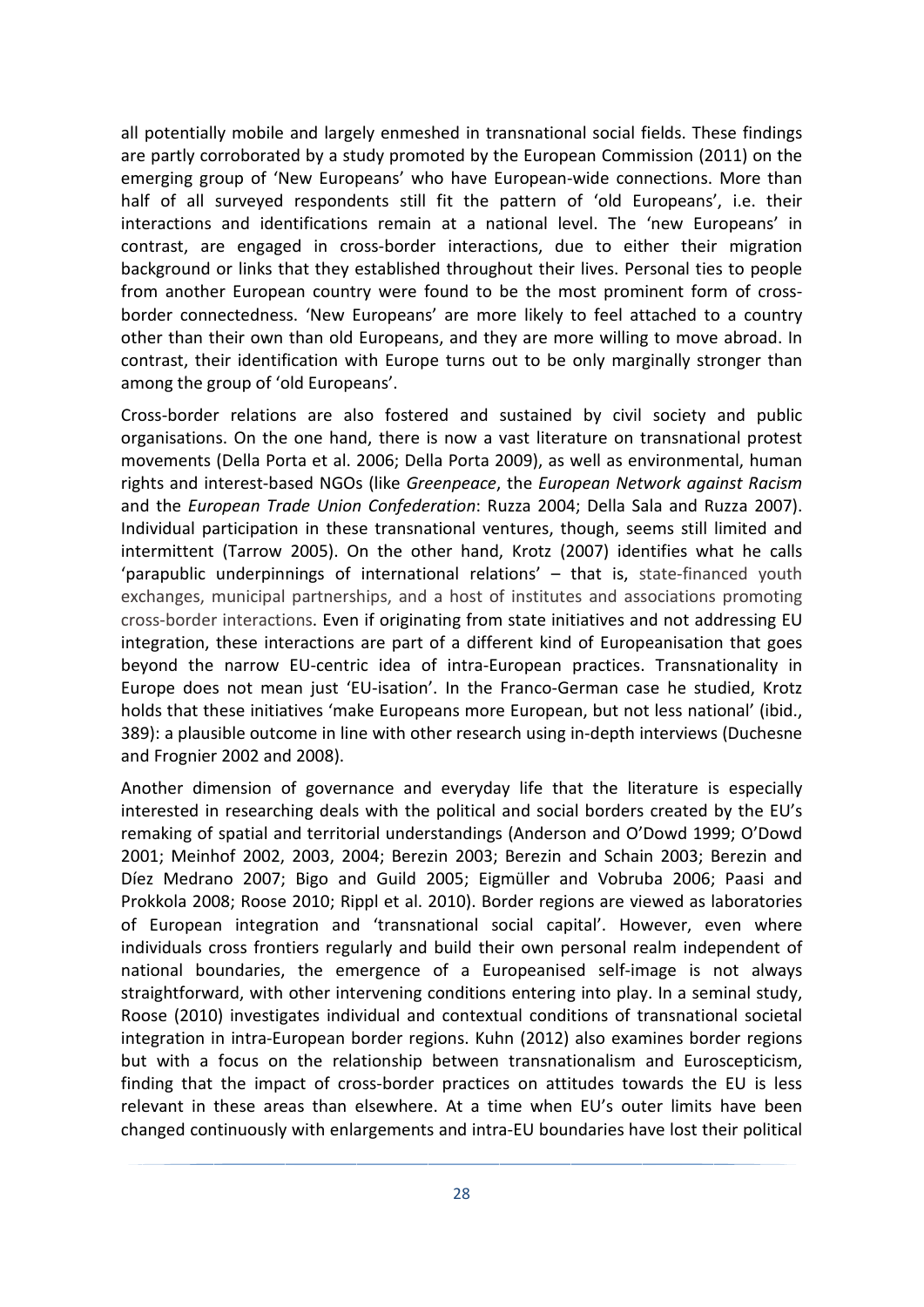salience due to free movement and Schengen, borders embody the dilemma of inclusion and exclusion, as Wallace (2002) so simply and accurately put it (see also Balibar 2004). In Dürrschmidt's (2006) reflection on global change, that draws on ethnographic fieldwork along the German-Polish frontier, borderlands reveal their double-edged potential, as seedbed for cosmopolitanism because of the ongoing meeting with 'the other' or as easy prey of political populism in the face of cultural hybridisation and colonisation. Both processes would suggest that, in opposite directions, borders can act as magnifiers of the effects of Europeanisation and globalisation.

## *Cosmopolitanism*

The concept of cosmopolitanism was first introduced by Diogenes who called himself a *kosmopolites* – a 'citizen of the world' (Nussbaum 1997, 5). Cosmopolitanism has a long trajectory in social sciences and philosophy, and has been studied from various analytical and normative angles. In fact, according to Vertovec and Cohen (2002), cosmopolitanism as a social science concept has at least six different meanings: a socio-cultural condition, a methodological approach, a philosophy, a political project, a set of attitudes and a set of competences. All these approaches share the common emphasis of 'world openness, global awareness, loyalty to human kind and recognition of the other' (Pichler 2009b, 705).

In a nutshell, cosmopolitanism as a socio-cultural condition is a consequence of globalisation and refers to increased international connectedness and interdependence as well as to the permeability of national borders in our days (Beck and Grande 2004). These developments have spurred cultural, religious and political heterogeneity and have raised the awareness for otherness.

'Methodological cosmopolitanism' (Beck and Grande 2010; Beck and Sznaider 2006) or 'critical cosmopolitanism' (Delanty 2006) is an approach that seeks to overcome the limitations of methodological nationalism of contemporary social science. According to Beck and Grande (2010, 427), methodological cosmopolitanism breaks down the entrenched equation: *one society = one culture = one nation = one state* that has dominated the social sciences in the past decades and thus obscured transnational social phenomena.

After its early days in Ancient Greek and Roman writings, cosmopolitanism as a philosophy and normative argument was revived in Kantian philosophy (Nussbaum 1997). Cosmopolitan philosophy claims that all human beings belong to the same global community notwithstanding their ethnic, political, religious and ideological affiliations (Kleingeld and Brown 2006). It is therefore a founding current for modern political ideals such as universal human rights.

Cosmopolitanism as a political project 'calls for the empowerment of international institutions because of increased global interdependencies' (Ecker-Ehrhart 2011, 1), that weaken the efficiency and power of the nation state. Some social theorists in the debate have suggested that European integration harness and embody the highest ideals of political cosmopolitanism (Beck and Grande 2007). Indeed, Archibugi (1998, 219)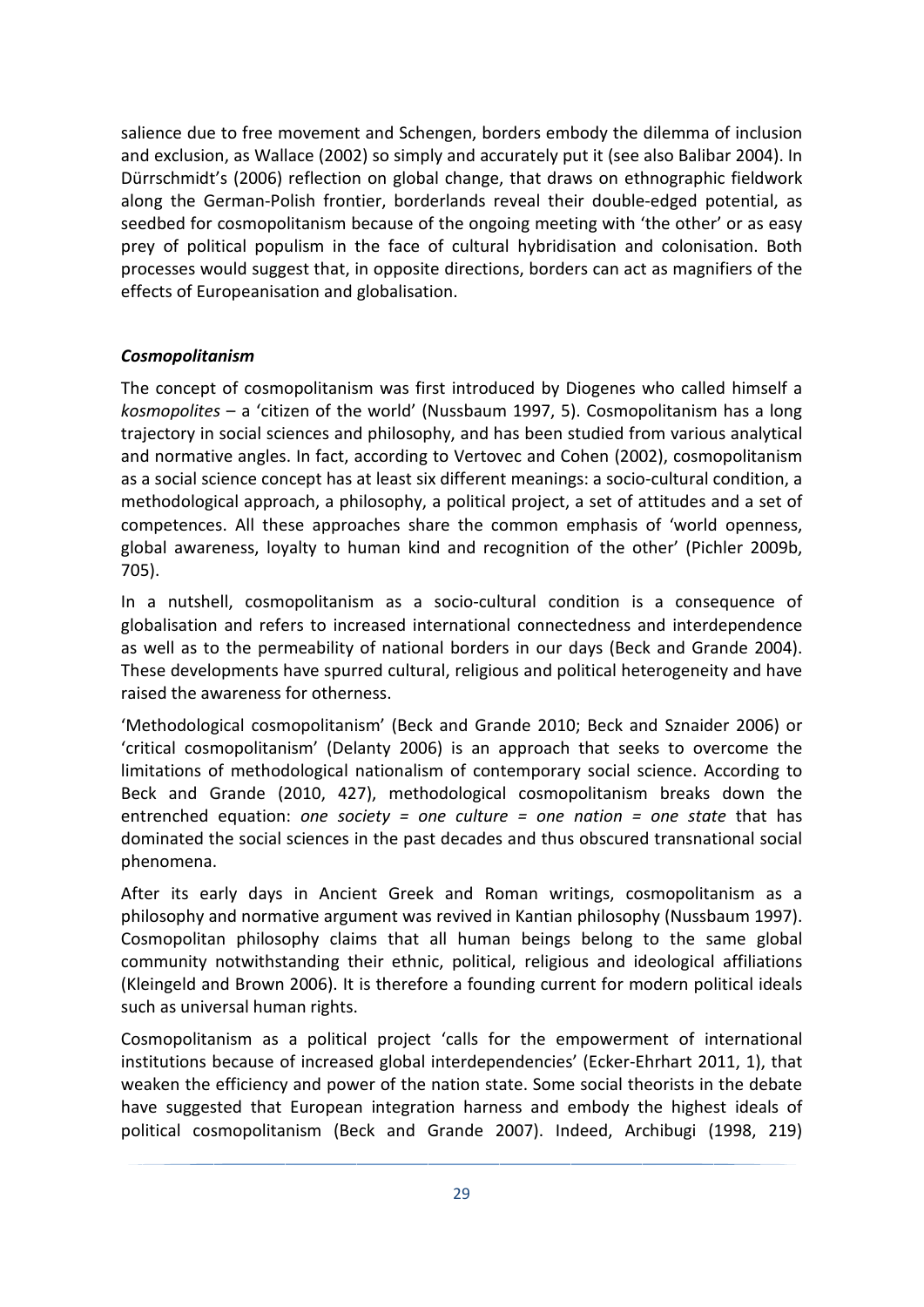describes the EU as 'the first international model which begins to resemble the cosmopolitan model'. Another realisation of political cosmopolitanism is the *International Criminal Court*, capable of subjecting individuals under international law above and beyond their national legal systems (Kleingeld and Brown 2011).

A recent strand in the literature emphasises 'real existing cosmopolitanism' (Weert et al. 2008), i.e. attitudes and behaviour that can be empirically measured. Cosmopolitanism as a set of individual attitudes refers to collective identity and belonging as well as appreciation of otherness (Roudometof 2005; Olofsson and Öhmann 2007; Mau et al. 2008; Pichler 2009a; Haller and Roudometof 2010; Ecker-Ehrhart 2011).

Finally, cosmopolitan competences refer to skills and practices facilitating efficient interactions on an international level. Cosmopolitan competences are conceptually very close to 'transnational competences' (Koehn and Rosenau 2002) or 'transnational linguistic capital' (Gerhards 2010).

#### *Dimensions of cosmopolitan attitudes*

For the purpose of our project, the conceptual proximity between cosmopolitan competences and cross-border practices is problematic as it makes it difficult to differentiate between independent (behaviour) and dependent (attitudes) variables. We therefore go along with previous contributors (Mau et al. 2008) and limit our understanding of real existing cosmopolitanism to attitudes while capturing cosmopolitan-related behaviour in the concept of cross-border practices. The background to this work is the systematic cross-national comparisons on the convergence and divergence of values among European populations undertaken by Gerhards (2007).

In a nutshell, cosmopolitan attitudes are held by 'those who identify more broadly with their continent or with the world as a whole, and who have greater faith in the institutions of global governance' (Norris 2000, 289). While it might be tempting to expect that increased global interconnectedness automatically leads to more cosmopolitan outlooks among the entire public, it has become clear that globalisation also triggers counter-reactions such as increased ethnocentrism (Roudometof 2005). Institutional border removal makes collective identity even more important to define oneself against a common other (Beck 2002). More recent empirical studies argue that individuals can hold complex attitudes and thus hardly ever can be categorised as only locals or cosmopolitans, a distinction which goes back to Merton's (1968) classic opposition of 'cosmopolitans' and 'locals' as idealtypes of social actors on the basis of mutually exclusive outlooks. Rather, they can be placed along a cosmopolitan-local continuum (Roudometof 2005). In an analysis of this continuum using data from the ISSP National Identity Modules from 1995 to 2003, Haller and Roudometof (2010) observe a global trend towards less local and more national attachments – with the exception of Europe, where national attachments are declining in favour of European attachments.

Olofsson and Öhmann (2007), however, argue that, both from a theoretical and an empirical standpoint, this continuum is better represented as two separate dimensions. While the first dimension relates to place-oriented attitudes such as attachment at the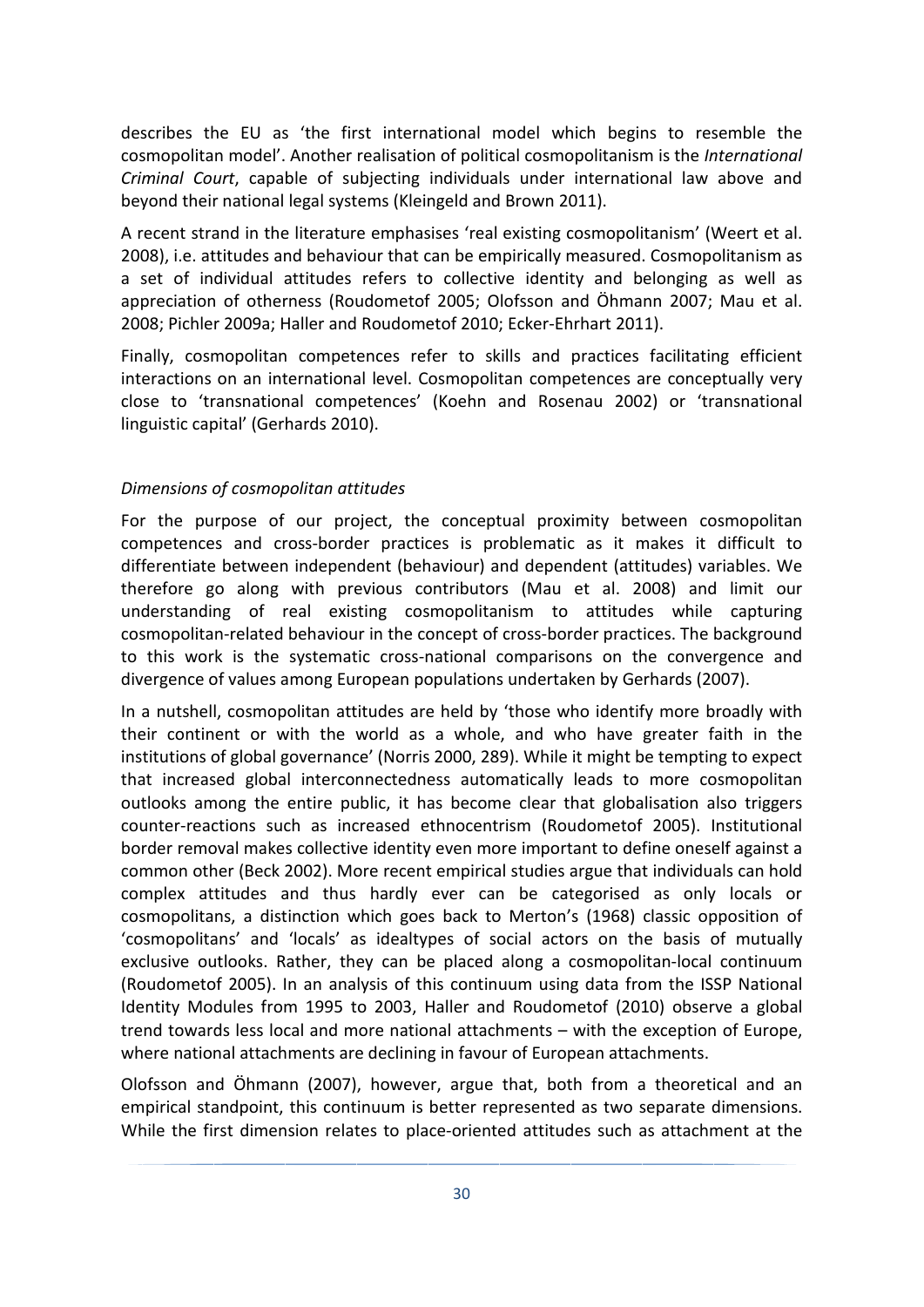local, regional or national level, the second dimension is based on cultural, political and economic openness. They thus identify four groups of people, of which the 'open globals' and the 'local protectionists' are at opposite ends, while the 'global protectionists' and the 'open locals' score high on one dimension but low on the other. Their empirical analysis of Swedish survey data finds that the majority of respondents (47% in 2003) are 'local protectionists', while only 7% could be classified as 'open globals'.

The interpretation of the local-cosmopolitan continuum in terms of (lacking) attachment at the local and national level has been criticised, however. It is questionable whether cosmopolitans are indeed detached from lower entities. Rather, cosmopolitans should be seen as individuals that are merely not confined by local or national affiliations. In fact, Ossewaarde (2007, 372) notes that even in Merton's (1968) original dichotomy the cosmopolitans form part of the local community. In line with this argument, as already discussed, Gustafson (2009) shows that while Swedish frequent international travellers are significantly more willing to move to another country and are more likely to hold a European identity, their local ties and attachment do not significantly differ from the rest of the population.

Similarly to Oloffson and Öhmann, Pichler (2009b) differentiates between 'subjective/identity' and 'objective/orientation' cosmopolitanism. According to this author, 'subjective' cosmopolitanism refers to feelings of attachment or belonging to the world as a whole, while 'objective' cosmopolitanism entails open attitudes towards otherness (ibid., 713).

Mau and colleagues (2008) presuppose three interrelated dimensions of cosmopolitan attitudes. The first dimension is based on the recognition of interconnectedness of political communities. The second dimension refers to the awareness of 'overlapping collective fortunes that require collective solutions locally, regionally and globally' (ibid., 5). Finally, a third dimension entails the acceptance of difference, diversity and hybridity. The first two dimensions identified by Mau and colleagues are taken up in Ecker-Ehrhart's (2011) contribution. Analysing German survey data, this author finds that perceptions of transnational interdependence foster the endorsement of global governance, even more so if individuals question the problem-solving capacity of their national government.

In a widely-discussed paper, Calhoun (2002) has argued that cosmopolitan attitudes are an elite phenomenon, confined to a mobile and well-educated upper class. Indeed, the cosmopolitan is often depicted as an upper-middle class professional overcoming local and national boundaries in the search of better living and working conditions elsewhere (Ossewaarde 2007, 372). Cosmopolitan ideals are said to be of little appeal to others than philosophers or highly privileged individuals and societies. However, public opinion research shows that a broad share of the public subscribes to cosmopolitan ideas and that cosmopolitanism is far from being elitist (Furia 2005).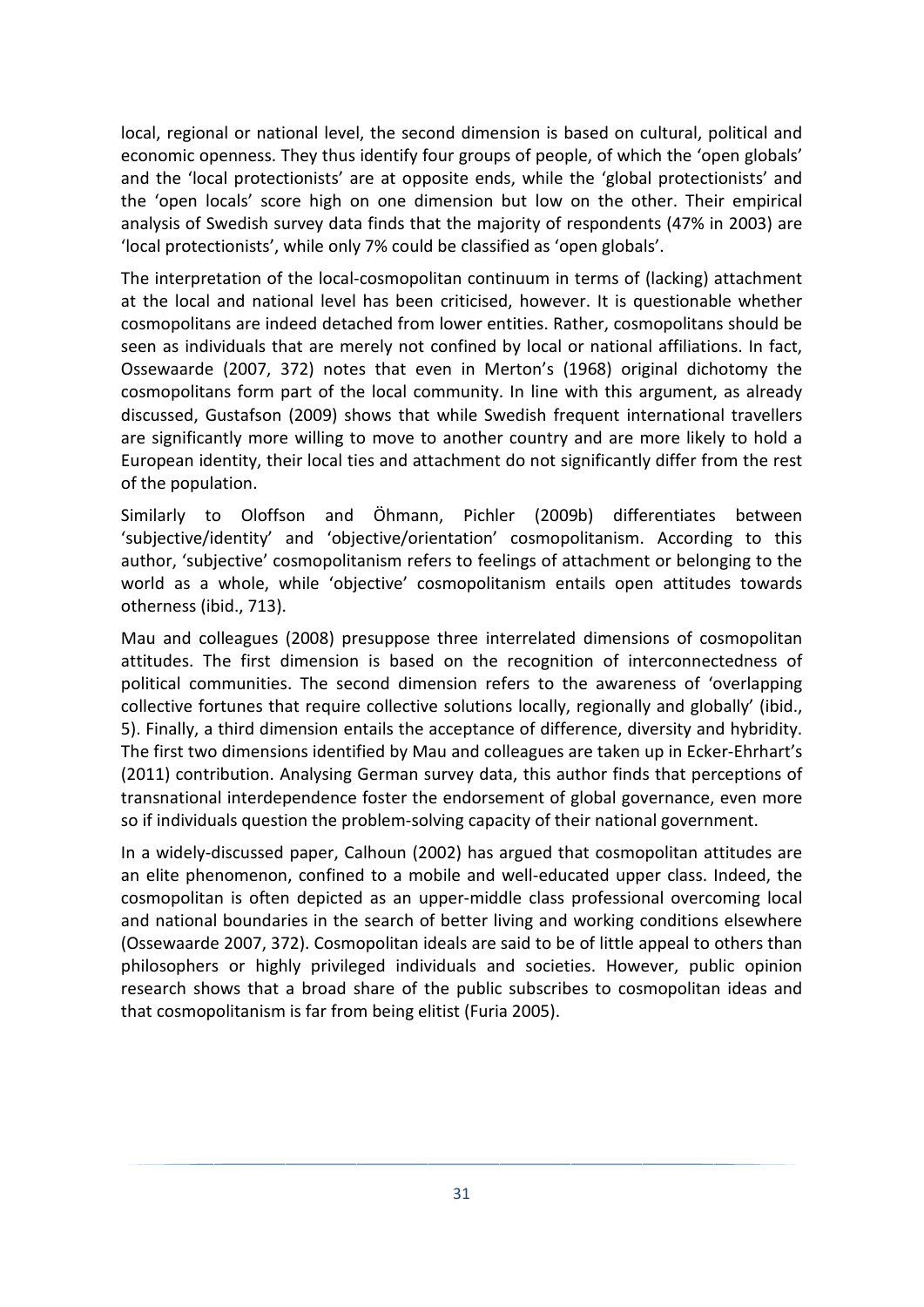#### *Conclusion: further challenges for the EUCROSS project*

#### *Expanding or escaping the Deutschian legacy?*

The most promising lines of research regarding Europeanisation, European identity, European transnationalism, the emergence of a European society, and the possibility of cosmopolitanism in Europe, have been empirical studies that build towards large-scale, comparative and systematic accounts of cross-border practices and their consequences in Europe. In most cases, these are works that systematically build on the legacy of Karl Deutsch's early studies of European regional integration that posited growing crossborder transactions as the fundamental sociological source of integration of supranational 'communities' at a macro-regional scale such as the European Union (Deutsch 1954; Deutsch et al. 1957). For Deutsch, greater economic and political cooperation between states would facilitate multiple and growing cross-border social transactions – i.e., personal interactions and movements – at the individual level, which in turn would establish a sense of community – i.e., the emergence of a regional identity – and legitimate further integration.

The 'Deutschian' style works discussed here and on which we develop (i.e., Fligstein 2008; Recchi and Favell 2009; Mau 2010; Díez Medrano 2010a; Andreotti and Le Galès 2011; Kuhn 2011) are the cutting edge of a new field. However, there are issues that may be raised about the limitations of the Deutschian legacy, and a question as to whether in fact the legacy may need to be escaped as much as extended.

While Deutsch's long-term scenario is plausible, it is somewhat out-dated, underspecified and incomplete. One question is immediately posed by the problematic relationship between globalisation and European integration. It is extremely hard, albeit essential, to adjudicate between the impact of broader globalisation (or internationalisation) versus regionally specific Europeanisation, when accounting for underlying causes of change in cross-border transactions and practices (Castells 2000; Fligstein and Mérand 2002). Globalisation appears to overlap with European integration, bringing along opportunities but also risks, such as the delocalisation of jobs, increased migration, and the snowballing of economic crises across national borders. It can be seen to pit winner against losers (Bauman 2000a; Kriesi et al. 2008), and is said to trigger a backlash in terms of strengthening local identities (Eidelson and Lustick 2003). We have to find a way of unpacking the effects of globalisation from those of Europeanisation, as well as charting how this confusion plays out in the mind of EU citizens as they assess the building of the EU.

Specific cross-border practices made possible by the EU legal and political institutions should, it is often argued, foster positive European identifications (Rother and Nebe 2009). However, the linkage between Europeanised practices and identification with the EU is not a linear or straightforward mechanism, being confounded by globalisation or other international identifications, and by how these affect different social groups. Age, gender, education, and social class may all be relevant in this respect. It is not clear whether early socialisation (into an international world view) or later life experiences (via practices and social networks) are the key to these identifications. And globalisation may offer different speeds and scales of internationalisation to those triggered by European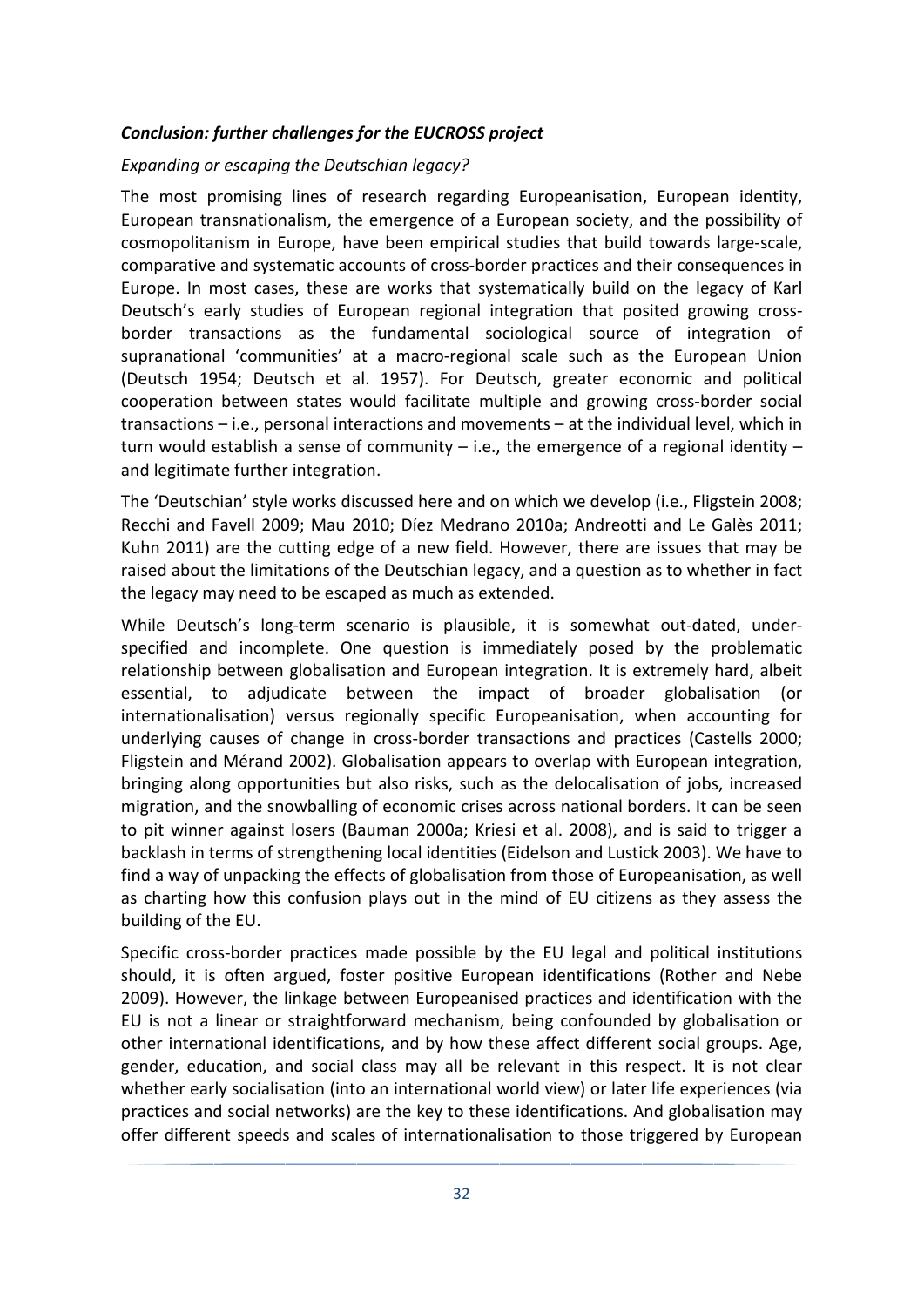rights and opportunities. For example, it is often observed that compared to other social groups, upper-class, educated and young people now routinely extend their range of experience beyond European borders. They are likely, perhaps, to go to Shanghai or New York as students, workers and holiday makers more often than they are using the opportunities of the European space. Lower-class, lesser-qualified and older people, on the other hand, are more restricted to the European space in terms of cross-border experience, and often suffer the worst 'externalities' of global free movement .

A second major weakness of the Deutschian legacy is that it does not take into account immigration into the EU as part of the globalising/Europeanising changes of the last decades. Compared to average EU citizens, non-EU origin residents in Europe are involved in vast transnational networks of transactions that extend well beyond the European space (Soysal 1994). The EU construction sometimes helps their inclusion into European societies (facilitating mobility or the liberalisation of labour markets), but sometimes it explicitly excludes them (locking them out of EU citizenship, or creating the perception of a European fortress). Third-country nationals, who are long-term residents in Europe, have long been the focus of this discussion (Balibar 2001). Yet even new European citizens – that is, citizens from new member states – can feel exclusion when they are barred from the full rights of membership by transitional clauses, or when they experience continued distinctions between West and East in their everyday interactions (Favell and Nebe 2009). Any research on the impact of the EU on Europeanisation in a global/international context must then build in a contrast with the experience of these 'other' European groups.

#### *The dilemma of EU legitimacy*

A second set of issues for our consideration concerns EU legitimacy, a topic high on the agenda of both EU scholars, policy-makers and public opinions. Despite its wholehearted promotion of democratic values as part of the symbolism and rights attached to European citizenship, the EU has faced a breakdown in the 'permissive consensus' of the population (Hooghe and Marks 2008) over further European integration or enlargement, as citizens revolt against and reject identification with the European project. EU policy-makers often feel that there is an unfair 'gap' in the public perception of their efforts: if only they could understand the benefits of the practices they have enabled, or the values and symbols they have promoted, then hostile national electorates would not be so sceptical. However, there are many aspects of internationalisation and globalisation in different European contexts, or regarding different social groups, that suggest that the European Union cannot automatically expect individuals to be positively Europeanised merely through experiencing EU-based rights, values, symbols or cultural events.

One of the important issues is to target the most difficult aspect of this missing understanding of why Europeanisation via internationalisation in Europe is not working: the blurred intersection of globalisation and Europeanisation. This is, as is well known, the issue on which hostility towards the EU is often pivoted: the sense that all Europeanisation has brought to people is a feeling of vulnerability and potential decline caused by the opening of protective national European societies to the winds and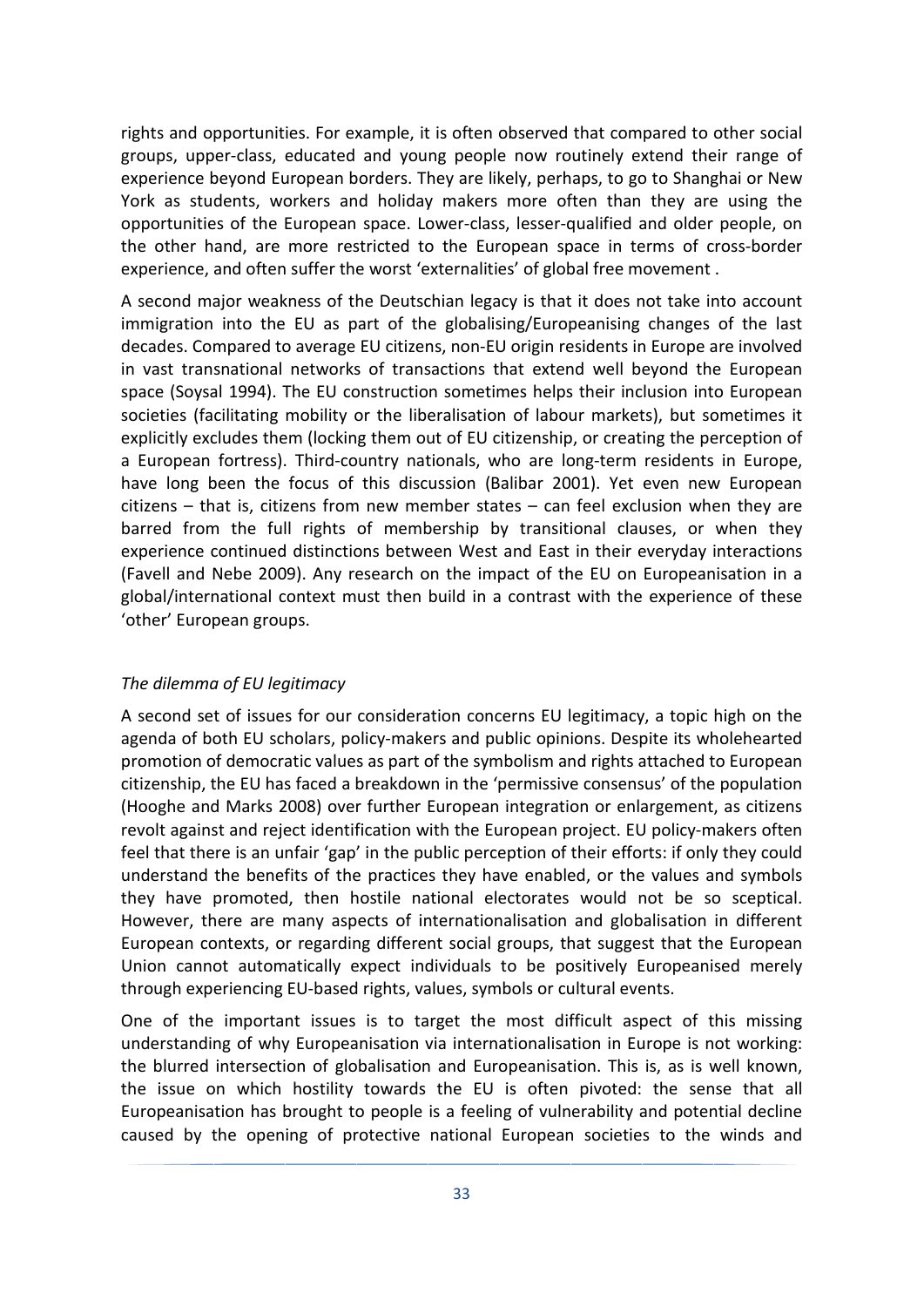unbridled competition of globalisation. In unpicking the actual effects of Europeanisation (i.e., the effects of European citizenship and EU membership), from other internationalising/globalising trends, the EUCROSS project will be able to pinpoint *which* cross-border social practices are in fact indicators of a distinct, emergent, regional-scale European society, and thus which deserve to be better recognised as an everyday takenfor-granted benefit of EU citizenship.

#### *The exclusionary and/or inclusionary effects of Europeanisation*

Thirdly, there is the great fear of European observers that the EU, far from living up to its proclaimed values and cosmopolitan ideas, in fact cements a process of closure to 'non-European' cultures and populations as part of its construction. This is a commonplace cry among critics of the EU, as well as many critical theory-inspired scholars who point to the existence of 'other' Europes than the EU. It is not a subject, however, that is well researched in systematic, data-based sociological terms. Our study will advance this field of research, by explicitly comparing the likely 'exclusionary' experiences of new EU citizens from an economically disadvantaged part of the continent (Romania), as well as non-EU citizens from a country at the heart of many cultural-symbolic debates about the borders of Europe (Turkey), with the everyday 'international' experiences of average EU nationals in different member states. It is, in other words, a way to put flesh and blood, as well as systematic statistical evidence, on the burning question of 'What is Europe?'.

Our project shall therefore also reach towards a missing synthesis of research on internal European mobility and more conventional studies by migration scholars on immigration and transnationalism in Europe. While likely being amongst the *most* internationalised and globalised of European residents, immigrants in Europe are also subjected to 'nationalism revivals' in EU member states, which insist that they abandon their transnationalism and 'integrate' into new national identities, severing their primary loyalty to their countries, cultures or (even) social ties of origin. Ironically, these kinds of national 'integration' policies are increasingly *de riguer* in states that would never dream or even be able to impose such bounded socialisation pressures on their own nationals, who have been internationalising and globalising their lives in recent decades. As we well know, more highly privileged citizens – such as the famous 'transnational elites' of the professional-executive class in most European countries – are routinely able to travel, move and organise their lives on an international scale that largely escapes the bounds of the countries they come from, even when they still 'live' there. Our project will furnish systematic data-based findings about the geography, scale, intensity of internationalisation, in both spatial and non-spatial (i.e., socio-cultural) dimensions, that can both compare 'elite' and 'immigrant' forms of transnationalism, and offer an understanding of how national societies are responding to this ongoing transformation. We will also find out who in fact is Europeanising the most or fastest amidst the broader opportunities of a globalising world. One possibility is that it will be the less educated, lower-middle classes of Europe who – locked out from the elite's more global opportunities – are adopting more rapidly European cross-border practices; another, is that the emerging new European migration system – which is calling for more fluid access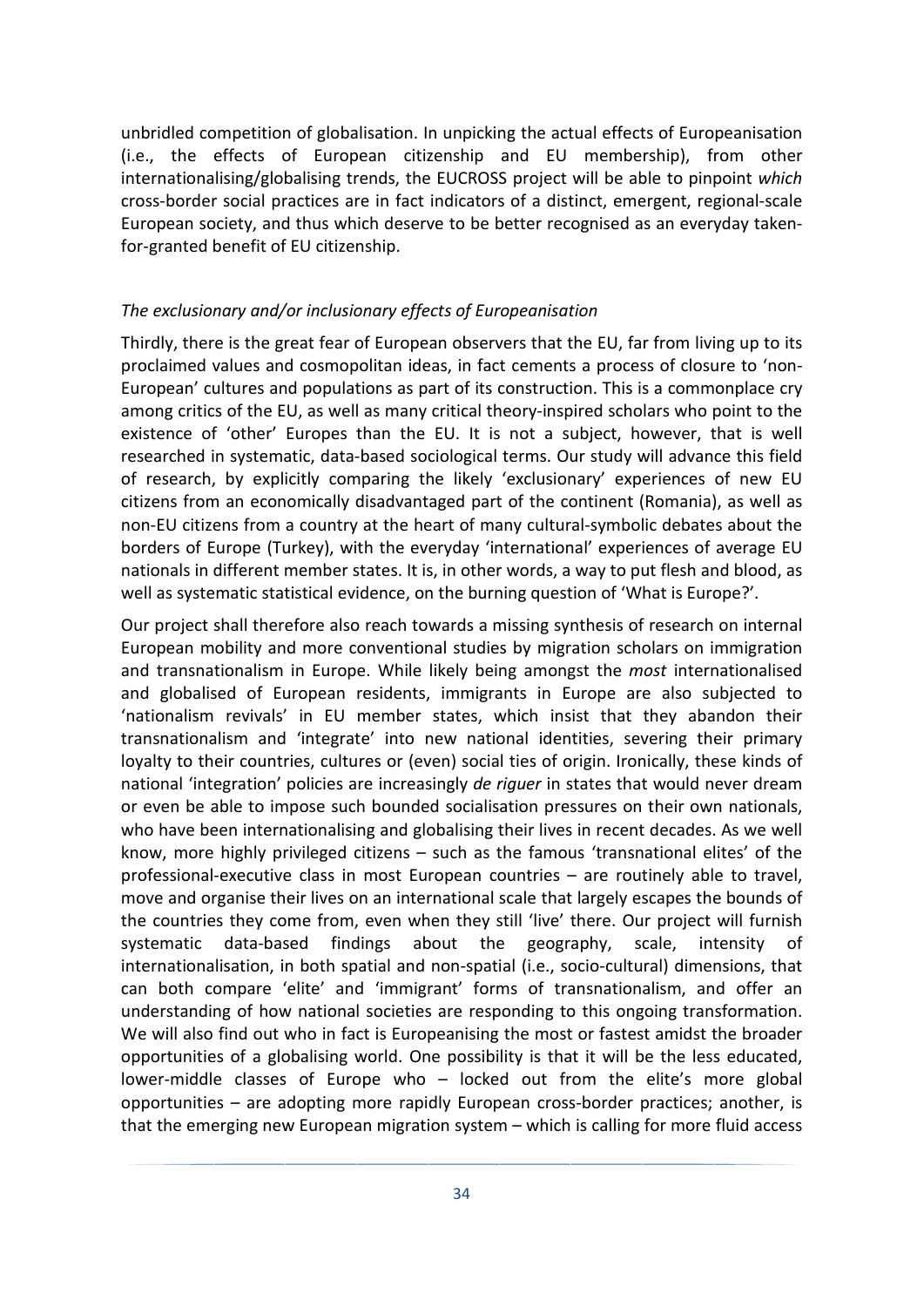to labour from the East rather than further afield  $-$  is in fact Europeanising the transnationalism of Romanians and Turks on a distinctly regional rather than global scale.

#### *The causes and conditions of a 'European cosmopolitanism'*

Finally, there are all the unanswered questions concerning cosmopolitanism. This has been the other great cause of progressive-minded European thinkers: that the European project, as a unique experiment in post-national democracy and governance, can – despite the threats of Fortress Europe or Eurocentrism – actually transcend its origins and embody the highest ideals of enlightenment cosmopolitanism. A nice dream, perhaps. But, as the lacunae in the current literature illustrate, how can we understand the sociological processes by which such cosmopolitanism might appear as a result of the EU's promotion of certain rights, values, symbols or notions of culture linked to European citizenship?

Our study is designed to furnish answers towards these unexplored mechanisms in European society. Advancing the Deutschian agenda, we should provide evidence of the actual effects of the full range of cross-national practices and experiences that might be attributed to the EU's promotional efforts, including both forms of physical and nonphysical cross border mobilities within Europe. However, we also design the study with sceptical alternatives in mind. A different, non-spatial vision of Europe is suggested by other 'post-modern' social theorists, who emphasise the emergence of a global world order based on increasing reflexivity and individualism, organised on the basis of 'spaces of flows' and virtual networks, in which cosmopolitanism could never expect to be found in any spatially organised regional (or national) place.

Other applications would be suggested by our approach. We know very little about the actual socio-psychological mechanisms underlying European identification, even when it does occur. We would be able to answer questions about whether childhood socialisation or adult-life experiences are more fundamental. The key theoretical question – to which we will seek to give an empirically grounded answer – is whether experiences cause cosmopolitanism or a cosmopolitan disposition causes mobile experiences to be chosen. Arguably, the two mechanisms are not mutually exclusive, but their relative weight does matter both theoretically and with a policy-oriented perspective (e.g., is it more fruitful for the EU to promote itself among school children or making adults move?).

As works by Mau and associates (2008) and Savage and associates (2005) suggest, a somewhat different point of view is reached when the research itself is not framed by the EU as such or made on already 'highly Europeanised populations', but rather as an investigation into the internationalisation and cosmopolitanism of national populations – who may or may not find the European dimension salient. On this question, rather different levels of commitment in various countries might be expected. As Savage et al. (2005) found, for instance, residents in North West England have much more significant ties with family and friends living in Anglophone parts of the world (e.g. Australasia, North America, South Africa) than geographically and politically closer areas in Europe. The strength of these dominant cross-border practices might be an important reason for the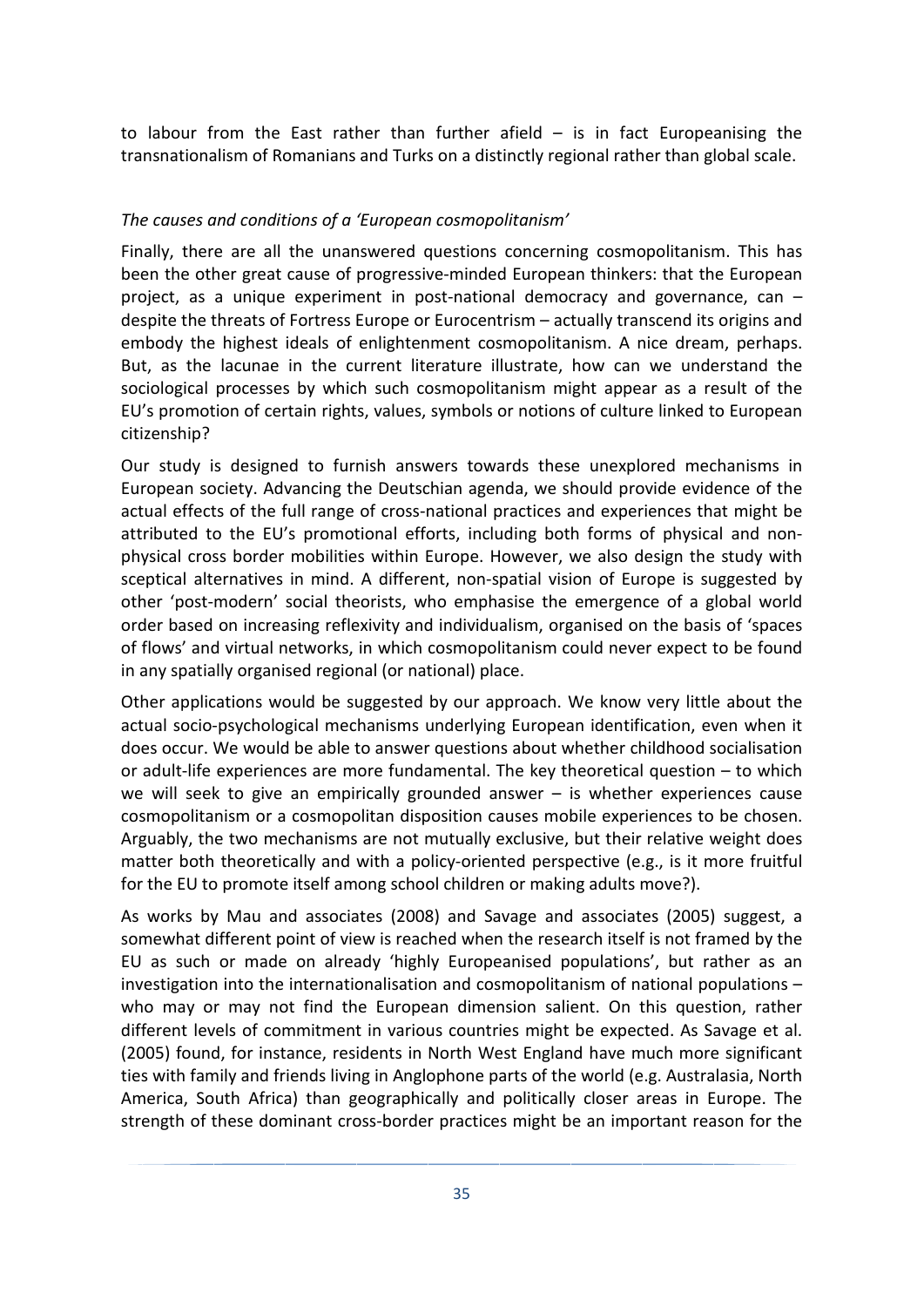relative Euroscepticism amongst large numbers of British nationals, although research proving this relationship has yet to be made. Regarding business travel, the same study shows that American connections via regular travel for work play a much bigger role in the values and identifications of British executives in the North West of England than more 'regional' European ones. Fligstein's (2008) claim that the European project is largely a conscious intervention by a Europeanised professional-executive class thus needs to be checked against different national contexts, and in relation to EU citizens who might work for multinational organisations based in different parts of the world. These considerations again shall be vital in the development of the EUCROSS project.

In sum, while some examples of data gathering on the Europeanisation of everyday lives can be found, two main theoretical and methodological problems loom large in the literature. First, as this overview of the existing studies on socio-cultural Europeanisation, identity, cross-border practices, and cosmopolitanism reveals, rarely are these concepts treated altogether specifying the link between spatially and culturally situated behaviours on the one hand and collective identifications and value orientations on the other. To achieve this, a step forward in the *scope* of research design, so to pull all the aforementioned threads, is needed. The second manifest lacuna has in fact to do with the *scale* of the existing studies. Few are comparative, and none includes simultaneously native and immigrant populations, who in fact may attest of different modalities in which the behaviour-identity link can take place. Bridging these two gaps is precisely the goal of the EUCROSS project.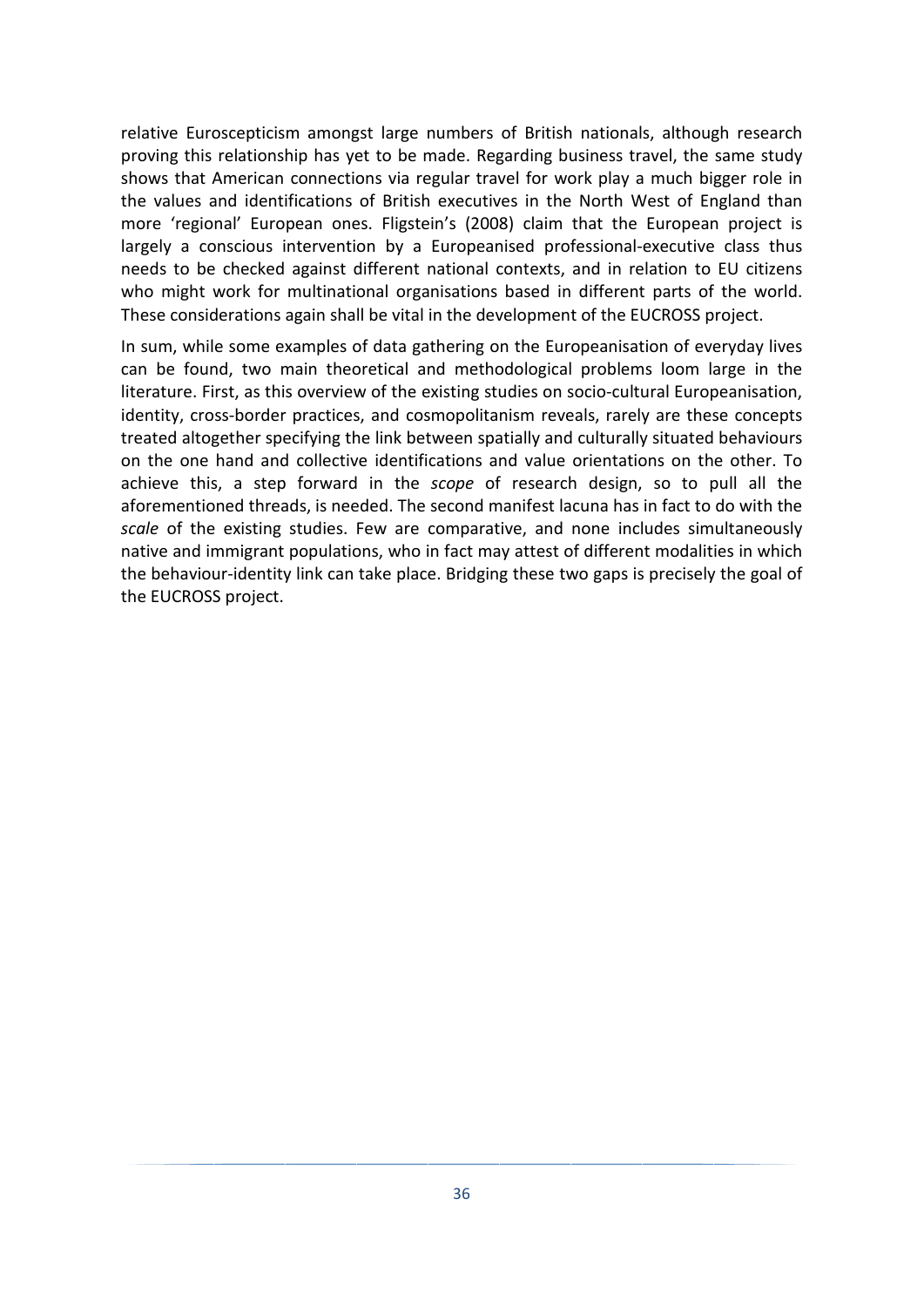#### **References**

- Abdelal, Rawi, Yoshiko M. Herrera, Alastair I. Johnston and Rose McDermott. 2009. *Measuring Identity: A Guide for Social Scientists*. Cambridge: Cambridge University Press.
- Abélès, Marc. 1996. "La communauté européenne: Une perspective anthropologique." *Social Anthropology* 4 (1): 33-45.
- Ackers, Louise. 1998. *Shifting Spaces: Women, Citizenship and Migration Within the European Union*. Bristol: Policy Press.
- Ackers, Louise and Peter Dwyer. 2002. *Senior Citizenship? Retirement, Migration and Welfare in the European Union*. Bristol: Policy Press.
- Ackers, Louise and Bryony Gill. 2008. *Moving People and Knowledge: Scientific Mobility in an Enlarging European Union*. Cheltenham: Elgar.
- Ackers, Louise and Helen Stalford. 2004. *A Community for Children? Children, Citizenship and Internal Migration in the EU*. Aldershot: Ashgate.
- Adler, Emmanuel and Michael Barnett. 1998. "Security Communities in Theoretical Perspective." In *Security Communities*, edited by Emmanuel Adler and Michael Barnett. Cambridge: Cambridge University Press.
- Aghion, Philippe, Giuseppe Bertola, Martin Hellwig, Jean Pisani-Ferry, Dariusz Rosati, Helen Wallace, Marco Buti, et al. 2004. *An Agenda for a Growing Europe: Sapir Report*. Oxford: Oxford University Press.
- Alaminos, Antonio and Oscar Santacreu. 2009. "Living Across Cultures in a Transnational Europe." In *Pioneers of European Integration: Citizenship and Mobility in the EU*, edited by Ettore Recchi and Adrian Favell. Cheltenham: Elgar.
- Amit-Talai, Vered. 1997. "In Precarious Motion: From Territorial to Transnational Cultures." *Canadian Review of Sociology and Anthropology* 34 (3): 319-332.
- Anderson, James and Liam O'Dowd. 1999. "Borders, Border Regions and Territoriality: Contradictory Meanings, Changing Significance." *Regional Studies* 33 (7): 593-604.
- Andreotti, Alberta and Patrick Le Galès. 2011. "Elites, Middle Classes and Cities." In *Sociology of the European Union*, edited by Adrian Favell and Virginie Guiraudon. Basingstoke: Palgrave Macmillan.
- Antonsich, Marco. 2008. "EUropean Attachment and Meanings of EUrope. A Qualitative Study in the EU-15." *Political Geography* 27 (6): 691-710.
- Aradau, Claudia, Jef Huysmans, and Vicki Squire. 2010. "Acts of European Citizenship: A Political Sociology of Mobility." *Journal of Common Market Studies* 48 (4): 945-965.
- Archibugi, Daniele. 1998. "Principles of Cosmopolitan Democracy." In *Re-imagining Political Community: Studies in Cosmopolitan Democracy*, edited by Daniele Archibugi, David Held and Martin Kohler. Cambridge: Polity.
- Axhausen, Kay. W. 2005. "Activity Spaces, Biographies, Social Network and Their Welfare Gains and Externalities: Some Hypotheses and Empirical Results." *Arbeitsbericht Verkehrs- und Raumplanung* 290.
- ———. 2008. "Social Networks, Mobility Biographies, and Travel: Survey Challenges." *Arbeitsbericht Verkehrs- und Raumplanung* 343.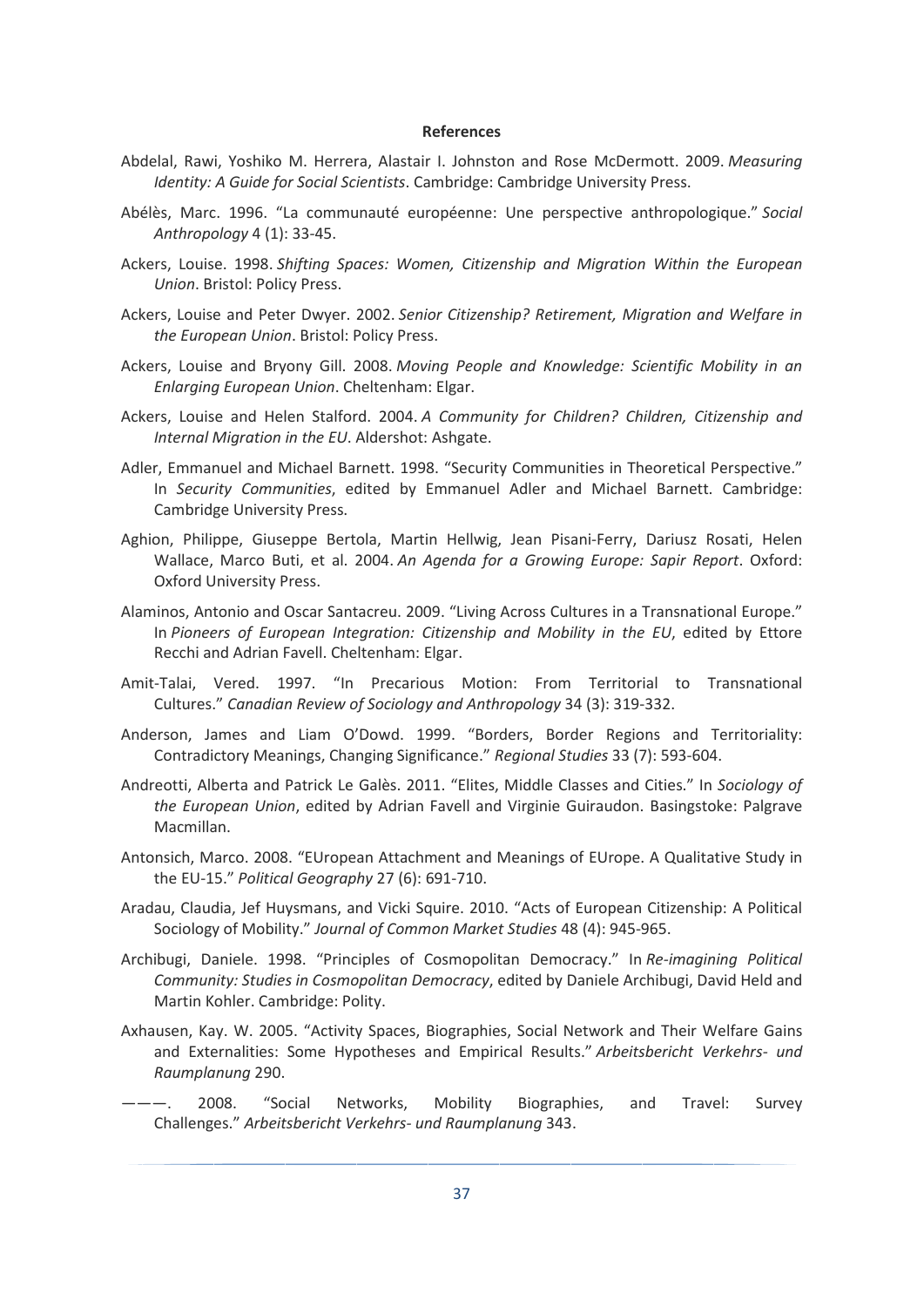- Bach, Maurizio. 2000. *Die Europäisierung nationaler Gesellschaften*. Kölner Zeitschrift für Soziologie und Sozialpsychologie. Sonderheft; 40. Wiesbaden: Westdeutscher Verlag.
- Bach, Maurizio, Christian Lahusen, and Georg Vobruba. 2006. *Europe in Motion: Social Dynamics and Political Institutions in an Enlarging Europe*. Berlin: Sigma.
- Bade, Klaus. 2000. *Europa in Bewegung: Migration vom späten 18. Jahrhundert bis zur Gegenwart*. München: C. H. Beck.
- Baldoni, Emiliana. 2003. *The Free Movement of Persons in the European Union: A Legal-Historical Overview.* PIONEUR Working Paper n. 2. Florence: CIUSPO.
- Balibar, Etienne. 2001. *Nous, citoyens d'Europe?: les frontières, l'État, le peuple*. Paris: La Découverte.
- ———. 2004. *We, The People of Europe? Reflections on Transnational Citizenship*. Princeton: Princeton University Press.
- Bartolini, Stefano. 2005. *Restructuring Europe: Centre Formation, System Building and Political Structuring Between the Nation-State and the European Union*. Oxford: Oxford University Press.

Bauman, Zygmunt. 2000a. *Globalization: The Human Consequences*. Cambridge: Polity Press.

- ———. 2000b. *Liquid Modernity*. Cambridge: Polity Press.
- Beck, Ulrich. 2002. "The Cosmopolitan Society and Its Enemies." *Theory Culture Society* 19 (1-2): 17-44.
- Beck, Ulrich and Edgar Grande. 2004. *Das kosmopolitische Europa. Gesellschaft und Politik in der Zweiten Moderne*. Frankfurt am Main: Suhrkamp Verlag.
- ———. 2007. "Cosmopolitanism: Europe's Way Out of Crisis." *European Journal of Social Theory* 10 (1): 67-85.
- ———. 2010. "Varieties of Second Modernity: The Cosmopolitan Turn in Social and Political Theory and Research." *British Journal of Sociology* 61 (3): 409-443.
- Beck, Ulrich and Natan Sznaider. 2006. "Unpacking Cosmopolitanism for the Social Sciences: A Research Agenda." *British Journal of Sociology* 57 (1): 1-23.
- Beckfield, Jason. 2006. "European Integration and Income Inequality." *American Sociological Review* 71 (6): pp. 964-985.
- Bellamy, Richard, Dario Castiglione, and Emilio Santoro, eds. 2004. *Lineages of European Citizenship: Rights, Belonging and Participation in Eleven Nation-States*. Basingstoke: Palgrave Macmillan.
- Bellamy, Richard, Dario Castiglione, and Jo Shaw. 2006. *Making European Citizens: Civic Inclusion in a Transnational Context*. Basingstoke: Palgrave Macmillan.
- Benson, Michaela and Karen O'Reilly. 2009. "Migration and the Search for a Better Way of Life: A Critical Exploration of Lifestyle Migration." *The Sociological Review* 57 (4): 608-625.
- Berezin, Mabel. 2003. "Territory, Emotion and Identity: Spatial Recalibration in a New Europe." In *Europe Without Borders: Remapping Territory, Citizenship and Identity in a Transnational Age*, edited by Mabel Berezin and Martin Schain. Baltimore: Johns Hopkins University Press.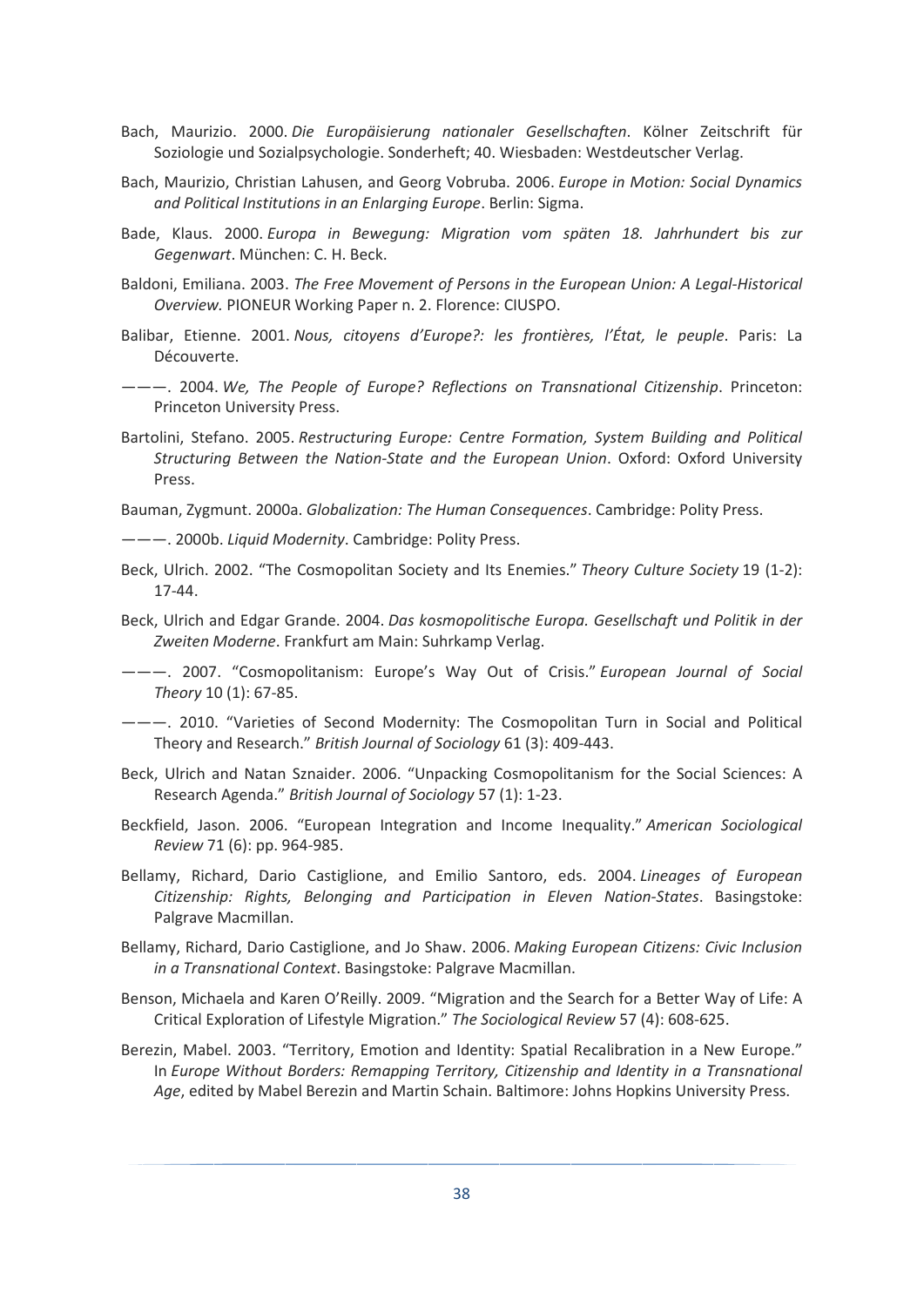- Berezin, Mabel and Martin Schain, eds. 2003. *Europe Without Borders: Remapping Territory, Citizenship, and Identity in a Transnational Age*. Baltimore: Johns Hopkins University Press.
- Berezin, Mabel and Juan Díez Medrano. 2007. "Distance Matters: Place, Political Legitimacy and Popular Support for European Integration". *Comparative European Politics* 6 (1): 1-32.
- Berger, Peter A. and Anja Weiß, eds. 2008. *Transnationalisierung sozialer Ungleichheit*. Wiesbaden: VS Verlag für Sozialwissenschaften.
- Bettin Lattes, Gianfranco and Marco Bontempi, eds. 2008. *Generazione Erasmus? L'identità Europa tra vissuto e istituzioni*. Florence: Firenze University Press.
- Bigo, Didier and Elspeth Guild, eds. 2005. *Controlling Frontiers: Free Movement into and within Europe*. Aldershot: Ashgate.
- Birindelli, Lorenzo and Emiliano Rustichelli*.* 2007. *Economic Benefits of Long-Distance Mobility*. Dublin: European Foundation for the Improvement of Working and Living Conditions.
- Blalock, Hubert M. 1967. *Toward a Theory of Minority-Group Relations*. New York: Wiley.
- Block, Laura. 2004. *Europeanisation From Below? On the European Identity of Intra-EU Migrants*. M.A. Dissertation. Universiteit Maastricht.
- Blume, S. 1998. "Rapporto sull'internazionalizzazione della formazione alla ricerca in Europa." In *La mobilità delle intelligenze in Europa. Internazionalizzazione della formazione e dottorato di ricerca*, edited by Sveva Avveduto and Patrizia Egle Cipollone. Milan: Angeli.
- Blumer, Herbert. 1958. "Race Prejudice as a Sense of Group Position." *The Pacific Sociological Review* 1 (1): 3-7.
- Borneman, John and Nick Fowler. 1997. "Europeanization." *Annual Review of Anthropology* 26: 487-514.
- Börzel, Tanja A. and Thomas Risse. 2003. "Conceptualizing the Domestic Impact of Europe." In *The politics of Europeanization*, edited by Kevin Featherstone and Claudio M. Radaelli. Oxford: Oxford University Press.
- Braun, Michael. 2010. "Foreign Language Proficiency of Intra-European Migrants: A Multilevel Analysis." *European Sociological Review* 26 (5): 603-617.
- Braun, Michael and Angelika Glöckner-Rist. 2011. "Patterns of Social Integration of Western European Migrants." *Journal of International Migration and Integration*, online publication, DOI 10.1007/s12134-011-0214-4.
- Braun, Michael and Ettore Recchi. 2008. "Interethnic Partnerships of Western Europeans: Between Preferences and Opportunities." *Revista Obets* 1 (1): 73-89.
- ———. 2009. "Free-Moving Western Europeans: An Empirically Based Portrait." In *Migration and Mobility in Europe: Trends, Patterns and Control*, edited by Heinz Fassmann, Max Haller and David Lane. Cheltenham: Elgar.
- Brewer, Marilynn B. and Masaki Yuki. 2007. "Culture and Social Identity." In *Handbook of Cultural Psychology*, edited by Shinobu Kitayama and Dov Cohen, 307-322. New York: Guilford.
- Brubaker, Rogers and Frederick Cooper. 2000. "Beyond 'Identity'." *Theory and Society* 29 (1): 1- 47.
- Bruter, Michael. 2003. "Winning Hearts and Minds for Europe: The Impact of News and Symbols on Civic and Cultural Identity." *Comparative Political Studies* 36 (10): 1148-1179.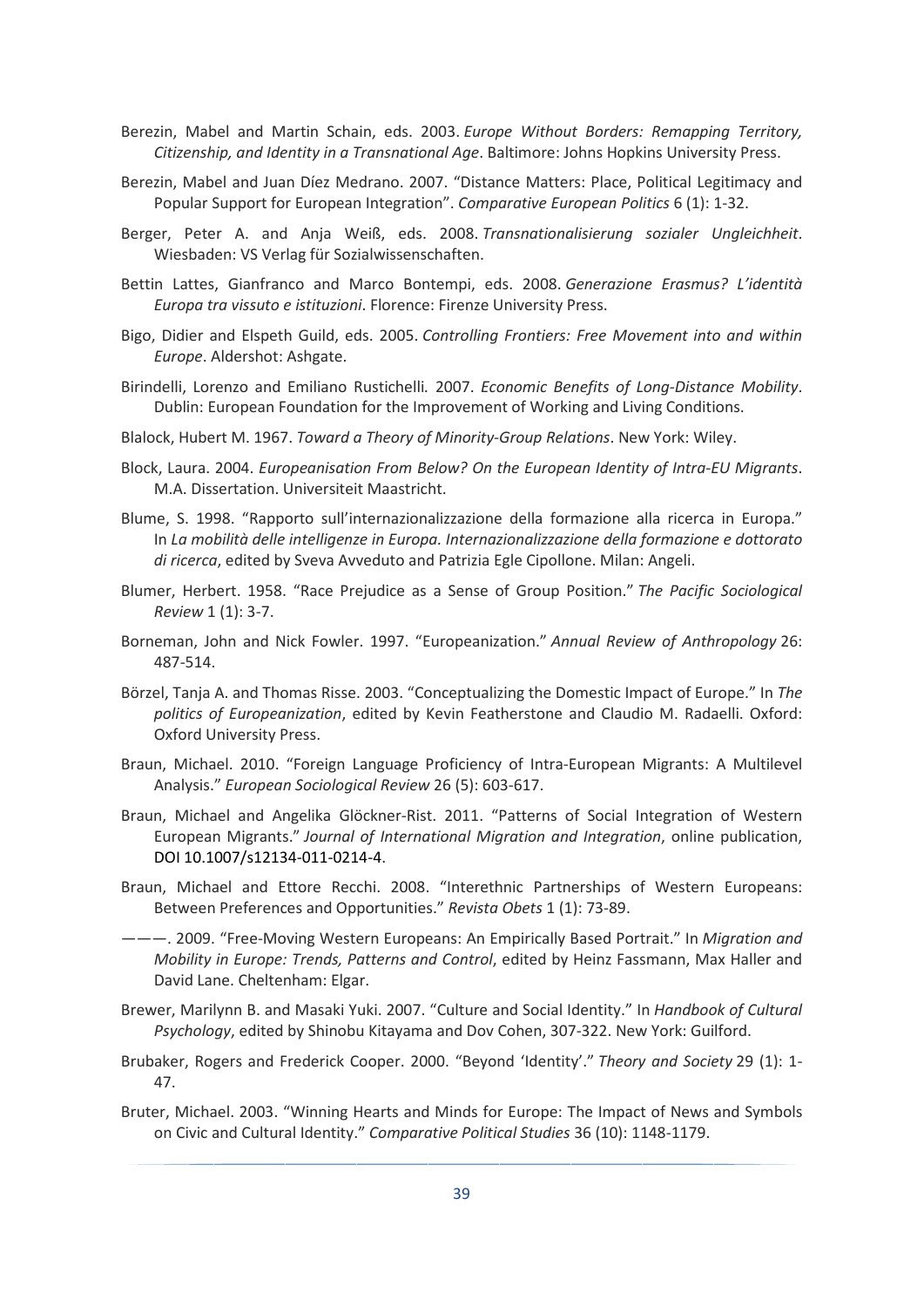- ———. 2004a. "Civic and Cultural Components of a European Identity: A Pilot Model of Measurement of Citizens' Levels of European Identity." In *Transnational Identities. Becoming European in the EU*, edited by Richard K. Herrmann, Thomas Risse and Marilynn B. Brewer. Lanham: Rowman & Littlefield.
- ———. 2004b. "On What Citizens Mean by Feeling 'European': Perceptions of News, Symbols and Borderless-ness." *Journal of Ethnic and Migration Studies* 30 (1): 21-39.
- ———. 2005. *Citizens of Europe? The Emergence of a Mass European Identity*. Basingstoke: Palgrave Macmillan.
- Burawoy, Michael, Joseph A. Blum, Sheba George, Zsuzsa Gille, Teresa Gowan, Lynne Haney, Maren Klawiter, Steven H. Lopez, Seán Ó Riain, and Millie Thayer. 2000. *Global Ethnography: Forces, Connections, and Imaginations in a Postmodern World*. Berkeley: University of California Press.
- Burrell, Kathy. 2006. *Moving Lives: Narratives of Nation and Migration Among Europeans in Post-War Britain*. Aldershot: Ashgate.
- Büscher, Monika, John Urry, and Katian Witchger, eds. 2010. *Mobile Methods*. London: Routledge.
- Calhoun, Craig. 2002. "The Class Consciousness of Frequent Travelers: Toward a Critique of Actually Existing Cosmopolitanism." *The South Atlantic Quarterly* 101 (4): 869-897.
- Canzler, Weert, Vincent Kaufmann, and Sven Kesselring, eds. 2008. *Tracing Mobilities: Towards a Cosmopolitan Perspective*. Aldershot: Ashgate.
- Carey, Sean. 2002. "Undivided Loyalties: Is National Identity an Obstacle to European Integration?" *European Union Politics* 3: 387-412.
- Case, Holly. 2009. "Being European: East and West". In *European Identity*, edited by Jeffrey Checkel and Peter Katzenstein. Cambridge: Cambridge University Press.
- Castano, Emanuele. 2004. "European Identity: A Social-psychological Perspective." In *Trasnational Identities. Becoming European in the EU*, edited by Richard K. Herrmann, Thomas Risse and Marilynn B. Brewer. Lanham: Rowman & Littlefield.
- Castells, Manuel. 2000. *The Rise of the Network Society*. 2nd ed. Oxford: Blackwell.
- ———. 2008. "The New Public Sphere: Global Civil Society, Communication Networks, and Global Governance." *Annals of the American Academy of Political and Social Science* 616 (1): 78-93.
- Checkel, Jeffrey T., ed. 2007. *International Institutions and Socialization in Europe*. Cambridge: Cambridge University Press.
- Checkel, Jeffrey T. and Peter J. Katzenstein, eds. 2009. *European Identity*. Cambridge: Cambridge University Press.
- Christiansen, Thomas, Knud Erik Jørgensen, and Antje Wiener. 2001. *The Social Construction of Europe*. Thousand Oaks: Sage.
- Citrin, Jack and John Sides. 2004. "More than Nationals: How Identity Choice matters in the New Europe." In *Transnational Identities: Becoming European in the EU*, edited by Richard K. Herrmann, Marilynn B. Brewer and Thomas Risse. Lanham: Rowman & Littlefield.
- Citrin, Jack et al. 2001. "The Meaning of American National Identity. Patterns of Ethnic Conflict and Consensus." In *Social Identity, Intergroup Conflict, and Conflict Reduction*, edited by Richard Achmore, Lee Jussim and David Wilder. Oxford: Oxford University Press.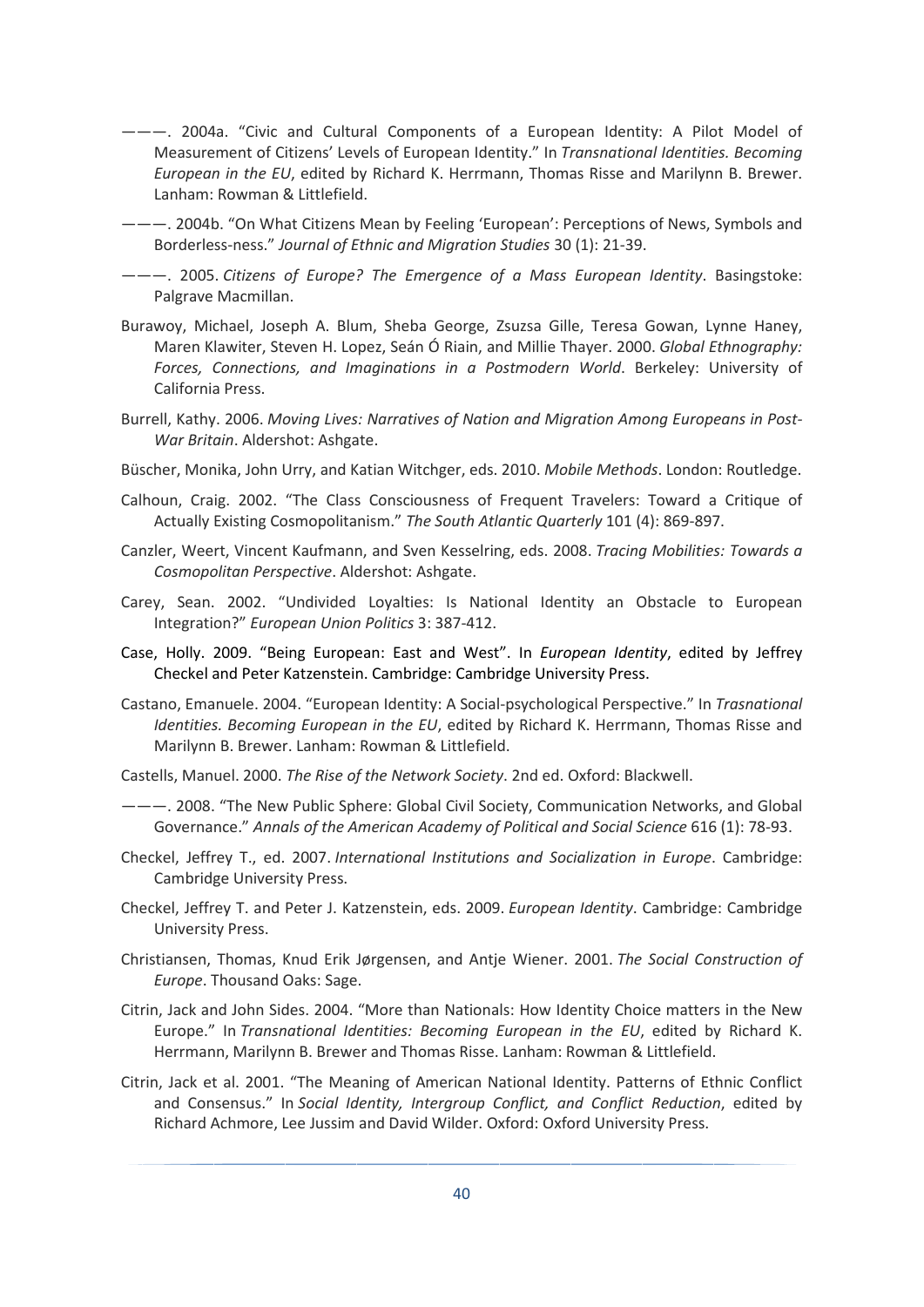Cohen, Robin and Paul Kennedy. 2000. *Global Sociology*. London: Macmillan.

- Conradson, David and Alan Latham. 2005. "Transnational Urbanism: Attending to Everyday Practices and Mobilities." *Journal of Ethnic and Migration Studies* 31 (2): 227-233.
- Cram, Laura. 2012. "Does the EU Need a Navel? Implicit and Explicit Identification with the European Union." *Journal of Common Market Studies*, forthcoming.
- Cram, Laura et al. 2011*. What Does the European Union Mean to its Citizens? Implicit Triggers, Identity(ies) and Attitudes to the European Union*. http://ssrn.com/abstract=1900063: APSA 2011 Annual Meeting Paper.
- Crouch, Colin. 1999. *Social Change in Western Europe*. Oxford: Oxford University Press.
- De Federico de la Rúa, Ainhoa. 2002. "Amistad e identificación: Las micro fundaciones de las pertenencias macro. Amigos europeos e identidad europea." *Redes - Revista hispana para el análisis de redes sociales* 3 (6). Online publication. http://revista-redes.rediris.es/htmlvol3/vol3\_6.htm.
- De Vries, Chatherine E. and Erika E. Edwards. 2009. "Taking Europe to its Extremes: Extremist Parties and Public Euroscepticism." *Party Politics* 15 (1): 5-28.
- Delanty, Gerard. 1998. "Social Theory and European Transformations: Is There a European Society?" *Sociological Research Online* 3 (1): 1-24.
- ———. 2000. *Citizenship in a Global Age: Society, Culture, Politics*. Buckingham: Open University **Press**
- --- 2002. "Models of European Identity: Reconciling Universalism and Particularism." *Perspectives on European Politics and Society* 3 (3): 345-359.
- ———. 2006. "The Cosmopolitan Imagination: Critical Cosmopolitanism and Social Theory. " *British Journal of Sociology* 57 (1): 25-47.
- Delanty, Gerard and Chris Rumford. 2005. *Rethinking Europe: Social Theory and the Implications of Europeanization*. London: Routledge.
- Delhey, Jan. 2004. "European Social Integration: From Convergence of Countries to Transnational Relations Between Peoples." *WZB Working Paper* SP I 2004-201.
- Delhey, Jan/Kohler, Ulrich. 2006."From Nationally Bounded to Pan-European Inequalities? On the Importance of Foreign Countries as Reference Groups". *European Sociological Review*, 22 (2): 125-140.
- Della Porta, Donatella, ed. 2009. *Another Europe*. London: Routledge.
- Della Porta, Donatella, Andretta Massimiliano, Lorenzo Mosca, and Herbert Reiter. 2006. *Globalization from Below*. Minneapolis: University of Minnesota Press.
- Della Sala, Vincent and Carlo Ruzza. 2007. *Governance and Civil Society in the European Union: Exploring Policy Issues*. Manchester: Manchester University Press.
- Deutsch, Karl W. 1954. *Political Community at the International Level. Problems of Definition and Measurement.* Garden City: Doubleday.

———. 1969. *Nationalism and Its Alternatives*. New York: Knopf.

Deutsch, Karl W., Sidney Burrell, Robert Kann, Maurice Lee, Martin Lichterman, Raymond Lindgren, Francis Loewenheim, and Richard van Wagenen. 1957. *Political Community and the*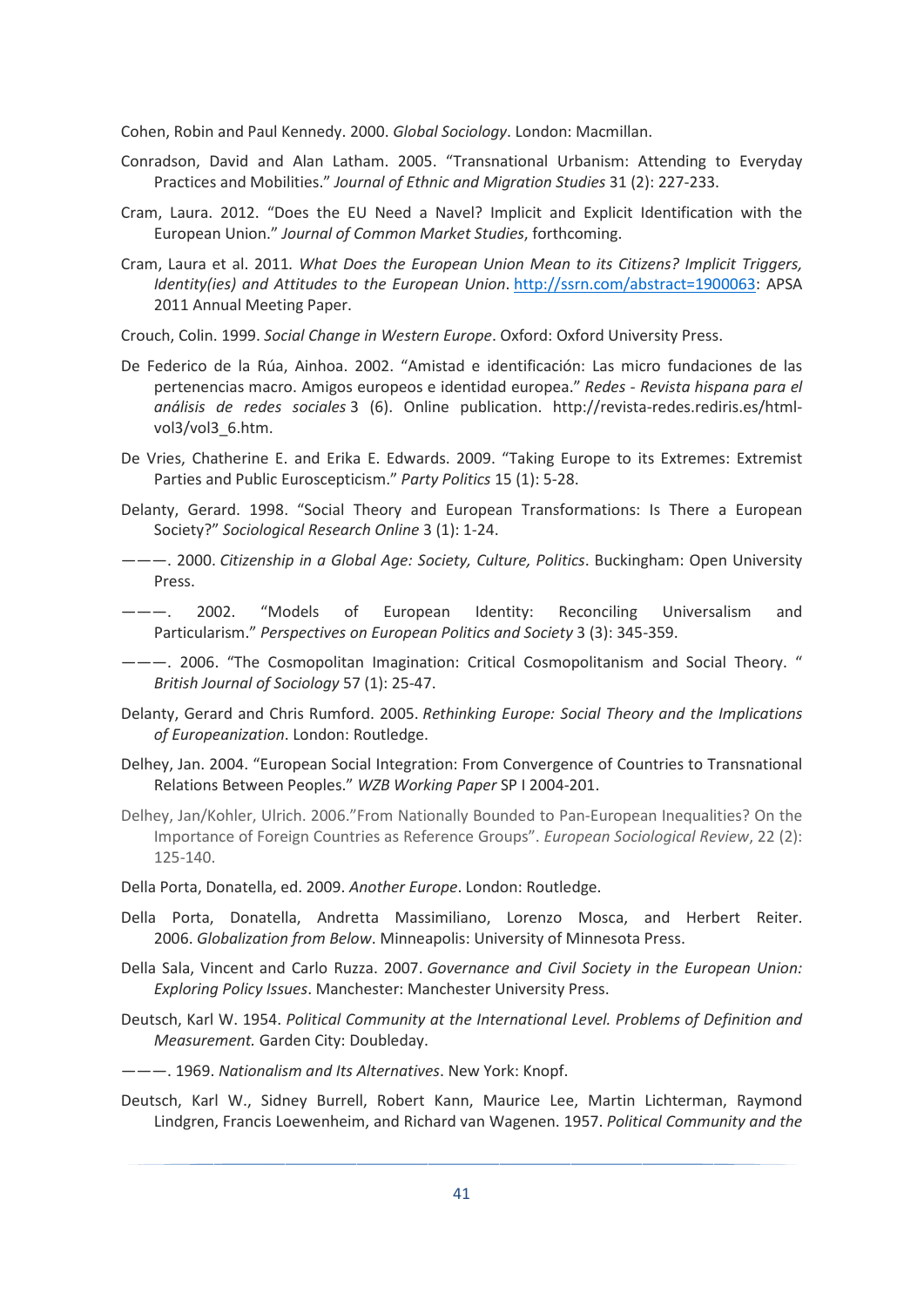*North Atlantic Area: International Organization in the Light of Historical Experience*. Princeton: Princeton University Press.

- Díez Medrano, Juan. 2003. *Framing Europe: Attitudes to European Integration in Germany, Spain, and the United Kingdom*. Princeton: Princeton University Press.
- ———. 2008. *Europeanization and the Emergence of a European Society*. Working paper 2008/12. Barcelona: IBEI.
- ———. 2010a. *A New Society in the Making: European Integration and European Social Groups.* Mimeo. Barcelona: IBEI.
- ———. 2010b. "Unpacking European Identity." *Politique Européenne* 30 (1): 45-66.
- Díez Medrano, Juan and Paula Gutiérrez. 2001. "Nested identities: National and European Identity in Spain." *Ethnic and Racial Studies* 24 (4): 753-778.
- Duchesne, Sophie. 2010. "L'identité européenne, entre science politique et science fiction. », *Politique européenne* 1/2010 (n° 30), p. 7-16." *Politique Européenne* 30 (1): 67-106.
- Duchesne, Sophie and André-Paul Frognier. 1995. "Is There a European Identity?" In *Public Opinion and Internationalized Governance*, edited by Oskar Niedermeyer and Richard Sinnott. Oxford: Oxford University Press.
- ———. 2002. "Sur les dynamiques sociologiques et politiques de l'identification à L'Europe." *Revue Française de Science Politique* 52 (4): 355-373.
- ———. 2008. "National and European Identifications: A Dual Relationship." *Comparative European Politics* 6 (2): 143-168.
- Dürrschmidt, Jörg. 2006. "So Near Yet So Far: Blocked Networks, Global Links and Multiple Exclusion in the German-Polish Borderlands." *Global Networks* 6 (3): 245-263.
- Ecker-Ehrhart, Matthias. 2011. "Cosmopolitan Politization: How Perceptions of Interdependence Foster Citizens Expectations in International Institutions." *European Journal of international Relations*, forthcoming.
- Eder, Klaus and Bernhard Giesen, eds. 2001. *European Citizenship Between National Legacies and Postnational Projects*. Oxford: Oxford University Press.
- Ehrkamp, Patricia. 2005. "Placing Identities: Transnational Practices and Local Attachments of Turkish Immigrants in Germany." *Journal of Ethnic and Migration Studies* 31 (2): 345-364.
- Eidelson, Roy J. and Ian Lustick. 2003. "National Identity Repertoires, Territory and Globalization." In *Europe without Borders. Remapping Territory, Citizenship, and Identity in a Transnational Age*, edited by Mabel Berezin and Martin Schain. Baltimore: John Hopkins University Press.
- Eigmüller, Monika and Georg Vobruba. 2006. *Grenzsoziologie. Die politische Structurierung des Raumes*. Wiesbaden: VS Verlag für Sozialwissenschaften.
- Elliott, Anthony and John Urry. 2010. *Mobile Lives*. London: Routledge.
- Erikson, Erik H. 1956. "The Problem of Ego Identity." *Journal of the American Psychoanalytic Association* 4: 56-121.
- Esping-Andersen, Gösta. 1999. *Social Foundations of Post-Industrial Economies*. Oxford: Oxford University Press.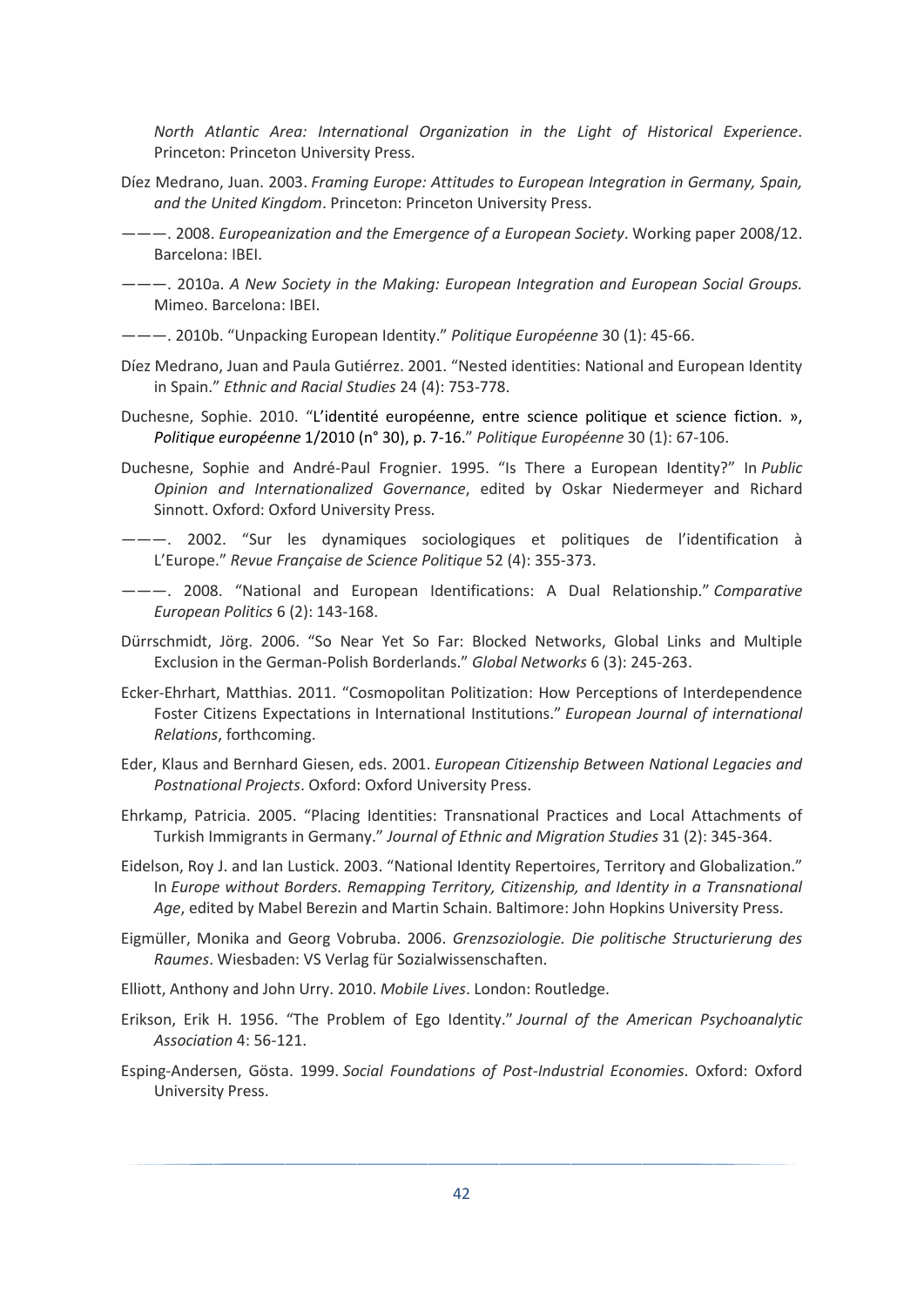- European Commission. 2006*. Europeans and Mobility: First Results of an EU-wide Survey*. Luxembourg: Office for Official Publications of the European Communities.
- ———. 2009*. Eurobarometer 71: Public Opinion in the European Union. Full Report.* Luxembourg: Office for Official Publications of the European Communities.
- ———. 2011. *Special Eurobarometer 346 / Wave 73.3. New Europeans. Report*. Luxembourg: Office for Official Publications of the European Communities.
- Faist, Thomas. 2001. "Social Citizenship in the European Union: Nested Membership." *Journal of Common Market Studies* 39 (1): 37-58.
- Falkner, Gerda. 2003. "Comparing Europeanisation Effects: From Metaphor to Operationalisation." *European Integration Online Papers* 7.
- Favell, Adrian. 2003. "Games Without Frontiers? Questioning the Transnational Social Power of Migrants in Europe." *European Journal of Sociology* (44): 397-427.
- ———. 2005. "Europe's Identity Problem." *West European Politics* 28 (5): 1109-1116.
- ———. 2007. "The Sociology of EU Politics." In *Handbook of European Union Politics*, edited by Knud Erik Joergensen, Mark A. Pollack and Ben Rosamond. Thousand Oaks: Sage.
- ———. 2008a. *Eurostars and Eurocities: Free Movement and Mobility in an Integrating Europe*. Oxford: Blackwell.
- ———. 2008b. "The New Face of East-West Migration in Europe." *Journal of Ethnic and Migration Studies* 34 (5): 701-716.
- ———. 2009. "Immigration, Migration, and Free Movement in the Making of Europe." In *European Identity*, edited by Jeffrey T. Checkel and Peter J. Katzenstein. Cambridge: Cambridge University Press.
- Favell, Adrian and Virginie Guiraudon. 2009. "The Sociology of the European Union: An Agenda." *European Union Politics* 10 (4): 550-576.
- ———. 2011. *Sociology of the European Union*. Basingstoke: Palgrave Macmillan.
- Favell, Adrian and Tina Nebe. 2009. "Internal and External Movers: East-West Migration and the Impact of EU Enlargement." In *Pioneers of European Integration: Citizenship and Mobility in the EU*, edited by Ettore Recchi and Adrian Favell. Cheltenham: Elgar.
- Favell, Adrian and Ettore Recchi. 2011. "Social Mobility and Spatial Mobility." In *Sociology of the European Union*, edited by Adrian Favell and Virginie Guiraudon. Basingstoke: Palgrave Macmillan.
- Featherstone, Kevin and Claudio M. Radaelli. 2003. *The Politics of Europeanization*. Oxford: Oxford University Press.
- Fibbi, Rosita and Gianni D'Amato. 2008. "Transnationalisme des migrants en Europe: Une preuve par les faits." *Revue Europëenne des Migrants Internationales* 24 (2): 7-22.
- Fligstein, Neil. 2008. *Euroclash: the EU, European Identity, and the Future of Europe*. Oxford: Oxford University Press.
- Fligstein, Neil and Frédéric Merand. 2002. "Globalization or Europeanization? Evidence on the European Economy since 1980." *Acta Sociologica* 45 (1): 7-22.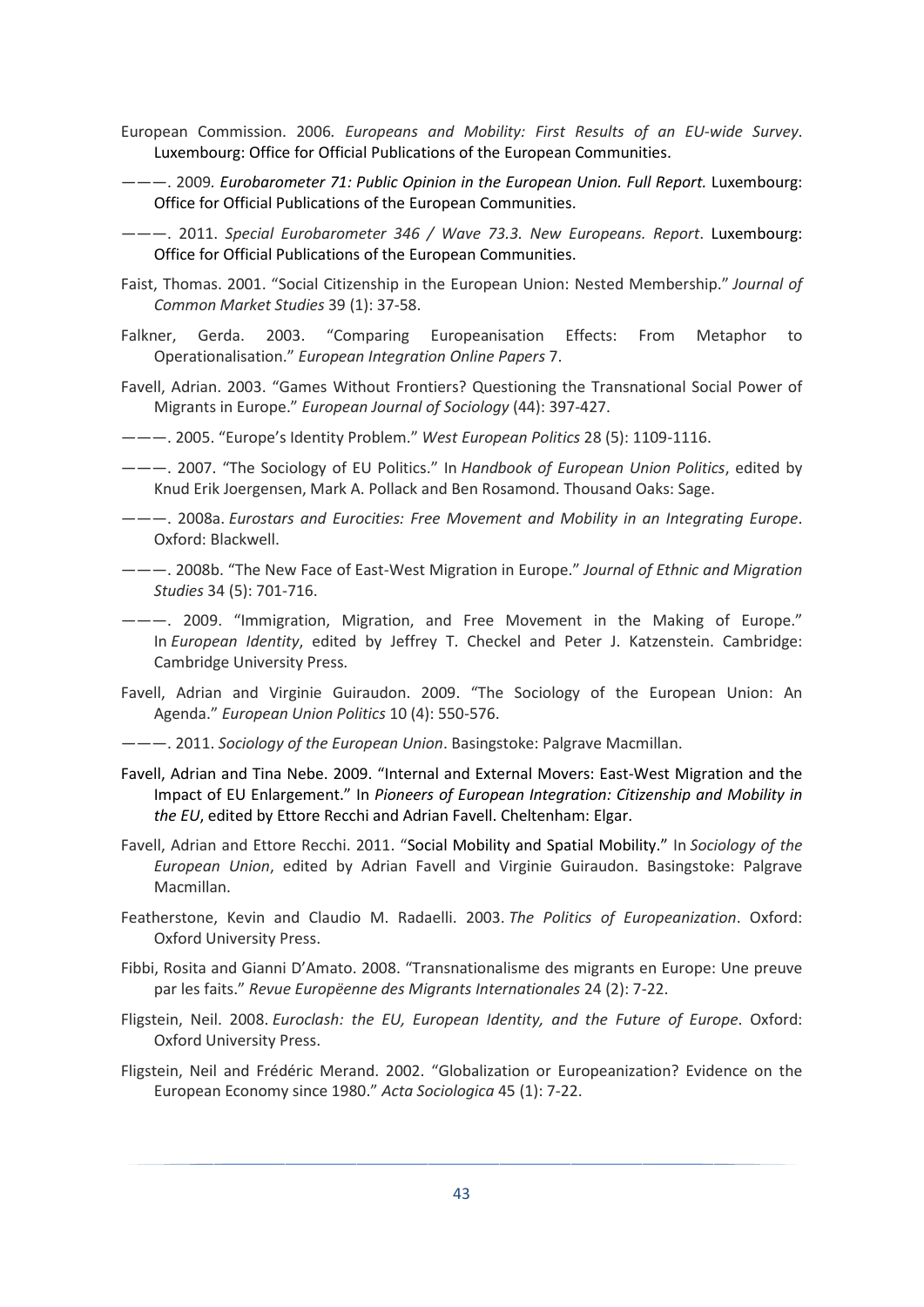- Flockhart, Trine. 2010. "Europeanization or EU-ization? The Transfer of European Norms across Time and Space." *Journal of Common Market Studies* 48 (4): 787-810.
- Fouarge, Didier and Peter Ester. 2007*. Factors Determining International and Regional Migration in Europe*. Dublin: European foundation for the improvement on living and working conditions.
- Frändberg, Lotta. 2009. "How Normal is Travelling Abroad? Differences in Transnational Mobility Among Groups of Young Swedes." *Environment and Planning A* 41 (3): 649-667.
- Fuchs, Dieter et al. 2009. "National Identity, European Identity and Euroscepticism." In *Euroscepticism. Images of Europe among Mass Publics and Political Elites*, edited by Dieter Fuchs, Raul Magni-Berton and Antoine Roger. Opladen: Budrich.
- Furia, Peter. 2005. "Global Citizenship, Anyone? Cosmopolitanism, Privilege and Public Opinion." *Global Society* 19 (4): 331-359.
- Gabel, Matthew J. 1998. *Interests and Integration: Market Liberalization, Public Opinion, and European Union*. Ann Arbor: University of Michigan Press.
- García Faroldi, Livia. 2008. *Construyendo Europa: Las redes sociales en la difusión de actitudes e indetificacione hacia la Unión EUropea*. Madrid: Cis.

Gaspar, S. 2011. "Comparing EU Bi-national Partnerships in Spain and Italy." *Sociologia Online* 3. Online publication. http://revista.aps.pt/cms/files/artigos\_pdf/ART4dc28e96f0538.pdf.

- Gerhards, Jürgen. 2007. *Cultural Overstretch: The Enlargement of the European Union and the Cultural Differences Between Old and New Member States and Turkey*. London: Routledge.
- ———. 2010. *Mehrsprachigkeit im vereinten Europa. Transnationales sprachliches Kapital als Ressource in einer globalisierten Welt*. Wiesbaden: VS Verlag für Sozialwissenschaften.
- Giddens, Anthony. 2002. *Runaway World: How Globalisation is Reshaping Our Lives*. London: Profile.
- Glick Schiller, Nina, Linda Basch, and Christina Blanc-Szanton. 1992. *Transnationalism: A New Analytical Framework for Understanding Migration*. New York: New York Academy of Sciences.
- ---. 1995. "From Immigrant to Transmigrant: Theorizing Transnational Migration." *Anthropological Quarterly* 68 (1): 48-63.
- Graziano, Paolo and Maarten Peter Vink. 2008. *Europeanization: New Research Agendas*. Basingstoke: Palgrave Macmillan.
- Green Cowles, Maria, James Caporaso, and Thomas Risse. 2001. *Transforming Europe: Europeanization and Domestic Change*. Ithaca: Cornell University Press.
- Green, David M. 2007. *The Europeans: Political Identity in an Emerging Polity*. Boulder: Lynne Rienner.
- Green, Nicola. 2002. "On the Move: Technology, Mobility, and the Mediation of Social Time and Space." *Information Society* 18 (4): 281-292.
- Grundy, Sue and Lynn Jamieson. 2007. "European Identities: From Absent-Minded Citizens to Passionate Europeans." *Journal of the British Sociological Association* 41 (4): 663-680.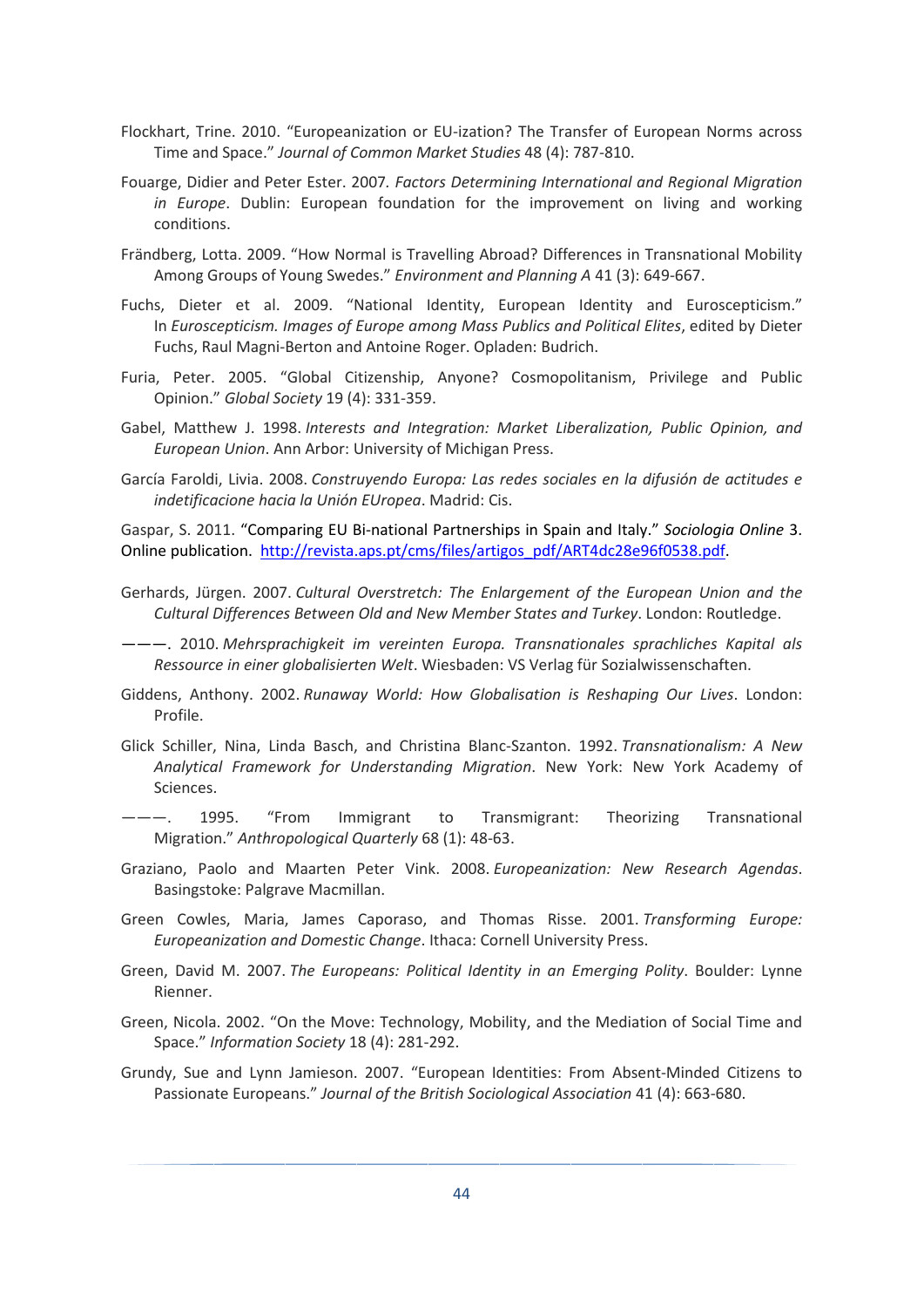- Guarnizo, Luis E. and Michael Peter Smith. 1998. "The Location of Transnationalism." In *Transnationalism From Below*, edited by Michael Peter Smith and Luis E. Guarnizo. New Brunswick: Transaction.
- Guild, Elspeth. 1999. *The Legal Framework and Social Consequences of Free Movement of Persons in the European Union*. The Hague: Kluwer Law International.

———. 2009. *Security and Migration in the 21st Century*. Cambridge: Polity Press.

- Guiraudon, Virginie. 2011. "Mobilization, Social Movements and the Media." In *Sociology of the European Union*, edited by Adrian Favell and Virginie Guiraudon. Basingstoke: Palgrave Macmillan.
- Gustafson, Per. 2001. "Retirement Migration and Transnational Lifestyles." *Ageing and Society* 21 (4): 371-394.
- ———. 2009. "More Cosmopolitan, No Less Local The Orientations of International Travellers." *European Societies* 11 (1): 25-47.
- Habermas, Jürgen. 1992. "Citizenship and National Identity: Some Reflections on the Future of Europe." *Praxis International* 12 (1): 1-19.
- Hadler, Markus. 2006. "Intentions to Migrate Within the European Union: A Challenge for Simple Economic Macro-Level Explanations " *European Societies* 8 (1): 111-140.
- Hainmueller, Jens and Michael J. Hiscox. 2006. "Learning to Love Globalization: Education and Individual Attitudes Toward International Trade." *International Organization* 60 (2): 469-498.
- Haller, William and Victor Roudometof. 2010. "The Cosmopolitan-Local Continuum in a Cross-National Perspective." *Journal of Sociology* 46 (3): 277-297.
- Hansen, Peo. 2002. "European Integration, European Identity and the Colonial Connection." *European Journal of Social Theory* 5 (4): 483-498.
- Haus, Leah. 2009. "Europeanization, Education, and School Curricula: The Role of Historical Legacies in Explaining Policy Variation Between England and France." *Comparative Political Studies* 42 (7): 916-944.
- Herrmann, Richard K., Thomas Risse, and Marilynn B. Brewer, eds. 2004. *Transnational Identities: Becoming European in the EU*. Lanham: Rowman & Littlefield.
- Hinderliter Ortloff, Debora. 2005. "Becoming European: A Framing Analysis of Three Countries' Civics Education Curricula." *European Education* 37 (4): 35-49.
- Hobolt, Sara Binzer. 2009. *Europe in Question: Referendums on European integration*. Oxford: Oxford University Press.
- Holmes, Douglas R. 2000. *Integral Europe: Fast Capitalism, Multiculturalism, Neofascism*. Princeton: Princeton University Press.
- Hooghe, Liesbet. 2005. "Several Roads Lead to International Norms, but Few Via International Socialization: A Case Study of the European Commission." *International Organization* 59 (4): 861-898.
- ———. 2007. "What Drives Euroskepticism? Party-Public Cueing, Ideology and Strategic Oppotunity." *European Union Politics* 8 (1): 5-12.
- Hooghe, Liesbet and Gary Marks. 2004. "Does Identity or Economic Rationality drive Public Opinion on European integration?" *PS-Political Science & Politics* 37 (3): 415-420.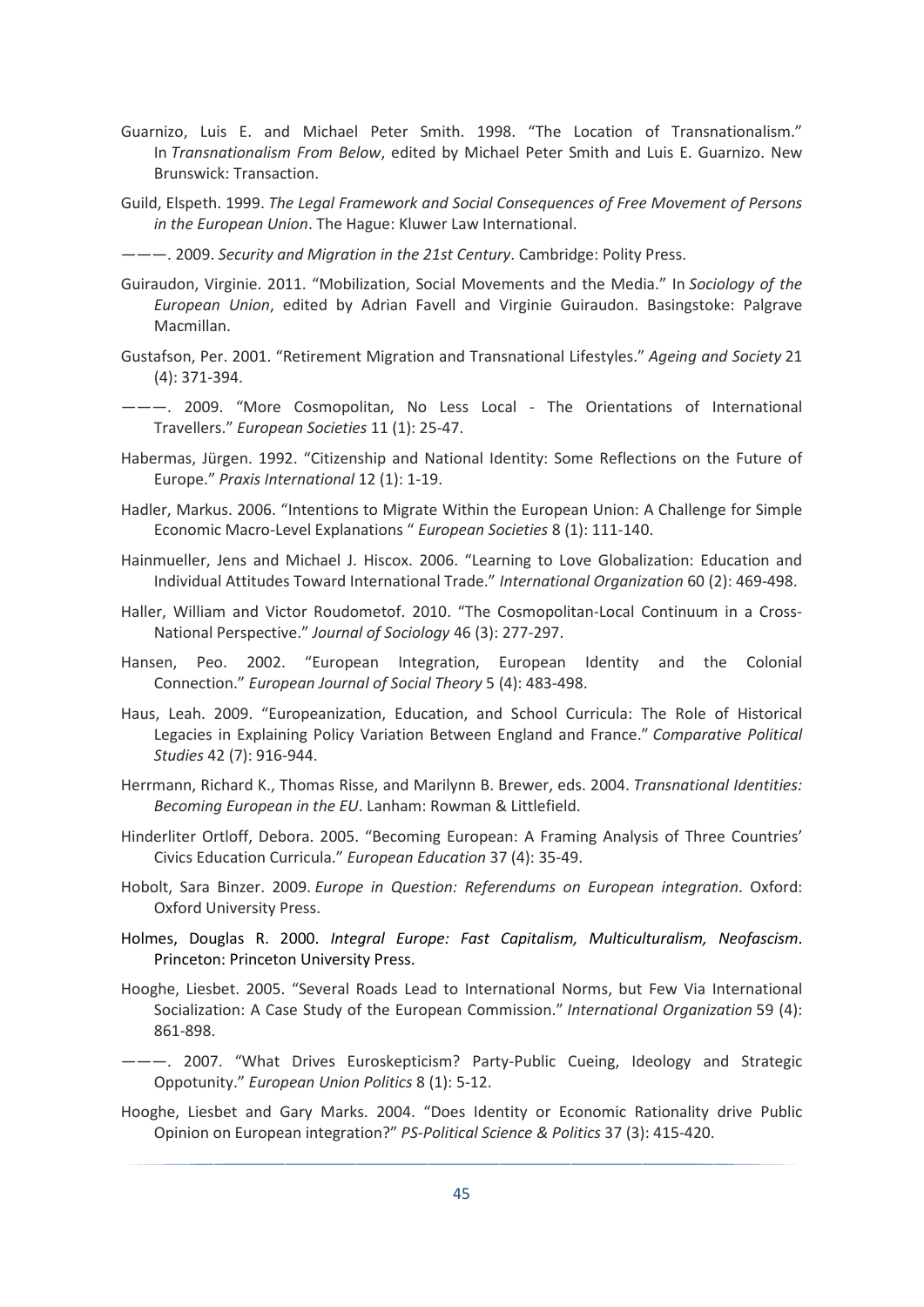- ———. 2008. "A Postfunctionalist Theory of European Integration: From Permissive Consensus to Constraining Dissensus." *British Journal of Political Science* 39 (1): 1-23.
- Howe, Paul. 1995. "A Community of Europeans: The Requisite Underpinnings." *Journal of Common Market Studies* 33 (1): 27-46.
- Imig, Douglas R. and Sidney G. Tarrow. 2001. *Contentious Europeans: Protest and Politics in an Emerging Polity*. Lanham: Rowman & Littlefield.
- Inglehart, Ronald. 1970. "Cognitive Mobilization and European Identity." *Comparative Politics* 3 (1): 45-70.
- Jensen, Anne and Tim Richardson. 2007. "New Region, New Story: Imagining Mobile Subjects in Transnational Space." *Space & Polity* 11 (2): 137-150.
- Jensen, Ole B. and Tim Richardson. 2004. *Making European Space: Mobility, Power and Territorial Identity*. London: Routledge.
- Jenson, Jane and Frédéric Mérand. 2010. "Sociology, Institutionalism and the European Union." *Comparative European Politics* 8 (1) 74-92.
- Jung, Jai Kwan. 2008. "Growing Supranational Identities in a Globalising World? A Multilevel Analysis of the World Values Surveys." *European Journal of Political Research* 47 (5): 578-609.
- Kaelble, Hartmut. 1987. *Auf dem Weg zu einer europäischen Gesellschaft. Eine Sozialgeschichte Westeuropas, 1880-1980*. Munich: Beck.
- ———. 1990. *A Social History of Western Europe 1880-1980*. Dublin: Gill and Macmillan.
- ———. 2004. *The European Way: European Societies in the 19th and 20th Centuries*. Oxford: Berghahn.
- ———. 2007. *Sozialgeschichte Europas: 1945 bis zur Gegenwart*. Munich: Beck.
- ———. 2009. "Identifications with Europe and Politicization of the EU since the 1980s." In *European Identities*, edited by Jeffrey T. Checkel and Peter J. Katzenstein. Cambridge: Cambridge University Press.
- Kaina, Viktoria and Ireneusz Pawel Karolewski. 2009. "EU Governance and European Identity." *Living Reviews in European Governance* 4 (2).
- Kaina, Viktora. 2006. "European Identity, Legitimacy and Trust: Conceptual Considerations and Perspectives on Empirical Research." In *European Identity: Theoretical Perspectives and Empirical Insights*, edited by Ireneusz Pawel Karolewski and Viktora Kaina. Münster: LIT Verlag.
- Kantner, Cathleen. 2006. "Collective Identity as Shared Ethical Self-Understanding. The Case of the Emerging European Identity." *European Journal of Social Theory* 9 (4): 501-523.
- Kaplan, Caren. 2002. "Transporting the Subject: Technologies of Mobility and Location in an Era of Globalization." *PMLA* 117 (1): 32-42.
- Katz, Elihu and Paul F. Lazarsfeld. 1955. *Personal Influence: The Part Played by People in the Flow of Mass Communications*. New York: Free Press.
- Katzenstein, Peter J. 2005. *A World of Regions: Asia and Europe in the American Imperium*. Ithaca: Cornell University Press.
- Keith, Malcolm and Stephen Pile. 1993. *Place and the Politics of Identity*. London: Routledge.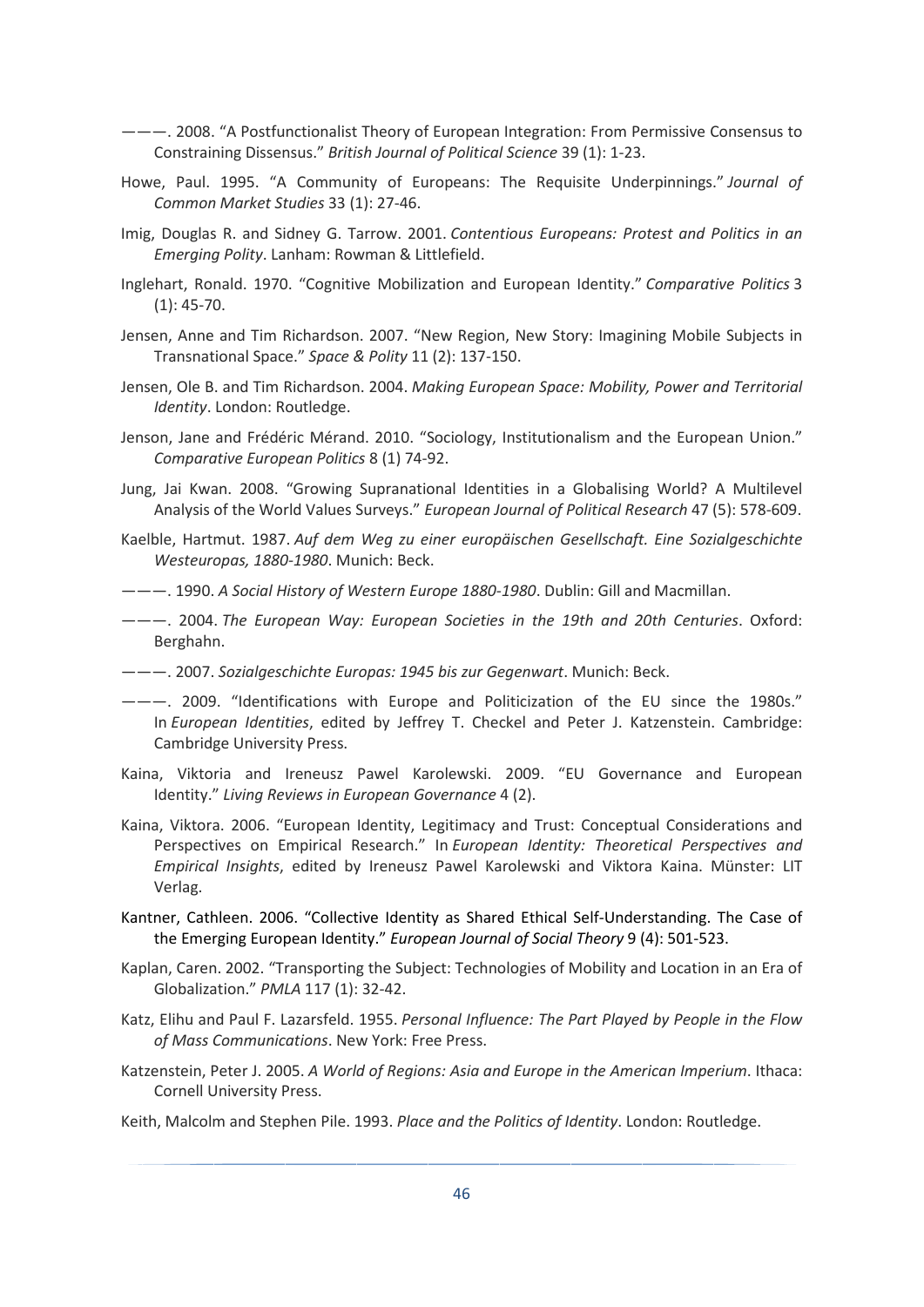- Kennedy, Paul. 2004. "Making Global Society: Friendship Networks among Transnational Professionals in the Building Design Industry." *Global Networks* 4 (2): 157-179.
- King, Russell. 2002. "Towards a New Map of European Migration." *International Journal of Population Geography* 8 (2): 89-106.
- King, Russell and Enric Ruiz-Gelices. 2003. "International Student Migration and the European 'Year Abroad': Effects on European Identity and Subsequent Migration Behaviour." *International Journal of Population Geography* 9 (3): 229-252.
- King, Russell, Anthony M. Warnes, and Allan Williams. 2000. *Sunset Lives: British Retirement Migration to the Mediterranean*. Oxford: Berg.
- Kleingeld, Pauline and Erik Brown. 2006. "Cosmopolitanism." In *The Stanford Encyclopedia of Philosophy*, edited by Edward N. Zalta. Online publication. http://plato.stanford.edu/entries/cosmopolitanism/.
- Koehn, Peter H. and James Rosenau. 2002. "Transnational Competence in an Emergent Epoch." *International Studies Perspectives* 3 (2): 105-127.
- Kofman, Eleonore. 2005. "Figures of the Cosmopolitan: Privileged Nationals and National Outsiders." *Innovation* 18 (1): 83-97.
- Kohler-Koch, Beate, ed. 2003. *Linking EU and National Governance*. Oxford: Oxford University Press.
- Kohli, Martin. 2000. "The Battlegrounds of European Identity." *European Societies* 2 (2): 113-137.
- Koikkalainen, Saara. 2011*.* "Free Movement in Europe: Past and Present." *Migration Information*  **Source, Source, April, April, April, April, April, April, April, April, April, April, April, April, April, April, April, April, April, April, April, April, April, April, April, April, April, April, April, April, April, Ap** http://www.migrationinformation.org/Feature/display.cfm?ID=836.
- Koopmans, Ruud and Paul Statham. 1999. "Political Claims Analysis: Integration Protest Event and political Discourse Approaches." *Mobilization: An International Journal* 4 (2): 203-222.
- ———. 2010. *The Making of a European Public Sphere: Media Discourse and Political Contention*. Cambridge: Cambridge University Press.
- Koops, Maike. 2002. *Die Konstruktion nationaler und europäischer Identitäten am Beispiel der französischen Kulturpolitik 1981-1995*. Osnabrück: Universitätsverlag Rasch.
- Koser, Kahlid and Helma Lutz. 1998. "The New Migration in Europe: Context, Constructions and Realities." In *The New Migration in Europe: Social Constructions and Social realities*, edited by Kahlid Koser and Helma Lutz. London: Macmillan.
- Koslowski, Rey. 1994. "Intra-EU Migration, Citizenship and Political Union." *Journal of Common Market Studies* 32 (3): 369-402.
- Kostakopoulou, Theodora. 1997. "Why a 'Community of Europeans' Could be a Community of Exclusion: A Reply to Howe." *Journal of Common Market Studies* 35 (2): 301-308.
- Krieger, Hubert. 2004. *Migration Trends in an Enlarged Europe*. Luxembourg: Office for Official Publications of the European Communities.
- Kriesi, Hanspeter, Edgar Grande, Romain Lachat, Martin Dolezal, Simon Bornschier, and Timotheos Frey. 2008. *West European Politics in the Age of Globalization*. Cambridge: Cambridge University Press.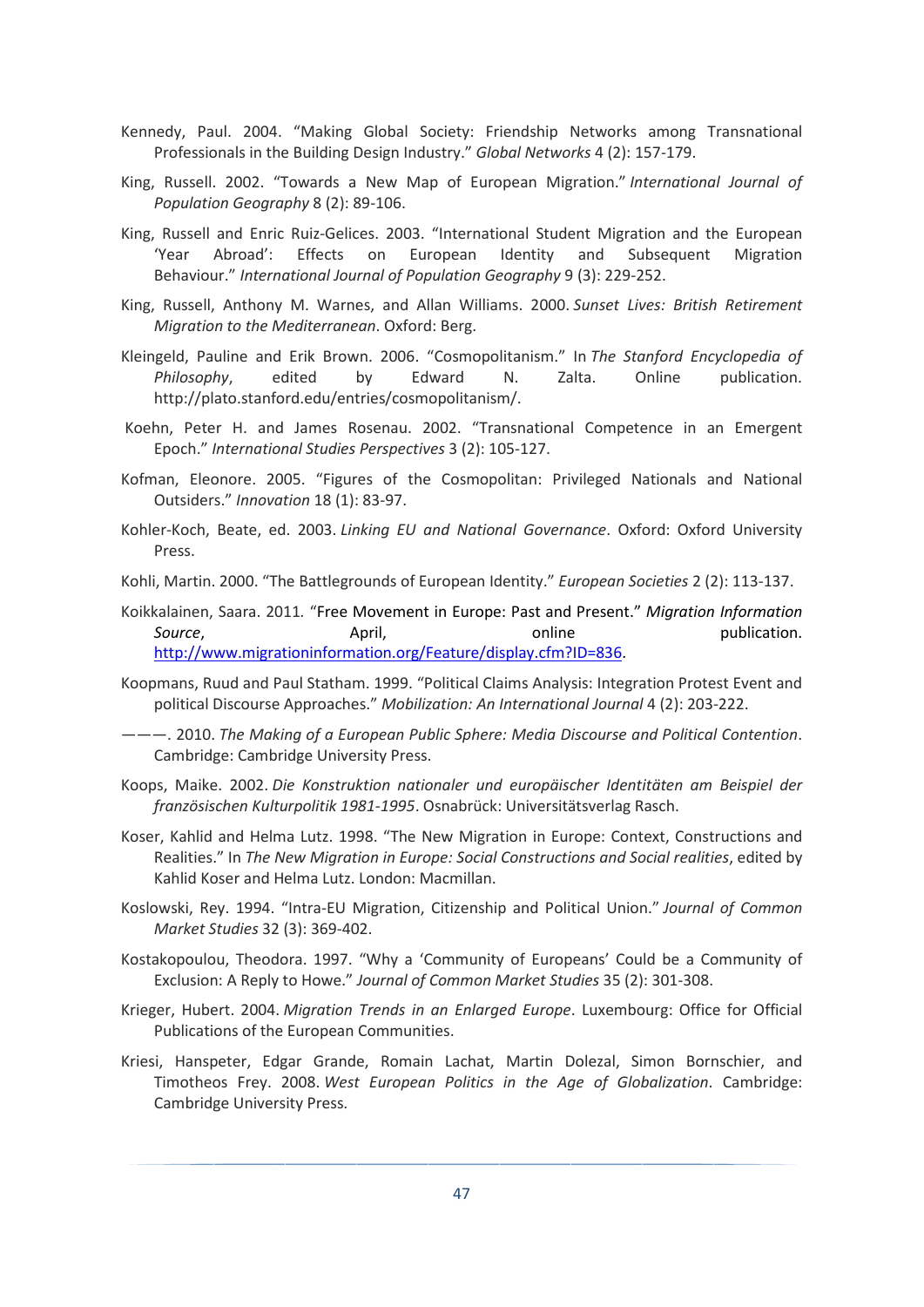- Krotz, Ulrich. 2007. "Parapublic Underpinnings of International Relations: The Franco-German Construction of Europeanization of a Particular Kind." *European Journal of International Relations* 13 (3): 385-417.
- Kuhn, Theresa. 2011. "Individual Transnationalism, Globalisation and Euroscepticism: An Empirical Test of Deutsch's Transactionalist Theory." *European Journal of Political Research* 50 (6): 811- 837.
- ———. 2012. "Europa ante Portas: Border Residence, Transnational Interaction and Euroscepticism in Germany and France." *European Union Politics* 13 (1), forthcoming.
- Lawler, Edward J. 1992. "Affective Attachments to Nested Groups: A Choice-Process Theory." *American Sociological Review* 57 (3): 327-339.
- Limmer, Ruth and Norbert F. Schneider. 2008. "Studying Job-Related Mobility in Europe." In *Mobile Living Across Europe 1: Relevance and Diversity of Job-Related Spatial Mobility in Six European Countries*, edited by Norbert F. Schneider and Gerardo Meil. Opladen: Barbara Budrich.
- Loth, Wilifried. 2002. *Europäische Identität in historischer Perspektive*. Bonn: Zentrum für europäische Integrationsforschung.
- Luedtke, Adam. 2005. "European Integration, Public Opinion and Immigration Policy Testing the Impact of National Identity." *European Union Politics* 6 (1): 83-112.

Maas, Willem. 2007. *Creating European Citizens*. Lanham: Rowman & Littlefield.

- MacDonald, Maryon, ed. 1993. *Towards an Anthropology of the European Union*. Brussels: European Commission.
- Magnette, Paul, 1999. *La Citoyenneté européenne*. Bruxelles: Editions de l'Université de Bruxelles.
- Mann, Michael. 1998. "Is There a Society Called Euro?" In *Globalization and Europe: Theoretical and Empirical Investigations*, edited by Roland Axtmann. London: Pinter.
- Martinsen, Dorte S. 2005. "The Europeanization of Welfare: The Domestic Impact of Intra-European Social Security." *Journal of Common Market Studies* 43 (5): 1027-1054.
- Mattli, Walter. 1999. *The Logic of Regional Integration: Europe and Beyond*. Cambridge: Cambridge University Press.
- Mau, Steffen. 2010. *Social Transnationalism. Lifeworlds Beyond the Nation-State*. London: Routledge.
- Mau, Steffen, Jan Mewes, and Ann Zimmermann. 2008. "Cosmopolitan Attitudes Through Transnational Social Practices?" *Global Networks* 8 (1): 1-24.
- Mau, Steffen and Roland Verwiebe. 2009. *Die Sozialstruktur Europas*. Konstanz: UVK Verlagsgesellschaft.
- ———. 2010. *European Societies. Mapping Structure and Change*. Bristol: Policy Press.
- Mau, Steffen and Sebastian M. Büttner. 2010. "Transnationality." In *Handbook of European Societies*, edited by Stefan Immerfall and Göran Therborn. New York: Springer.
- McDonald, Sharon. 1993. *Inside European Identities: Ethnology in Western Europe*. Oxford: Berg.
- McLaren, Lauren M. 2006. *Identity, Interests, and Attitudes to European Integration*. Basingstoke: Palgrave Macmillan.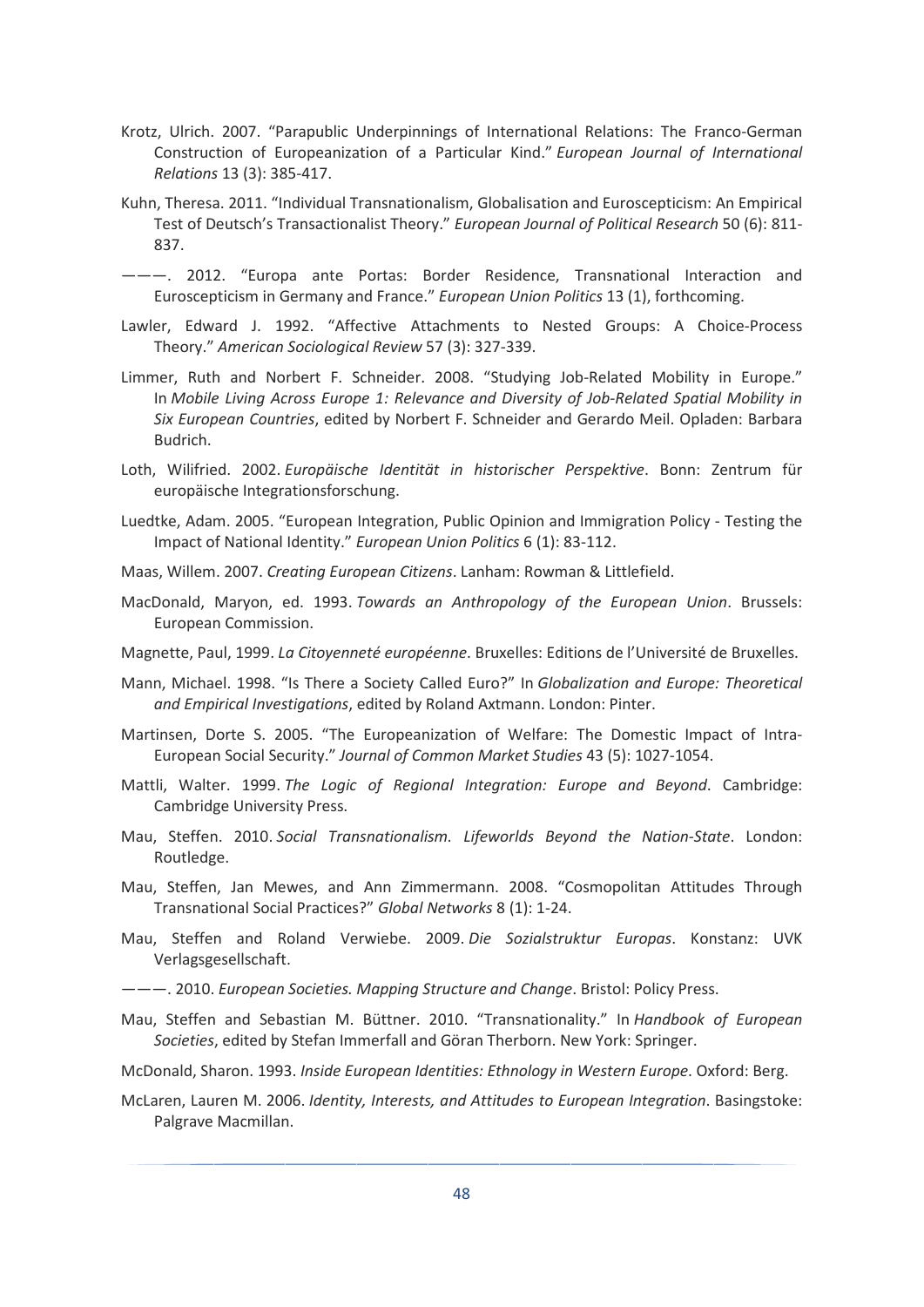- Meil, Gerardo. 2008. "Summary Job Mobility in Europe: Greater Differences Among Social Groups than Among Countries." In *Mobile Living Across Europe 1: Relevance and Diversity of Job-Related Spatial Mobility in Six European Countries*, edited by Gerardo Meil and Norbert F. Schneider. Opladen: Barbara Budrich.
- Meil, Gerardo and Norbert F. Schneider, eds. 2008. *Mobile Living Across Europe I: Relevance and Diversity of Job-Related Spatial Mobility in Six European Countries*. Opladen: Barbara Budrich.
- Meinhof, Ulrike Hanna, ed. 2002. *Living (with) Borders: Identity Discourses on East-West Borders in Europe*. Aldershot: Ashgate.
- ———. 2003. "Migrating Borders: An Introduction to European Identity Construction in Process." *Journal of Ethnic and Migration Studies* 29 (5): 781-796.
- ———. 2004. "Europe Viewed from Below: Agents, Victims, and the Threat of the Other." In *Transnational Identities. Becoming European in the EU*, edited by Richard K. Herrmann, Thomas Risse and Marilynn B. Brewer. Lanham: Rowman & Littlefield.
- Mendras, Henri. 1997. *L'Europe des Européens*. Paris: Gallimard.
- Merton, Robert K. 1968. *Social Theory and Social Structure*. New York: The Free Press.
- Metykove, Monika. 2010. "Only a Mouse Click Away From Home: Transnational Practices of Eastern European Migrants in the United Kingdom." *Social Identities* 16 (3): 325-338.
- Meyer, John W. 2001. "The European Union and the Globalization of Culture." In *Institutional Approaches to the European Union: Arena Report No. 3/2001*. Oslo: ARENA.
- Mikkeli, Heikki. 1998. *Europe as an Idea and as an Identity*. Basingstoke: Macmillan.
- Moch, Leslie Page. 2003. *Moving Europeans: Migration in Western Europe since 1650*. 2nd edition Bloomington: Indiana University Press.
- Morawska, Ewa. 2002. "Transnational Migration in the Enlarged European Union." In *Europe Unbound: Enlarging and Reshaping the Boundaries of the European Union*, edited by Jan Zielonka, 161-190. Oxford: Oxford University Press.
- Mouffe, Chantal. 2000. *The Democratic Paradox*. London: Verso.
- Mummendey, Amélie and Sven Waldzus. 2004. "National Differences and European Plurality: Discrimination or Tolerance Between European Countries." In *Transnational Identities. Becoming European in the EU*, edited by Richard K. Herrmann, Thomas Risse and Marilynn B. Brewer. Lanham: Rowman & Littlefield.
- Nederveen Pieterse, Jan. 1999. "Europe, Travelling Light: Europeanization and Globalization." *The European Legacy* 4 (3): 3-17.
- Nissen, Sylke. 2006. "European Identity and the Future of Europe." In *Europe in Motion. Social Dynamics and Political Institutions in an Enlarging Europe*, edited by Maurizio Bach, Christian Lahusen and Georg Vobruba. Berlin: Sigma.
- Norris, Pippa. 2000. "Global Governance and Cosmopolitan Citizens'." In *Governance in a Globalizing World*, edited by Joseph S. Jr. Nye and John D. Donahue. Washington: Brookings Institution.
- Nowicka, Magdalena. 2005. *Transnational Professionals and Their Cosmopolitan Universes*. Frankfurt am Main: Campus.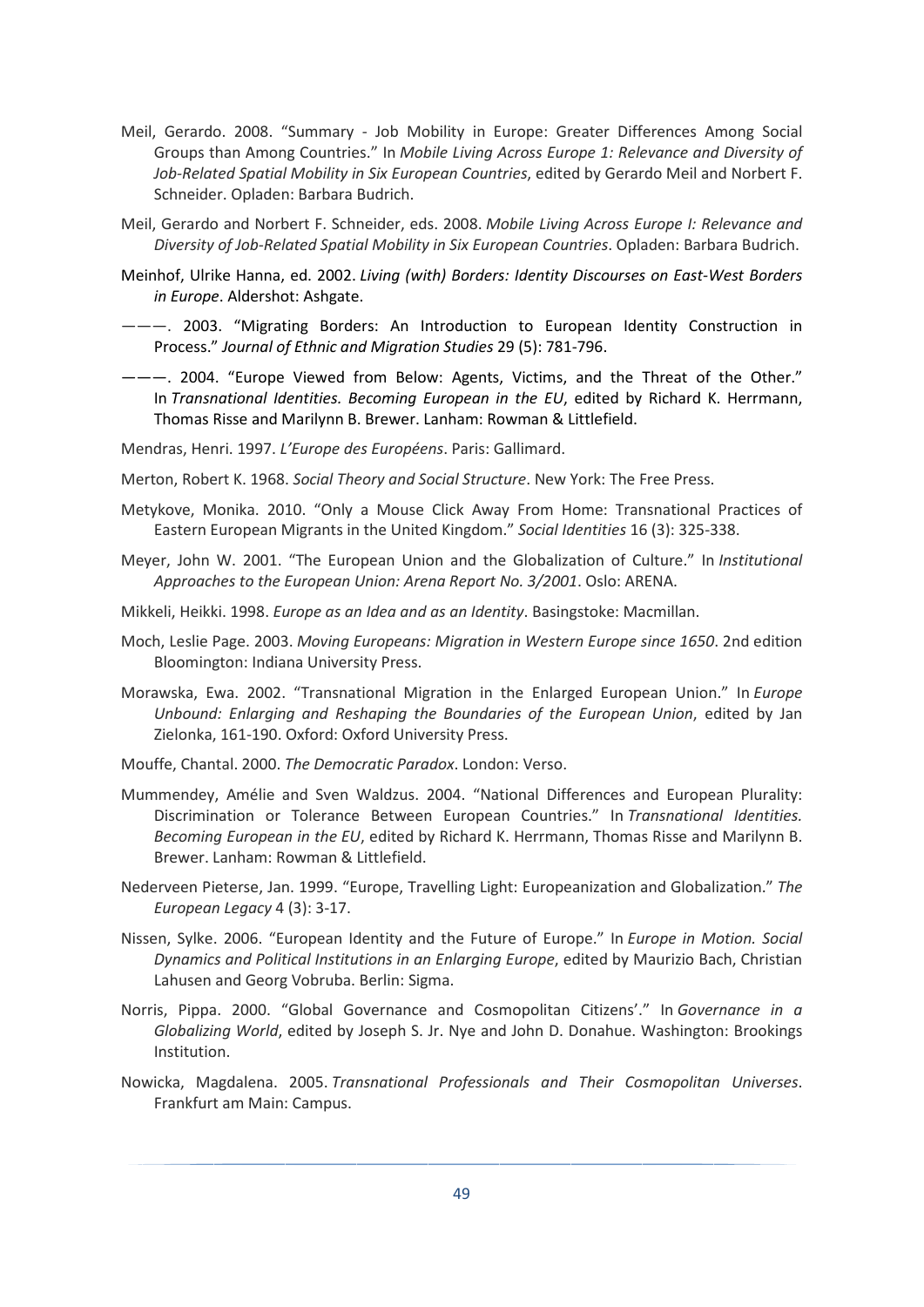- Nussbaum, Martha. 1997. "Kant and Stoic Cosmopolitanism." *Journal of Political Philosophy* 5 (1): 1-25.
- O'Dowd, Liam. 2001. "State Borders, Border Regions and the Construction of European Identity." In *Will Europe Work? Integration, Employment and the Social Order*, edited by Martin Kohli and Mojca Novak. London: Routledge.
- Olofsson, Anna and Susanna Öhman. 2007. "Cosmopolitans and Locals: An Empirical Investigation of Transnationalism." *Current Sociology* 55 (6): 877-895.
- Olsen, Johan P. 2002. "The Many Faces of Europeanization." *Journal of Common Market Studies* 40 (5): 921-952.
- O'Reilly, Karen. 2000. *The British on the Costa del Sol: Transnational Identities and Local Communities*. London: Routledge.
- ———. 2007. "Intra-European Migration and the Mobility-Enclosure Dialectic." *Sociology* 41 (2): 277-293.
- Ossewaarde, Marinus. 2007. "Cosmopolitanism and the Society of Strangers." *Current Sociology*  55 (3): 367-388.
- Paasi, A. and Eeya-Kaisa Prokkola. 2008. "Territorial Dynamics, Cross-border Work and Everyday Life in the Finnish-Swedish Border Area." In *Citizens and Borderwork in Contemporary Europe*, edited by Chris Rumford. London: Routledge.

Pichler, Florian. 2008. "How Real is Cosmopolitanism in Europe?" *Sociology* 42: 1107-1126.

———. 2009a. ""Down-to-Earth" Cosmopolitanism: Subjective and Objective Measurements of Cosmopolitanism in Survey Research." *Current Sociology* 57 (5): 704-732.

———. 2009b. "Cosmopolitan Europe. Views and Identity." *European Societies* 11 (1): 3-24.

- Portes, Alejandro, Luis E. Guarnizo, and Patricia Landolt. 1999. "The Study of Transnationalism: Pitfalls and Promise of an Emergent Research Field." *Ethnic and Racial Studies* 22 (2): 217- 237.
- Raab, Marcel, Michael Ruland, Hans-Peter Blossfeld, Dirk Hofäcker, Sandra Buchholz, and Paul Schmelzer. 2008. "GlobalIndex: A Sociological Approach to Globalization Measurement." *International Sociology* 23: 596-631.
- Radaelli, Claudio M. 2000. "Whither Europeanization? Concept Stretching and Substantive Change." *European Integration Online Papers* 4. http://eiop/pdf/2000-008.pdf.
- Recchi, Ettore. 2005. *Migrants and Europeans: An Outline of the Free Movement of Persons in the EU.* AMID Working Paper Series n. 38. Aalborg: The Academy for Migration Studies in Denmark.
- ———. 2008. "Cross-State Mobility in the EU: Trends, Puzzles and Consequences." *European Societies* 10 (2): 197-224.
- ———. 2009. "The Social Mobility of Mobile Europeans." In *Pioneers of European Integration: Citizenship and Mobility in the EU*, edited by Ettore Recchi and Adrian Favell. Cheltenham: Elgar.
- Recchi, Ettore and Adrian Favell, eds. 2009. *Pioneers of European Integration: Citizenship and Mobility in the EU.* Cheltenham: Elgar.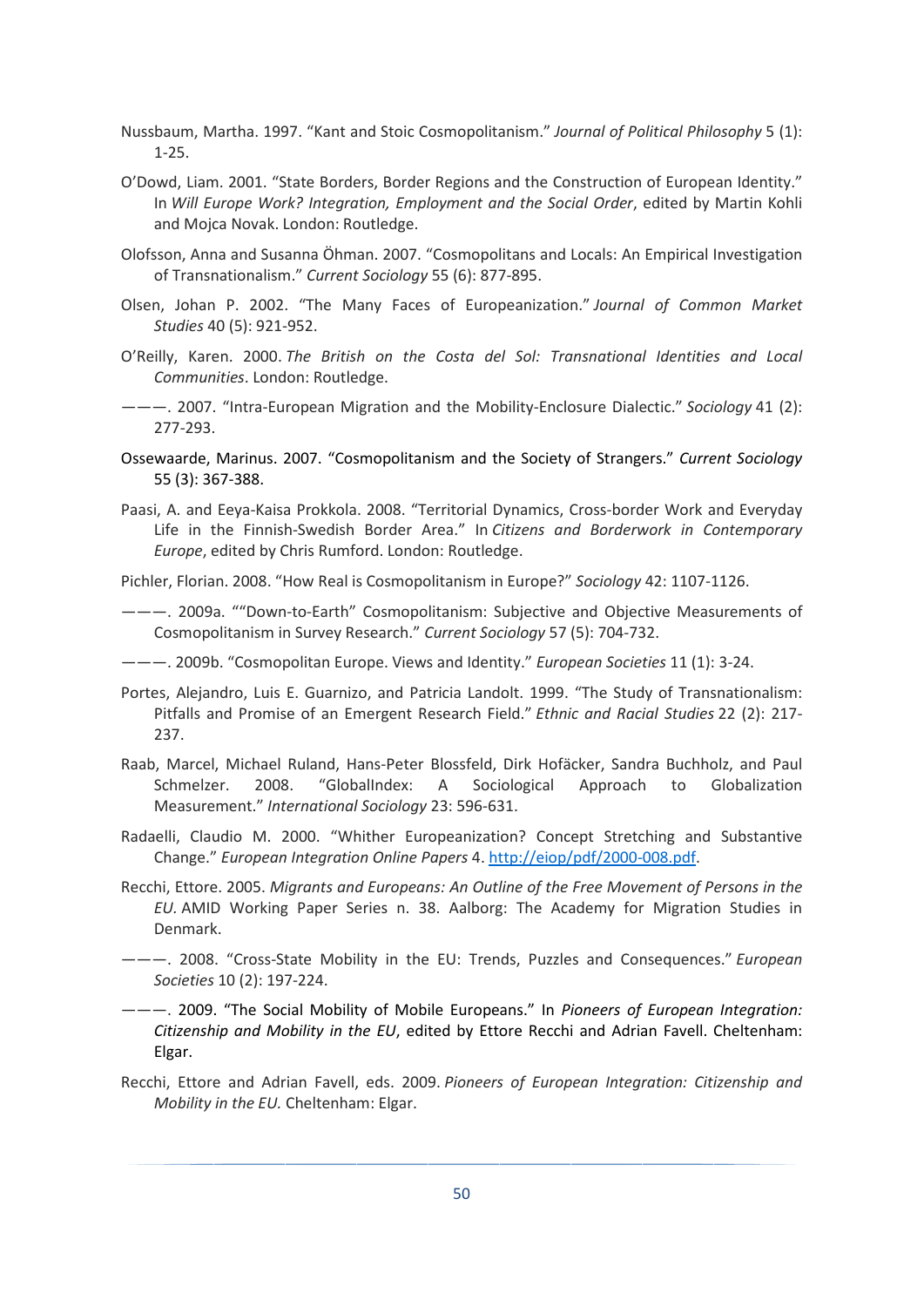- Recchi, Ettore and Tina Nebe. 2003. *Migration and Political Identity in the European Union: Research Issues and Theoretical Premises.* PIONEUR Working Paper n. 1. Florence: CIUSPO.
- Recchi, Ettore and Anna Triandafyllidou. 2010. "Crossing over, Heading West and South: Mobility, Citizenship, and Employment in the Enlarged Europe." In *Labor Migration in Europe*, edited by George Menz and Alexander Caviedes. Basingstoke: Palgrave Macmillan.
- Rippl, Susanne, Nicola Bűcker, Anke Petrat and Klaus Boehnke. 2010. "Crossing the Frontier: Transnational Social Integration in the EU's Border Regions." *International Journal of Comparative Sociology* 51 (1-2): 5-31.
- Risse, Thomas. 2004. "Social Constructivism and European Integration." In *European Integration Theory*, edited by Antje Wiener and Thomas Diez. Oxford: Oxford University Press.
- ———. 2010. *A Community of Europeans? Transnational Identities and Public Spheres*. Ithaca: Cornell University Press.
- Robyn, Richard. 2005. *The Changing Face of European Identity*. London: Routledge.
- Rodríguez, Vicente, Fernández-Mayoralas, and Fermina Rojo. 1998. "European Retirees on the Costa del Sol: a Cross-National Comparison." *International Journal of Population Geography* 4 (2): 183-200.
- Rodriguez-Pose, Andres. 2002. *The European Union: Economy, Society and Polity*. Oxford: Oxford University Press.
- Roeder, Antje. 2011. "Does Mobility Matter for Attitudes to Europe? A Multi-level Analysis of Immigrants' Attitudes to European Unification." *Political Studies* 59 (2): 458-471.
- Rogers, Alisdair. 2005. "Observations on Transnational Urbanism: Broadening and Narrowing the Field." *Journal of Ethnic and Migration Studies* 31 (2): 403-407.
- Roose, Jochen. 2007. "Europäische Identifikation: Ein Mechanismus für die Akzeptanz von Zumutungen der europäischen Integration." In *Europäische Identität: Voraussetzungen und Strategien*, edited by Werner Weidenfeld and Julian Nida-Rümelin. Baden-Baden: Nomos.
- ———. 2010. *Vergesellschaftung an Europas Binnengrenzen. Eine vergleichende Studie zu den Bedingungen sozialer Integration*. Wiesbaden: VS Verlag für Sozialwissenschaften.
- Rosamond, Ben. 1999. "Discourses of Globalization and the Social Construction of European Identities." *Journal of European Public Policy* 6 (4): 652-668.
- Rother, Nina and Tina Nebe. 2009. "More Mobile, More European? Free Movement and EU Identity." In *Pioneers of European Integration: Citizenship and Mobility in the EU*, edited by Adrian Favell and Ettore Recchi. Cheltenham: Elgar.
- Roudometof, Victor. 2005. "Transnationalism, Cosmopolitanism and Glocalization." *Current Sociology* 53 (1): 113-135.
- Rumford, Chris. 2001. "Social Spaces Beyond Civil Society: European Integration, Globalization and the Sociology of European Society." *Innovation: the European Journal of Social Science Research* 14 (3): 205-218.
- ———. 2002. *The European Union: A Political Sociology*. Oxford: Blackwell.
- ———. 2003. "European Civil Society or Transnational Social Space? Conceptions of Society in Discourses of EU Citizenship, Governance and the Democratic Deficit: An Emerging Agenda." *European Journal of Social Theory* 6 (1): 25-43.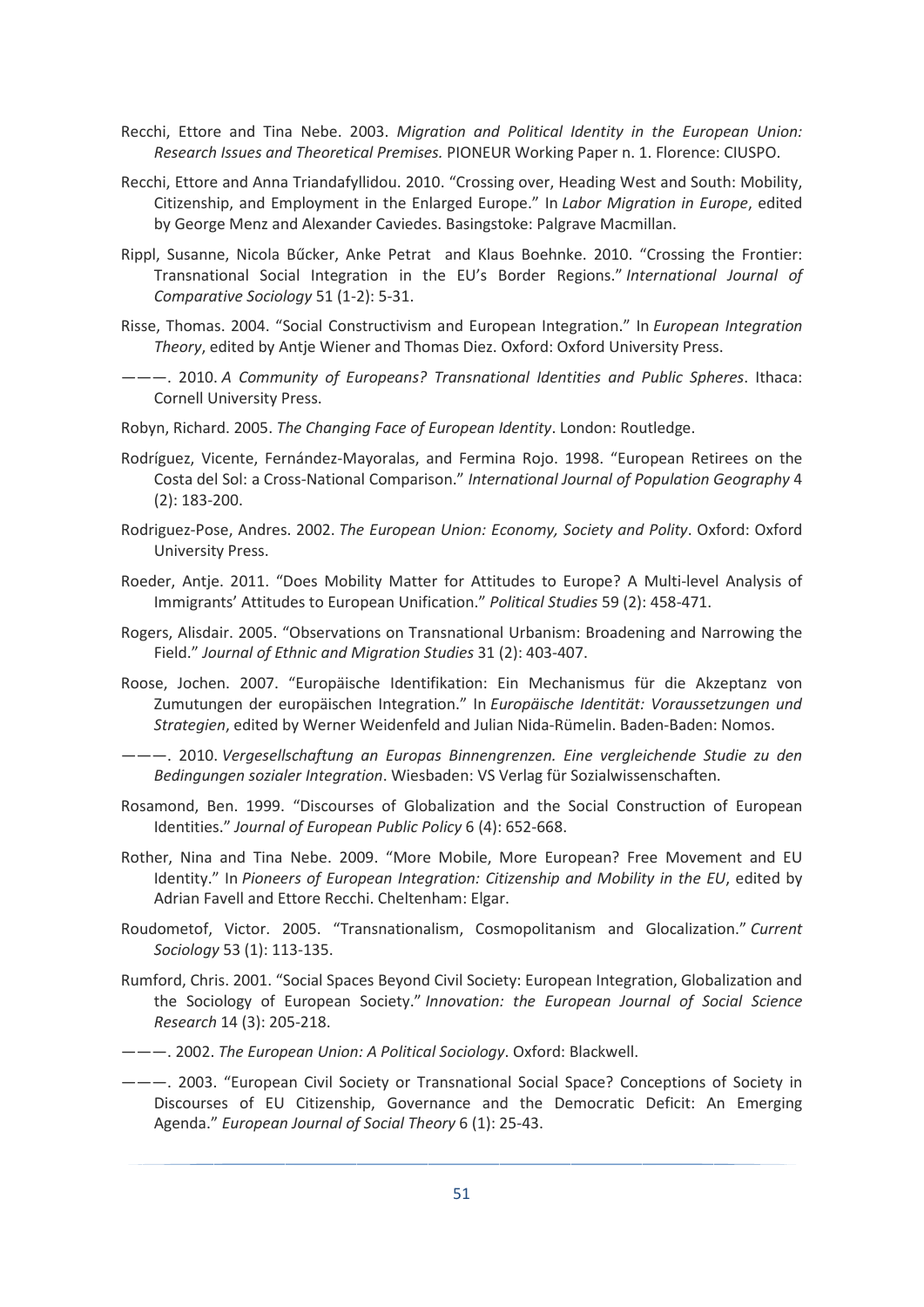- Ruzza, Carlo. 2004. *Europe and Civil Society: Movement Coalitions and European Institutions*. Manchester: Manchester University Press.
- Salt, John and Sandra Schmidt. 2001. "The Development of Free Movement in the European Union." In *Caught in the Middle: Border Communities in an Era of Globalisation*, edited by D. Papademetriou and D. W. Meyers. Washington: Carnegie Endowment Publications.
- Sandu, Dimitru. 2005. "Emerging Transnational Migration from Romanian Villages." *Current Sociology* 53 (4): 555-582.
- ———. 2010a. "Home Orientation in Transnational Spaces of Romanian Migration." *Studia Sociologia* 2 (1): 15-36.
- ———. 2010b. *Social Worlds of Romanian Migration Abroad*. Iasi: Polirom.
- Sassen, Saskia. 2006. *Territory, Authority, Rights: From Medieval to Global Assemblages*. Princeton: Princeton University Press.
- Saurugger, Sabine. 2010. "Does European Integration Theory Need Sociology?" *Comparative European Politics* 8 (1): 1-18.
- Savage, Michael, Gaynor Bagnall, and Brian Longhurst. 2005. *Globalization and Belonging*. Thousand Oaks: Sage.
- Schissler, Hanna and Yasemin Nuhoğlu Soysal. 2005. *The Nation, Europe, and the World: Textbooks and Curricula in Transition*. New York: Berghahn.
- Schlenker, Andrea. 2011*. Cosmopolitan Europeans or Partisans of Fortress Europe? Supra-National Identity Patterns in the EU*. Paper presented at the ECPR General Conference, Reykjavik.
- Scott, Sam. 2004. "Transnational Exchanges Amongst Skilled British Migrants in Paris." *Population, Space and Place* 10 (5): 391-410.
- Shore, Chris. 1993. "Inventing the 'People's Europe': Critical Approaches to European Community 'Cultural Policy'." *Man* 28 (4): 779-800.
- ———. 1997. "Governing Europe: European Union Audiovisual Policy and the Politics of Identity." In *Anthropology of Policy*, edited by Chris Shore and Susan Wright. London: Routledge.
- ———. 2000. *Building Europe: The Cultural Politics of European Integration*. London: Routledge.
- Shore, Chris and Annabel Black. 1992. "The European Communities and the Construction of Europe." *Anthropology Today* 8 (3): 10-11.
- Sigalas, Emmanuel. 2010. "Cross-border Mobility and European Identity: The Effectiveness of Intergroup Contact During the ERASMUS Year Abroad." *European Union Politics* 11 (2): 241- 265.
- Sinnott, Richard. 2005. "An Evaluation of the Measurement of National, Subnational and Supranational Identity in Crossnational Surveys." *International Journal of Public Opinion Research* 18 (2): 211-223.
- Sjursen, Helene. 2006. *Questioning EU Enlargement: Europe in Search of Identity*. London: Routledge.
- Smith, Anthony D. 1992. "National Identity and the Idea of European Unity." *International Affairs* 68 (1): 55-76.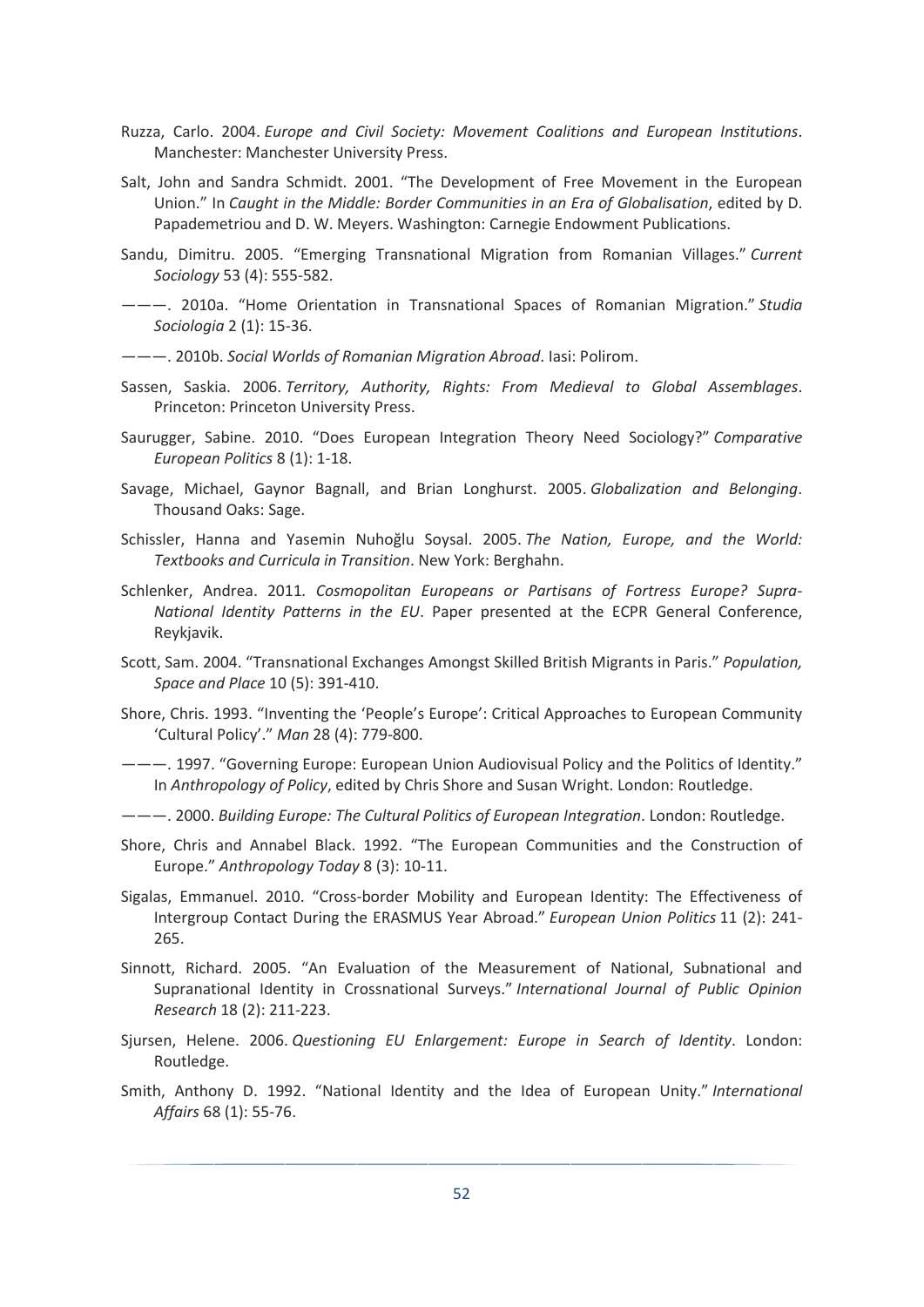Smith, Michael Peter. 2001. *Transnational Urbanism: Locating Globalization*. Oxford: Blackwell.

- ———. 2005. "Transnational Urbanism Revisited." *Journal of Ethnic and Migration Studies* 31 (2): 235-244.
- Smith, Michael Peter and Adrian Favell. 2008. *The Human Face of Global Mobility: International Highly Skilled Migration in Europe, North America and the Asia-Pacific*. New Brunswick: Transaction.
- Soysal, Yasemin Nuhoğlu. 1994. *Limits of Citizenship: Migrants and Postnational Membership in Europe*. Chicago: University of Chicago Press.
- Stacul, Jaro, Christina Moutsou, and Helen Kopnina. 2007. *Crossing European Boundaries: Beyond Conventional Geographical Categories*. New York: Berghahn.
- Stoeckel, Florian. 2008. *The European Public Sphere, the Media and Support for the European Integration*. Berlin: Free University Berlin.

Stråth, Bo. 2002. "A European Identity." *European Journal of Social Theory* 5 (4): 387-401.

- Tajfel, Henri. 1974. "Social Identity and Intergroup Behaviour." *Social Science Information* 13 (2): 65-93.
- ———. 1981. *Human Groups and Social Categories: Studies in Social Psychology*. Cambridge: Cambridge University Press.
- Tarrius, Alain. 1992. "Circulation des élites professionnelles et intégration européenne. " *Revue européenne de migrations internationales* 8 (2): 27-56.

———. 2000. *Les nouveaux cosmopolitismes: mobilités, identités, territoires*. Paris: l'Aube.

Tarrow, Sydney. 2005. *The New Transnational Activism.* Cambridge: Cambridge University Press.

- Therborn, Göran. 1995. *European Modernity and Beyond: The Trajectory of European Societies, 1945-2000*. Thousand Oaks: Sage.
- Ugur, Mehmet. 1995. "Freedom of Movement vs. Exclusion: A Reinterpretation of the 'Insider'- 'Outsider' Divide in the European Union." *International Migration Review* 29 (4): 964-999.
- Urry, John. 2000. *Sociology Beyond Societies: Mobilities for the Twenty-first Century*. London: Routledge.
- ———. 2007. *Mobilities*. Cambridge: Polity.
- Vandenbrande, Tom, Laura Coppin, and Peter Van der Hallen. 2006*. Mobility in Europe: Analysis of the 2005 Eurobarometer Survey on Geographical and Labour Market Mobility*. Dublin: European Foundation for the Improvement of Working and Living Conditions.
- Vertovec, Steven. 1999. "Conceiving and Researching Transnationalism." *Ethnic and Racial Studies* 22 (2): 447.
- Vertovec, Steven and Robin Cohen, eds. 2002. *Conceiving Cosmopolitanism: Theory, Context, and Practice*. Oxford: Oxford University Press.
- Verwiebe, Roland. 2004. *Transnationale Mobilität innerhalb Europas: Eine Studie zu den sozialstrukturellen Effekten der Europäisierung*. Berlin: Sigma.
- ———. 2008. "Migration to Germany: Is a Middle Class Emerging among Intra-European Migrants?" *Migration Letters* 5 (1): 1-19.